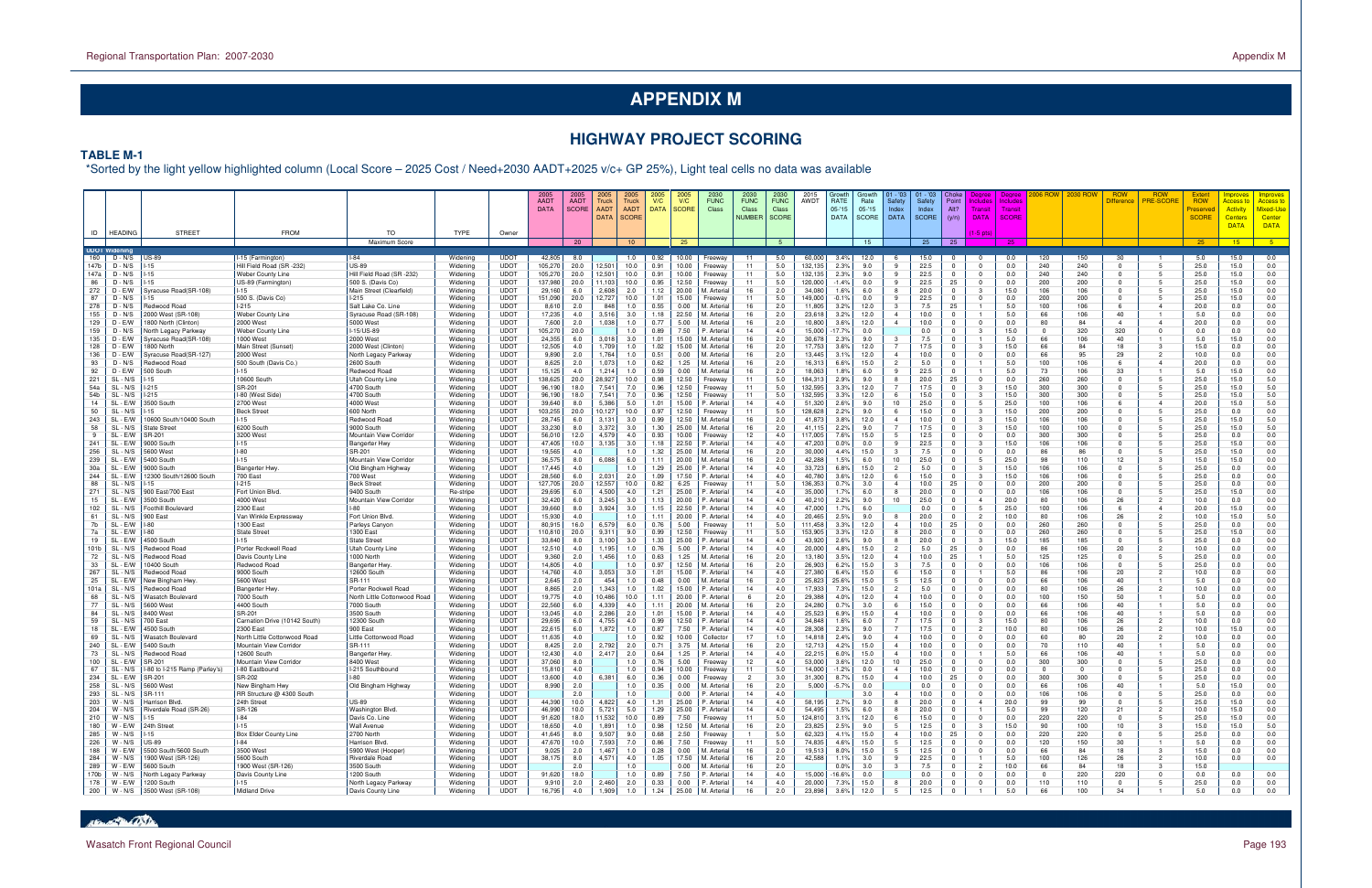## Page 194 Wasatch Front Regional Council

|                                                                                                                                                                |                                                                                                                                                                                                                                                                                                                                                                       |                                                                                                                                                                                                                                                                                                                                                                                                                                                                                                                                                                                                                                                                                                                                                        |                                                                                                                                                                                                                                                                                                                                                                                                                                                                                                                                                                                                                          |                                                                                                                                                                                                        |                                                                                                                                                                                                                                                                                                                                                                                                                                                                         |                                                                                                                                                                                                                                                                                                                                                                                                                                                   | 2005<br><b>AADT</b><br><b>DATA</b>                                                                                                                                                                                                                                   | 2005<br><b>AADT</b><br><b>SCORE</b>                                                                                                                                                                              | 2005<br>2005<br>Truck<br><b>Truck</b><br><b>AADT</b><br><b>AADT</b><br><b>SCORE</b><br><b>DATA</b>                                                                                                      | 2005<br>V/C<br><b>DATA</b>                                                                                                                                                                                           | 2005<br>V/C<br><b>SCORE</b>                                                                                                                                                                                                                                     | 2030<br><b>FUNC</b><br>Class                                                                                                                                                                                                                                                                                                              | 2030<br><b>FUNC</b><br>Class<br><b>NUMBER</b>                                                                                                                                                | 2030<br><b>FUNC</b><br>Class<br><b>SCORE</b>                                                                                                                                                            | 2015<br>AWDT                                                                                                                                                                                                                                                          | Growth<br>RATE<br>$05 - 15$<br><b>DATA</b>                                                                                                                                                                                                                     | Growth<br>Rate<br>$05 - 15$<br><b>SCORE</b>                                                                                                                                                                               | 01 - '03<br>Safety<br>Index<br><b>DATA</b>                                                                                                                                                                                                                                                                                                            | $01 - 03$<br>Safety<br>Index<br>SCORE                                                                                                                                                                                             | Point<br>Alt?<br>(y/n)                                                                                                                                                                                                                                                              | Degree<br>holude<br><b>Transit</b><br><b>DATA</b>                                                                                                                                                                 | Degree<br>nclude<br>Transi<br>SCORE                                                                                                                                                                              | 006 Row                                                                                                                                                                                                       |                                                                                                                                                                                                                | <b>ROW</b><br>)ifferencı                                                                                                                                                                                                                                       | <b>ROW</b><br><b>PRE-SCORE</b> | Extent<br><b>ROW</b><br>Preserved<br><b>SCORE</b>                                                                                                                                                                                       | <b>Improves</b><br><b>Access t</b><br><b>Activity</b><br><b>Centers</b><br><b>DATA</b>                                                                                                                 | Improves<br><mark>Access to</mark><br>Mixed-Use<br>Center<br><b>DATA</b>                                                                                                                         |
|----------------------------------------------------------------------------------------------------------------------------------------------------------------|-----------------------------------------------------------------------------------------------------------------------------------------------------------------------------------------------------------------------------------------------------------------------------------------------------------------------------------------------------------------------|--------------------------------------------------------------------------------------------------------------------------------------------------------------------------------------------------------------------------------------------------------------------------------------------------------------------------------------------------------------------------------------------------------------------------------------------------------------------------------------------------------------------------------------------------------------------------------------------------------------------------------------------------------------------------------------------------------------------------------------------------------|--------------------------------------------------------------------------------------------------------------------------------------------------------------------------------------------------------------------------------------------------------------------------------------------------------------------------------------------------------------------------------------------------------------------------------------------------------------------------------------------------------------------------------------------------------------------------------------------------------------------------|--------------------------------------------------------------------------------------------------------------------------------------------------------------------------------------------------------|-------------------------------------------------------------------------------------------------------------------------------------------------------------------------------------------------------------------------------------------------------------------------------------------------------------------------------------------------------------------------------------------------------------------------------------------------------------------------|---------------------------------------------------------------------------------------------------------------------------------------------------------------------------------------------------------------------------------------------------------------------------------------------------------------------------------------------------------------------------------------------------------------------------------------------------|----------------------------------------------------------------------------------------------------------------------------------------------------------------------------------------------------------------------------------------------------------------------|------------------------------------------------------------------------------------------------------------------------------------------------------------------------------------------------------------------|---------------------------------------------------------------------------------------------------------------------------------------------------------------------------------------------------------|----------------------------------------------------------------------------------------------------------------------------------------------------------------------------------------------------------------------|-----------------------------------------------------------------------------------------------------------------------------------------------------------------------------------------------------------------------------------------------------------------|-------------------------------------------------------------------------------------------------------------------------------------------------------------------------------------------------------------------------------------------------------------------------------------------------------------------------------------------|----------------------------------------------------------------------------------------------------------------------------------------------------------------------------------------------|---------------------------------------------------------------------------------------------------------------------------------------------------------------------------------------------------------|-----------------------------------------------------------------------------------------------------------------------------------------------------------------------------------------------------------------------------------------------------------------------|----------------------------------------------------------------------------------------------------------------------------------------------------------------------------------------------------------------------------------------------------------------|---------------------------------------------------------------------------------------------------------------------------------------------------------------------------------------------------------------------------|-------------------------------------------------------------------------------------------------------------------------------------------------------------------------------------------------------------------------------------------------------------------------------------------------------------------------------------------------------|-----------------------------------------------------------------------------------------------------------------------------------------------------------------------------------------------------------------------------------|-------------------------------------------------------------------------------------------------------------------------------------------------------------------------------------------------------------------------------------------------------------------------------------|-------------------------------------------------------------------------------------------------------------------------------------------------------------------------------------------------------------------|------------------------------------------------------------------------------------------------------------------------------------------------------------------------------------------------------------------|---------------------------------------------------------------------------------------------------------------------------------------------------------------------------------------------------------------|----------------------------------------------------------------------------------------------------------------------------------------------------------------------------------------------------------------|----------------------------------------------------------------------------------------------------------------------------------------------------------------------------------------------------------------------------------------------------------------|--------------------------------|-----------------------------------------------------------------------------------------------------------------------------------------------------------------------------------------------------------------------------------------|--------------------------------------------------------------------------------------------------------------------------------------------------------------------------------------------------------|--------------------------------------------------------------------------------------------------------------------------------------------------------------------------------------------------|
| 186b                                                                                                                                                           | ID   HEADING                                                                                                                                                                                                                                                                                                                                                          | <b>STREET</b><br>Midland Drive(SR-108)                                                                                                                                                                                                                                                                                                                                                                                                                                                                                                                                                                                                                                                                                                                 | <b>FROM</b>                                                                                                                                                                                                                                                                                                                                                                                                                                                                                                                                                                                                              | <b>TO</b><br>Maximum Score                                                                                                                                                                             | <b>TYPE</b>                                                                                                                                                                                                                                                                                                                                                                                                                                                             | Owner                                                                                                                                                                                                                                                                                                                                                                                                                                             |                                                                                                                                                                                                                                                                      | 20                                                                                                                                                                                                               | 10                                                                                                                                                                                                      |                                                                                                                                                                                                                      | 25                                                                                                                                                                                                                                                              | M. Arteria                                                                                                                                                                                                                                                                                                                                |                                                                                                                                                                                              | -5.                                                                                                                                                                                                     |                                                                                                                                                                                                                                                                       |                                                                                                                                                                                                                                                                | 15                                                                                                                                                                                                                        |                                                                                                                                                                                                                                                                                                                                                       | 25                                                                                                                                                                                                                                | 25                                                                                                                                                                                                                                                                                  | $(1-5)$ pts $)$                                                                                                                                                                                                   | 25                                                                                                                                                                                                               |                                                                                                                                                                                                               |                                                                                                                                                                                                                |                                                                                                                                                                                                                                                                |                                | 25                                                                                                                                                                                                                                      | 15                                                                                                                                                                                                     | $-5$                                                                                                                                                                                             |
| 283 I                                                                                                                                                          | W - E/W<br>$W - N/S$<br><b>UDOT Remove or Replace</b>                                                                                                                                                                                                                                                                                                                 | 1900 West (SR-126)                                                                                                                                                                                                                                                                                                                                                                                                                                                                                                                                                                                                                                                                                                                                     | <b>Hinckley Drive</b><br>1200 South                                                                                                                                                                                                                                                                                                                                                                                                                                                                                                                                                                                      | 3500 West<br>2700 North                                                                                                                                                                                | Widening<br>Widening                                                                                                                                                                                                                                                                                                                                                                                                                                                    | <b>UDOT</b><br><b>UDOT</b>                                                                                                                                                                                                                                                                                                                                                                                                                        | 13,740<br>8,975                                                                                                                                                                                                                                                      | 4.0<br>2.0                                                                                                                                                                                                       | 1.0<br>1,87<br>1.0<br>1,484                                                                                                                                                                             | 0.96<br>0.64                                                                                                                                                                                                         | 12.50<br>1.25                                                                                                                                                                                                                                                   | M. Arteria                                                                                                                                                                                                                                                                                                                                | 16<br>16                                                                                                                                                                                     | 2.0<br>2.0                                                                                                                                                                                              | 20,370<br>13,488                                                                                                                                                                                                                                                      | 4.0%<br>4.2%                                                                                                                                                                                                                                                   | 12.0<br>15.0                                                                                                                                                                                                              | -3<br>$\mathbf{B}$                                                                                                                                                                                                                                                                                                                                    | 7.5<br>7.5                                                                                                                                                                                                                        |                                                                                                                                                                                                                                                                                     | $\Omega$                                                                                                                                                                                                          | 5.0<br>0.0                                                                                                                                                                                                       | 66<br>76                                                                                                                                                                                                      | 100<br>126                                                                                                                                                                                                     | 34<br>50                                                                                                                                                                                                                                                       |                                | 5.0<br>5.0                                                                                                                                                                                                                              | 0.0<br>0.0                                                                                                                                                                                             | 0.0<br>0.0                                                                                                                                                                                       |
|                                                                                                                                                                | 45   SL - E/W<br><b>UDOT ROW</b>                                                                                                                                                                                                                                                                                                                                      | 14600 South                                                                                                                                                                                                                                                                                                                                                                                                                                                                                                                                                                                                                                                                                                                                            | <b>D&amp;RG RR Structure</b>                                                                                                                                                                                                                                                                                                                                                                                                                                                                                                                                                                                             |                                                                                                                                                                                                        | Remv or Repl                                                                                                                                                                                                                                                                                                                                                                                                                                                            | <b>UDOT</b>                                                                                                                                                                                                                                                                                                                                                                                                                                       |                                                                                                                                                                                                                                                                      | 2.0                                                                                                                                                                                                              | 1.0                                                                                                                                                                                                     |                                                                                                                                                                                                                      | 0.00                                                                                                                                                                                                                                                            | M. Arteria                                                                                                                                                                                                                                                                                                                                | 16                                                                                                                                                                                           | 2.0                                                                                                                                                                                                     |                                                                                                                                                                                                                                                                       | $0.0\%$                                                                                                                                                                                                                                                        | 3.0                                                                                                                                                                                                                       | $\overline{2}$                                                                                                                                                                                                                                                                                                                                        | 5.0                                                                                                                                                                                                                               |                                                                                                                                                                                                                                                                                     | -3                                                                                                                                                                                                                | 15.0                                                                                                                                                                                                             | 0                                                                                                                                                                                                             | $^{\circ}$                                                                                                                                                                                                     | $^{\circ}$                                                                                                                                                                                                                                                     |                                | 25.0                                                                                                                                                                                                                                    | 0.0                                                                                                                                                                                                    | 0.0                                                                                                                                                                                              |
| $212$                                                                                                                                                          | 157 $\vert$ D - N/S<br>W - N/S                                                                                                                                                                                                                                                                                                                                        | North Legacy Parkway<br>North Legacy Parkway                                                                                                                                                                                                                                                                                                                                                                                                                                                                                                                                                                                                                                                                                                           | Weber County Line<br>Davis County Line                                                                                                                                                                                                                                                                                                                                                                                                                                                                                                                                                                                   | -15/US-89<br>1200 South                                                                                                                                                                                | <b>ROW Purchase</b><br><b>ROW Purchase</b>                                                                                                                                                                                                                                                                                                                                                                                                                              | <b>UDOT</b><br><b>UDOT</b>                                                                                                                                                                                                                                                                                                                                                                                                                        |                                                                                                                                                                                                                                                                      | 2.0<br>2.0                                                                                                                                                                                                       | 1.0<br>1.0                                                                                                                                                                                              |                                                                                                                                                                                                                      | 0.00<br>0.00                                                                                                                                                                                                                                                    | <sup>2</sup> . Arterial<br><sup>P</sup> . Arterial                                                                                                                                                                                                                                                                                        | 14<br>14                                                                                                                                                                                     | 4.0<br>4.0                                                                                                                                                                                              |                                                                                                                                                                                                                                                                       | 0.0%<br>0.0%                                                                                                                                                                                                                                                   | 3.0<br>3.0                                                                                                                                                                                                                |                                                                                                                                                                                                                                                                                                                                                       | 0.0<br>0.0                                                                                                                                                                                                                        |                                                                                                                                                                                                                                                                                     | -3<br>$\Omega$                                                                                                                                                                                                    | 15.0<br>0.0                                                                                                                                                                                                      | $\Omega$<br>$\Omega$                                                                                                                                                                                          | 320<br>220                                                                                                                                                                                                     | 320<br>220                                                                                                                                                                                                                                                     | $\Omega$<br>$\Omega$           | 0.0<br>0.0                                                                                                                                                                                                                              | 0.0<br>0.0                                                                                                                                                                                             | 0.0<br>0.0                                                                                                                                                                                       |
| 158<br>83b<br>83a<br>79<br>46<br>242<br>44<br>257<br>81<br>80                                                                                                  | <b>UDOT New Construction</b><br>$D - N/S$<br>SL - N/S<br>SL - N/S<br>SL - N/S<br>SL - E/W<br>SL - E/W<br>SL - E/W<br>SL - N/S<br>SL - N/S<br>SL - N/S                                                                                                                                                                                                                 | North Legacy Parkway<br>Mountain View Corridor<br>Mountain View Corridor<br>Mountain View Corridor<br>Porter Rockwell Road<br>9000 South<br>13400 South Connection<br>5600 West<br>Mountain View Corridor<br>Mountain View Corridor                                                                                                                                                                                                                                                                                                                                                                                                                                                                                                                    | Weber County Line<br>Porter Rockwell Road<br>13400 South<br>$I-80$<br>$I-15$<br>Mountain View Corridor<br>Mountain View Corridor<br>7000 South<br>6200 South<br>SR-201                                                                                                                                                                                                                                                                                                                                                                                                                                                   | -15/US-89<br>Utah County Line<br>Porter Rockwell Road<br>SR-201<br>Mountain View Corridor<br>SR-111<br>Bangerter Highway<br>New Bingham Hwy<br>10800 South<br>6200 South                               | New Construction<br><b>New Construction</b><br>New Construction<br>New Construction<br><b>New Construction</b><br>New Construction<br><b>New Construction</b><br>New Construction<br><b>New Construction</b><br><b>New Construction</b>                                                                                                                                                                                                                                 | <b>UDOT</b><br><b>UDOT</b><br><b>UDOT</b><br><b>UDOT</b><br>Local<br><b>UDOT</b><br><b>UDOT</b><br><b>UDOT</b><br><b>UDOT</b><br><b>UDOT</b>                                                                                                                                                                                                                                                                                                      | 105,270<br>123,605<br>123,605<br>32,700<br>2,920<br>4,920<br>16,000<br>6,940<br>61,290<br>56,475                                                                                                                                                                     | 20.0<br>20.0<br>20.0<br>6.0<br>2.0<br>2.0<br>4.0<br>2.0<br>12.0<br>12.0                                                                                                                                          | 1.0<br>1.0<br>1.0<br>1.0<br>1.0<br>1.0<br>1.0<br>1.0<br>1.0<br>1.0                                                                                                                                      | 0.89<br>0.94<br>0.94<br>0.77<br>0.94<br>0.61<br>1.27<br>0.76<br>0.81<br>0.89                                                                                                                                         | 7.50<br>10.00<br>10.00<br>5.00<br>0.001<br>1.25<br>25.00<br>5.00<br>6.25<br>7.50                                                                                                                                                                                | <sup>P</sup> . Arterial<br>Freeway<br>Freeway<br>Freeway<br><sup>2</sup> . Arterial<br>'. Arterial<br>Freeway<br>M. Arteria<br>Freeway<br>Freeway                                                                                                                                                                                         | 14<br>11<br>11<br>11<br>14<br>14<br>11<br>16<br>11<br>11                                                                                                                                     | 4.0<br>5.0<br>5.0<br>5.0<br>4.0<br>4.0<br>5.0<br>2.0<br>5.0<br>5.0                                                                                                                                      | 15.000<br>40,000<br>40,000<br>50,000<br>20,000<br>10,000<br>16,500<br>14,000<br>78,000<br>80,000                                                                                                                                                                      | $-17.7%$<br>10.7%<br>$-10.7%$<br>4.3%<br>21.2%<br>7.4%<br>0.3%<br>7.3%<br>2.4%<br>3.5%                                                                                                                                                                         | 0.0<br>0.0<br>0.0<br>15.0<br>15.0<br>15.0<br>3.0<br>15.0<br>9.0<br>12.0                                                                                                                                                   |                                                                                                                                                                                                                                                                                                                                                       | 0.0<br>0.0<br>0.0<br>0.0<br>0.0<br>0.0<br>0.0<br>0.0<br>0.0<br>0.0                                                                                                                                                                | 25<br>$\mathbf{0}$<br>$\Omega$<br>$\mathbf{0}$<br>$\Omega$                                                                                                                                                                                                                          | -3<br>$^{\circ}$<br>$\Omega$<br>$\overline{2}$                                                                                                                                                                    | 15.0<br>5.0<br>5.0<br>5.0<br>15.0<br>0.0<br>5.0<br>0.0<br>5.0<br>10.0                                                                                                                                            | $\overline{0}$<br>$\Omega$<br>$\Omega$<br>$\overline{0}$<br>60<br>$\overline{0}$<br>$\Omega$<br>$\Omega$                                                                                                      | 320<br>328<br>328<br>328<br>167<br>106<br>150<br>106<br>328<br>328                                                                                                                                             | 320<br>328<br>328<br>328<br>167<br>106<br>90<br>106<br>328<br>328                                                                                                                                                                                              |                                | 0.0<br>0.0<br>0.0<br>0.0<br>0.0<br>0.0<br>5.0<br>0.0<br>0.0<br>0.0                                                                                                                                                                      | 0.0<br>0.0<br>0.0<br>15.0<br>0.0<br>0.0<br>0.0<br>0.0<br>15.0<br>0.0                                                                                                                                   | 0.0<br>0.0<br>0.0<br>0.0<br>0.0<br>0.0<br>0.0<br>0.0<br>0.0<br>0.0                                                                                                                               |
| 82<br>30 <sub>b</sub><br>259<br>48<br>170a<br>186a<br>191                                                                                                      | SL - N/S<br>SL - E/W<br>SL - N/S<br>SL - E/W<br>W - N/S<br>W - E/W<br>W - N/S<br>UDOT / Local Widening                                                                                                                                                                                                                                                                | Mountain View Corridor<br>9000 South<br>5600 West<br>Avalanche snowshed over Little<br>North Legacy Parkway<br>Hinckley Drive<br>4700 West                                                                                                                                                                                                                                                                                                                                                                                                                                                                                                                                                                                                             | 10800 South<br>Old Bingham Hwy<br>11800 South<br>Davis County Line<br>1900 West (SR-126)<br>4000 South                                                                                                                                                                                                                                                                                                                                                                                                                                                                                                                   | 13400 South<br><b>Mountain View Corridor</b><br>14400 South<br>1200 South<br>Midland Drive (SR-108)<br>5100 South                                                                                      | New Construction<br>New Construction<br>New Construction<br>New Construction<br>New Construction<br>New Construction<br>New Construction                                                                                                                                                                                                                                                                                                                                | <b>UDOT</b><br><b>UDOT</b><br><b>UDOT</b><br><b>UDOT</b><br><b>UDOT</b><br><b>UDOT</b><br><b>UDOT</b>                                                                                                                                                                                                                                                                                                                                             | 28,965<br>16,115<br>2,220<br>91,620<br>13,740<br>2,240                                                                                                                                                                                                               | 6.0<br>4.0<br>2.0<br>2.0<br>18.0<br>4.0<br>2.0                                                                                                                                                                   | 1.0<br>1.0<br>1.0<br>1.0<br>1.0<br>1.0<br>1.0                                                                                                                                                           | 0.77<br>0.42<br>0.16<br>0.89<br>0.91<br>0.34                                                                                                                                                                         | 5.00<br>0.00<br>0.00<br>$0.00\,$<br>7.50<br>10.00<br>0.00                                                                                                                                                                                                       | Freeway<br><sup>2</sup> . Arterial<br>M. Arteria<br>M. Arteria<br><sup>2</sup> . Arterial<br><sup>2</sup> . Arterial<br>M. Arteria                                                                                                                                                                                                        | 11<br>14<br>16<br>16<br>14<br>14<br>16                                                                                                                                                       | 5.0<br>4.0<br>2.0<br>2.0<br>4.0<br>4.0<br>2.0                                                                                                                                                           | 60,000<br>25,558<br>6,000<br>15,000<br>17,000<br>5,000                                                                                                                                                                                                                | 7.6%<br>4.7%<br>10.5%<br>0.0%<br>16.6%<br>2.2%<br>8.4%                                                                                                                                                                                                         | 15.0<br>15.0<br>15.0<br>3.0<br>0.0<br>9.0<br>15.0                                                                                                                                                                         | $5^{\circ}$                                                                                                                                                                                                                                                                                                                                           | 0.0<br>0.0<br>0.0<br>12.5<br>0.0<br>0.0<br>0.0                                                                                                                                                                                    | $^{\circ}$<br>$\mathbf{0}$<br>$^{\circ}$<br>$\Omega$<br>$^{\circ}$                                                                                                                                                                                                                  | -3<br>$\Omega$<br>$\Omega$<br>-3                                                                                                                                                                                  | 5.0<br>15.0<br>5.0<br>0.0<br>0.0<br>15.0<br>0.0                                                                                                                                                                  | $^{\circ}$<br>106<br>$\overline{0}$<br>$\Omega$<br>$\Omega$<br>$\overline{0}$                                                                                                                                 | 328<br>106<br>86<br>$\Omega$<br>220<br>110<br>100                                                                                                                                                              | 328<br>$\Omega$<br>86<br>$\Omega$<br>220<br>110<br>100                                                                                                                                                                                                         |                                | 0.0<br>25.0<br>0.0<br>25.0<br>0.0<br>0.0<br>0.0                                                                                                                                                                                         | 0.0<br>0.0<br>0.0<br>0.0<br>0.0<br>0.0<br>0.0                                                                                                                                                          | 0.0<br>0.0<br>0.0<br>0.0<br>0.0<br>0.0<br>0.0                                                                                                                                                    |
| 20<br>27<br>85<br>16                                                                                                                                           | SL - E/W<br>SL - E/W<br>SL - N/S<br>SL - E/W<br>185   W - E/W                                                                                                                                                                                                                                                                                                         | 4500 South/4700 South<br>7800 South<br>SR-111<br>3500 South<br>4000 South (SR-37)                                                                                                                                                                                                                                                                                                                                                                                                                                                                                                                                                                                                                                                                      | $1 - 15$<br><b>Bangerter Hwy</b><br>5400 South<br>Mountain View Corridor<br>1900 West (SR-126)                                                                                                                                                                                                                                                                                                                                                                                                                                                                                                                           | Redwood Road<br>Mountain View Corridor<br>11800 South<br>8400 West<br>North Legacy Parkway                                                                                                             | Widening<br>Widening<br>Widening<br>Widening<br>Widening                                                                                                                                                                                                                                                                                                                                                                                                                | UDOT/Loca<br>UDOT/Loca<br>UDOT/Local<br>UDOT/Local<br>UDOT/Loca                                                                                                                                                                                                                                                                                                                                                                                   | 23,850<br>21,060<br>8,990<br>14,790<br>8,385                                                                                                                                                                                                                         | 6.0<br>4.0<br>2.0<br>4.0<br>2.0                                                                                                                                                                                  | 2,891<br>2.0<br>3,648<br>3.0<br>2,328<br>2.0<br>1,613<br>1.0<br>1.0                                                                                                                                     | 0.73<br>1.22<br>0.76<br>0.95<br>0.87                                                                                                                                                                                 | 3.75<br>25.00<br>5.00<br>12.50<br>7.50                                                                                                                                                                                                                          | P. Arterial<br>M. Arteria<br>P. Arterial<br>P. Arterial<br>Collector                                                                                                                                                                                                                                                                      | 14<br>16<br>14<br>14<br>17                                                                                                                                                                   | 4.0<br>2.0<br>4.0<br>4.0<br>1.0                                                                                                                                                                         | 34,925<br>33,530<br>29,995<br>27,395<br>10,193                                                                                                                                                                                                                        | 3.9%<br>4.8%<br>12.8%<br>6.4%<br>2.0%                                                                                                                                                                                                                          | 12.0<br>15.0<br>15.0<br>15.0<br>6.0                                                                                                                                                                                       | 8<br>$\overline{7}$<br>$\overline{4}$<br>$\overline{7}$<br>6                                                                                                                                                                                                                                                                                          | 20.0<br>17.5<br>10.0<br>17.5<br>15.0                                                                                                                                                                                              | $^{\circ}$<br>$^{\circ}$                                                                                                                                                                                                                                                            | $\Omega$<br>$\overline{0}$<br>$\overline{4}$<br>$\mathbf{3}$                                                                                                                                                      | 10.0<br>0.0<br>0.0<br>20.0<br>15.0                                                                                                                                                                               | 150<br>66<br>106<br>66<br>84                                                                                                                                                                                  | 150<br>125<br>106<br>106<br>84                                                                                                                                                                                 | $\Omega$<br>59<br>$\Omega$<br>40<br>$\Omega$                                                                                                                                                                                                                   | - 5                            | 25.0<br>5.0<br>25.0<br>5.0<br>25.0                                                                                                                                                                                                      | 15.0<br>15.0<br>0.0<br>0.0<br>0.0                                                                                                                                                                      | 0.0<br>0.0<br>0.0<br>0.0<br>0.0                                                                                                                                                                  |
| 138<br>279<br>275<br>89<br>148<br>290<br>274<br>149<br>166<br>163<br>165<br>164<br>53<br>235<br>292<br>248<br>10<br>36<br>247<br>246<br>269<br>12<br>233<br>55 | <b>UDOT Interchange</b><br>D - N/S<br>D - N/S<br>D - E/W<br>D - N/S<br>$D - N/S$<br>$D - N/S$<br>D - E/W<br>D - N/S<br>D - N/S<br>$D - N/S$<br>$D - N/S$<br>D - N/S<br>SL - N/S<br>SL - E/W<br>SL-N/S<br>SL - E/W<br>SL - E/W<br>SL - N/S<br>SL - E/W<br>SL - E/W<br>SL - N/S<br>SL - E/W<br>SL - E/W<br>236   SL - E/W<br>SL - N/S<br>229   W - N/S<br>179   W - N/S | 15 Interchange<br>15 Interchange<br>-215 Interchange<br>15 Interchange<br>15 Interchange<br>15 Interchange<br>-215 Interchange<br>15 Interchange<br>JS-89 Interchange<br>US-89 Interchange<br>US-89 Interchange<br>JS-89 Interchange<br>15 Interchange<br>SR-201 Overpass<br>15 (Northbound)<br>Bangerter Highway Interchange<br>SR-201<br>15 Interchange<br>Bangerter Highway Interchange<br>Bangerter Highway Interchange   @ I-15<br>15 Interchange<br>SR-201 Interchange<br>SR-201 Interchange<br>SL - E/W   I-80 Interchange East Bound<br>SR-201 Interchange<br>I-215 Interchange<br>I-15 Interchange<br>I-15 Interchange<br>214   W - N/S   US-89 Interchang<br>Local Widening / New Construction<br>US-89 Interchange<br>132 D - E/W 200 South | @ Hill Field Road<br>@ 1800 North<br>@ I-15<br>@ Parrish Lane<br>@ South Layton Interchange<br>@ 500 South<br>@ Legacy Parkway<br>@ Lund Lane<br>@ Antelope Drive<br>@ 400 North (Fruit Heights)<br>@ Gordon Avenue<br>@ Oakhills Drive (SR-109)<br>@ 14600 South<br>@ 4800 West<br>@ 10600 Interchange<br>@ 13400 South<br>I-215 Interchange and Auxiliary Lanes<br>@ 11400 South<br>@ Redwood Road<br>@ 100 South (HOV Ramps only)<br>@ 8400 West<br>@ 7200 West<br>@ I-215 (West Side)<br>@ 1-80<br>@ 3900 South or 4500 South<br>@ Riverdale Road (SR-26)<br>@ 24th Street<br>@ Uintah/I-84<br>500 West (Clearfield) | 2000 West                                                                                                                                                                                              | Upgrade<br>Jew Constructior<br>Upgrade<br>Upgrade<br>Upgrade<br>Upgrade<br>Upgrade<br>New Constructior<br>New Constructior<br>New Construction<br><b>New Construction</b><br>New Constructior<br>Upgrade<br>New Constructior<br>Widening<br>New Constructior<br>Upgrade<br>New Constructior<br>New Constructior<br>Upgrade<br>New Constructior<br>New Construction<br>Jew Constructior<br>Upgrade<br>Upgrade<br>Upgrade<br>Upgrade<br>Upgrade<br>Upgrade<br>Widening/NC | <b>UDOT</b><br><b>UDOT</b><br><b>UDOT</b><br><b>UDOT</b><br><b>UDOT</b><br><b>UDOT</b><br><b>UDOT</b><br><b>UDOT</b><br><b>UDOT</b><br><b>UDOT</b><br>UDOT<br><b>UDOT</b><br><b>UDOT</b><br><b>UDOT</b><br><b>UDOT</b><br><b>UDOT</b><br><b>UDOT</b><br><b>UDOT</b><br><b>UDOT</b><br><b>UDOT</b><br><b>UDOT</b><br><b>UDOT</b><br><b>UDOT</b><br><b>UDOT</b><br><b>UDOT</b><br><b>UDOT</b><br><b>UDOT</b><br><b>UDOT</b><br><b>UDOT</b><br>Local | 40,345<br>30,920<br>41,725<br>17,415<br>40,345<br>41,725<br>8,435<br>12,515<br>7,420<br>4,294<br>6,485<br>2,920<br>10,015<br>16,425<br>89,360<br>44,070<br>12,430<br>32,295<br>4,125<br>13,045<br>12,070<br>33,685<br>14,395<br>31,070<br>15,775<br>14,550<br>11,930 | 8.0<br>6.0<br>8.0<br>4.0<br>8.0<br>2.0<br>8.0<br>2.0<br>4.0<br>2.0<br>2.0<br>2.0<br>2.0<br>2.0<br>2.0<br>4.0<br>18.0<br>10.0<br>4.0<br>6.0<br>2.0<br>4.0<br>4.0<br>2.0<br>8.0<br>4.0<br>6.0<br>4.0<br>4.0<br>4.0 | 1.0<br>1.0<br>1.0<br>1.0<br>1.0<br>1.0<br>1.0<br>1.0<br>1.0<br>1.0<br>1.0<br>1.0<br>1.0<br>1.0<br>1.0<br>1.0<br>1.0<br>1.0<br>1.0<br>1.0<br>1.0<br>1.0<br>1.0<br>1.0<br>1.0<br>1.0<br>1.0<br>1.0<br>1.0 | 1.38<br>1.11<br>0.79<br>0.89<br>1.38<br>0.79<br>0.37<br>0.51<br>0.36<br>0.46<br>0.50<br>0.79<br>0.22<br>0.99<br>0.94<br>0.87<br>0.44<br>0.86<br>0.29<br>0.62<br>0.78<br>0.34<br>0.66<br>1.03<br>0.84<br>0.24<br>0.92 | 25.00<br>20.00<br>5.00<br>7.50<br>25.00<br>$0.00\,$<br>5.00<br>0.00<br>0.00<br>0.00<br>$0.00\,$<br>0.00<br>5.00<br>0.00<br>$0.00\,$<br>12.50<br>10.00<br>7.50<br>$0.00\,$<br>7.50<br>$0.00\,$<br>1.25<br>0.00<br>0.00<br>2.50<br>15.00<br>6.25<br>0.00<br>10.00 | Freeway<br>Freeway<br>Freeway<br>Freeway<br>Freeway<br>Freeway<br>Freeway<br>Freeway<br>Freeway<br>Freeway<br>Freeway<br>Freeway<br>Freeway<br>Freeway<br>Freeway<br>Freeway<br>Freeway<br>Freeway<br>Freeway<br>Freeway<br>Freeway<br>Freeway<br>Freeway<br>Freeway<br>Freeway<br>Freeway<br>Freeway<br>Freeway<br>Freeway<br>M. Arteria | 11<br>11<br>11<br>11<br>11<br>11<br>11<br>11<br>11<br>11<br>11<br>11<br>11<br>12<br>11<br>11<br>12<br>11<br>11<br>11<br>11<br>12<br>12<br>11<br>$\overline{2}$<br>11<br>11<br>11<br>11<br>16 | 5.0<br>5.0<br>5.0<br>5.0<br>5.0<br>5.0<br>5.0<br>5.0<br>5.0<br>5.0<br>5.0<br>5.0<br>5.0<br>4.0<br>5.0<br>5.0<br>4.0<br>5.0<br>5.0<br>5.0<br>5.0<br>4.0<br>5.0<br>3.0<br>5.0<br>5.0<br>5.0<br>5.0<br>2.0 | 45.000<br>12,000<br>30,000<br>20,000<br>10,000<br>30,000<br>3,000<br>8,000<br>7,000<br>6,000<br>9,000<br>20,000<br>13,000<br>25,000<br>120,000<br>22,000<br>22,000<br>38,000<br>9,000<br>21,000<br>14,000<br>61,000<br>18,000<br>34,000<br>22,000<br>26,000<br>19,000 | 1.1%<br>$-9.0%$<br>$-3.2%$<br>1.4%<br>$-13.0%$<br>$-3.2%$<br>$-9.8%$<br>$-4.4%$<br>$-0.6%$<br>3.4%<br>3.3%<br>21.2%<br>2.6%<br>0.0%<br>4.3%<br>3.0%<br>$-6.7%$<br>5.9%<br>1.6%<br>8.1%<br>4.9%<br>1.5%<br>0.0%<br>6.1%<br>2.3%<br>0.9%<br>3.4%<br>6.0%<br>4.8% | 3.0<br>0.0<br>0.0<br>6.0<br>0.0<br>3.0<br>0.0<br>0.0<br>0.0<br>0.0<br>12.0<br>12.0<br>15.0<br>9.0<br>3.0<br>15.0<br>9.0<br>0.0<br>15.0<br>6.0<br>15.0<br>15.0<br>6.0<br>3.0<br>15.0<br>9.0<br>3.0<br>12.0<br>15.0<br>15.0 | 9<br>$\overline{\mathbf{3}}$<br>$\overline{4}$<br>$\mathbf{3}$<br>-5<br>9<br>$\mathbf{3}$<br>$\mathbf{3}$<br>6<br>$\mathbf{3}$<br>$\overline{2}$<br>2<br>5<br>-3<br>6<br>2<br>8<br>$\overline{4}$<br>$\mathbf{3}$<br>$\overline{4}$<br>8<br>$\overline{4}$<br>$\overline{4}$<br>$\overline{4}$<br>$5\overline{5}$<br>$\overline{4}$<br>$\overline{4}$ | 22.5<br>7.5<br>10.0<br>7.5<br>12.5<br>22.5<br>7.5<br>7.5<br>15.0<br>7.5<br>5.0<br>5.0<br>12.5<br>7.5<br>15.0<br>5.0<br>20.0<br>10.0<br>7.5<br>12.5<br>10.0<br>20.0<br>25.0<br>10.0<br>10.0<br>10.0<br>12.5<br>10.0<br>10.0<br>0.0 | $^{\circ}$<br>$^{\circ}$<br>$\mathbf 0$<br>$\Omega$<br>$^{\circ}$<br>$^{\circ}$<br>$\mathbf 0$<br>$\Omega$<br>$^{\circ}$<br>$^{\circ}$<br>$\mathbf 0$<br>$\Omega$<br>$^{\circ}$<br>$\mathbf{0}$<br>$^{\circ}$<br>$\mathbf{0}$<br>$\Omega$<br>$^{\circ}$<br>$\mathbf{0}$<br>$\Omega$ | $\Omega$<br>0<br>$\overline{0}$<br>$\Omega$<br>0<br>$\Omega$<br>$\Omega$<br>$\Omega$<br>0<br>$\Omega$<br>$\Omega$<br>$\Omega$<br>-3<br>$\overline{0}$<br>$\overline{0}$<br>$\Omega$<br>$\overline{4}$<br>$\Omega$ | 5.0<br>0.0<br>0.0<br>0.0<br>5.0<br>0.0<br>5.0<br>0.0<br>0.0<br>0.0<br>0.0<br>0.0<br>0.0<br>0.0<br>0.0<br>5.0<br>0.0<br>0.0<br>5.0<br>5.0<br>15.0<br>0.0<br>0.0<br>0.0<br>0.0<br>20.0<br>5.0<br>5.0<br>0.0<br>0.0 | 180<br>240<br>300<br>200<br>200<br>200<br>300<br>200<br>120<br>120<br>120<br>120<br>260<br>300<br>260<br>150<br>300<br>260<br>150<br>150<br>200<br>300<br>300<br>260<br>300<br>300<br>220<br>220<br>150<br>35 | 180<br>240<br>300<br>200<br>200<br>200<br>300<br>200<br>150<br>150<br>150<br>150<br>260<br>300<br>260<br>150<br>300<br>260<br>150<br>150<br>200<br>300<br>300<br>260<br>300<br>300<br>220<br>220<br>150<br>106 | $\Omega$<br>$\Omega$<br>$\Omega$<br>$\Omega$<br>$\Omega$<br>$\Omega$<br>$\Omega$<br>$\Omega$<br>30<br>30<br>30<br>30<br>$\Omega$<br>$\Omega$<br>$\Omega$<br>$\Omega$<br>$\Omega$<br>$\Omega$<br>$\Omega$<br>$\Omega$<br>$\Omega$<br>$\Omega$<br>$\Omega$<br>71 |                                | 25.0<br>25.0<br>25.0<br>25.0<br>25.0<br>25.0<br>25.0<br>25.0<br>5.0<br>5.0<br>5.0<br>5.0<br>25.0<br>25.0<br>25.0<br>25.0<br>25.0<br>25.0<br>25.0<br>25.0<br>25.0<br>25.0<br>25.0<br>25.0<br>25.0<br>25.0<br>25.0<br>25.0<br>25.0<br>5.0 | 15.0<br>15.0<br>0.0<br>0.0<br>0.0<br>15.0<br>0.0<br>0.0<br>0.0<br>0.0<br>0.0<br>0.0<br>0.0<br>15.0<br>0.0<br>0.0<br>0.0<br>0.0<br>0.0<br>15.0<br>0.0<br>0.0<br>0.0<br>0.0<br>0.0<br>0.0<br>0.0<br>15.0 | 0.0<br>0.0<br>0.0<br>0.0<br>0.0<br>0.0<br>0.0<br>0.0<br>0.0<br>0.0<br>0.0<br>0.0<br>0.0<br>0.0<br>0.0<br>0.0<br>0.0<br>0.0<br>0.0<br>0.0<br>0.0<br>0.0<br>0.0<br>0.0<br>0.0<br>0.0<br>0.0<br>0.0 |
| 23                                                                                                                                                             | 130 D - E/W<br>SL - E/W<br>38 SL - E/W<br>35 SL - E/W<br>Local Widening                                                                                                                                                                                                                                                                                               | 200 South/700 South<br>6200 South<br>11400 South<br>11400 South                                                                                                                                                                                                                                                                                                                                                                                                                                                                                                                                                                                                                                                                                        | <b>State Street</b><br>5600 West<br>700 West<br>1300 East                                                                                                                                                                                                                                                                                                                                                                                                                                                                                                                                                                | <b>500 West</b><br>SR-111<br>Redwood Road<br><b>Highland Drive</b>                                                                                                                                     | Widening/NC<br>Widening/NC<br>Widening/NC<br>Widening/NC                                                                                                                                                                                                                                                                                                                                                                                                                | Local<br>Local<br>Local<br>Local                                                                                                                                                                                                                                                                                                                                                                                                                  | 11,930<br>8,425<br>28,560<br>5,520                                                                                                                                                                                                                                   | 4.0<br>2.0<br>6.0<br>2.0                                                                                                                                                                                         | 1.0<br>1.0<br>1.0<br>1.0                                                                                                                                                                                | 0.92<br>0.67<br>0.95<br>0.50                                                                                                                                                                                         | 10.00<br>2.50<br>12.50<br>0.00                                                                                                                                                                                                                                  | M. Arteria<br>M. Arterial<br>M. Arterial<br>M. Arterial                                                                                                                                                                                                                                                                                   | 16<br>16<br>16<br>16                                                                                                                                                                         | 2.0<br>2.0<br>2.0<br>2.0                                                                                                                                                                                | 20,000<br>19,000<br>33,000<br>11,000                                                                                                                                                                                                                                  | 5.3%<br>8.5%<br>1.5%<br>7.1%                                                                                                                                                                                                                                   | 15.0<br>15.0<br>6.0<br>15.0                                                                                                                                                                                               |                                                                                                                                                                                                                                                                                                                                                       | 0.0<br>0.0<br>0.0<br>0.0                                                                                                                                                                                                          | $\mathbf{0}$<br>$\mathbf 0$<br>$\overline{0}$<br>$\Omega$                                                                                                                                                                                                                           | -3<br>$^{\circ}$<br>$\overline{\mathbf{0}}$<br>$\overline{2}$                                                                                                                                                     | 15.0<br>0.0<br>0.0<br>10.0                                                                                                                                                                                       | $^{\circ}$<br>$^{\circ}$<br>20<br>80                                                                                                                                                                          | 110<br>106<br>106<br>80                                                                                                                                                                                        | 110<br>106<br>86<br>$\overline{0}$                                                                                                                                                                                                                             |                                | 0.0<br>0.0<br>5.0<br>25.0                                                                                                                                                                                                               | 15.0<br>0.0<br>0.0<br>0.0                                                                                                                                                                              | 0.0<br>0.0<br>0.0<br>0.0                                                                                                                                                                         |
| 150<br>151<br>90<br>273<br>24                                                                                                                                  | $146$ D - E/W<br>145 $D - E/W$<br>276 D - N/S<br>D - N/S<br>D - N/S<br>D - E/W<br>D - E/W<br>SL - E/W<br>63a   SL - N/S<br>238   SL - E/W                                                                                                                                                                                                                             | 200 North (Kaysville)<br>200 North (Kaysville)<br>2000 West<br>Main Street<br>Fort Lane (Layton)<br>Parrish Lane (Centerville)<br>Gordon Avenue (1000 N.)<br>7000 South<br>2000 East<br>4700 South<br>66 SL - N/S Highland Drive                                                                                                                                                                                                                                                                                                                                                                                                                                                                                                                       | $I-15$<br>SR-126<br>Syracuse Road (SR-108)<br>I-15 (Layton)/Fort Lane<br><b>Main Street</b><br>$I-15$<br><b>Fairfield Road</b><br>Redwood Road<br>Fort Union Blvd.<br>2700 West<br>Traverse Ridge Road                                                                                                                                                                                                                                                                                                                                                                                                                   | North Legacy Parkway<br><b>US-89</b><br>North Legacy Parkway<br>200 North (Kaysville)<br>Gordon Avenue (1000 N.)<br>1250 West<br>1600 East<br>Bangerter Hwy.<br>9400 South<br>4000 West<br>14600 South | Re-stripe<br>Widening<br>Widening<br>Re-stripe<br>Widening<br>Widening<br>Widening<br>Widening<br>Widening<br>Widening<br>Widening                                                                                                                                                                                                                                                                                                                                      | Local<br>Local<br>Local<br>Local<br>Local<br>Local<br>Local<br>Local<br>Local<br>Local<br>Local                                                                                                                                                                                                                                                                                                                                                   | 10,610<br>10,005<br>1,000<br>14,400<br>9,000<br>7,845<br>6,000<br>25,990<br>28,480<br>37,305<br>6,200                                                                                                                                                                | 2.0<br>2.0<br>2.0<br>4.0<br>2.0<br>2.0<br>2.0<br>6.0<br>6.0<br>8.0<br>2.0                                                                                                                                        | 1.0<br>2,308<br>2.0<br>1.0<br>1.0<br>1.0<br>1.0<br>1.0<br>1.0<br>5,083<br>5.0<br>1.0<br>1.0                                                                                                             | 0.80<br>0.57<br>0.09<br>1.00<br>0.95<br>0.34<br>0.52<br>1.21<br>1.20<br>1.12<br>0.78                                                                                                                                 | 6.25<br>0.00<br>0.00<br>15.00<br>12.50<br>0.00<br>0.00<br>25.00<br>25.00<br>20.00<br>5.00                                                                                                                                                                       | M. Arteria<br>M. Arteria<br>Collector<br>Freeway<br>Collector<br>M. Arteria<br>Collector<br>M. Arteria<br>P. Arterial<br>P. Arterial<br>P. Arterial                                                                                                                                                                                       | 16<br>16<br>17<br>11<br>17<br>16<br>17<br>16<br>14<br>14<br>14                                                                                                                               | 2.0<br>2.0<br>1.0<br>5.0<br>1.0<br>2.0<br>1.0<br>2.0<br>4.0<br>4.0<br>4.0                                                                                                                               | 12,305<br>12,500<br>6,000<br>17,200<br>6,000<br>12,923<br>8,000<br>35,495<br>36,240<br>45,153<br>14,600                                                                                                                                                               | 1.5%<br>2.3%<br>19.6%<br>1.8%<br>$-4.0%$<br>5.1%<br>2.9%<br>3.2%<br>2.4%<br>1.9%<br>8.9%                                                                                                                                                                       | 6.0<br>9.0<br>15.0<br>6.0<br>0.0<br>15.0<br>9.0<br>12.0<br>9.0<br>6.0<br>15.0                                                                                                                                             |                                                                                                                                                                                                                                                                                                                                                       | 0.0<br>0.0<br>0.0<br>0.0<br>0.0<br>0.0<br>0.0<br>0.0<br>0.0<br>0.0<br>0.0                                                                                                                                                         | $\mathbf{0}$<br>$\overline{0}$<br>$\mathbf 0$<br>$\mathbf{0}$<br>$\mathbf 0$<br>$\mathbf 0$<br>$\overline{0}$<br>$\mathbf 0$<br>$^{\circ}$<br>$\overline{0}$                                                                                                                        | - 0<br>$\overline{0}$<br>$\Omega$<br>-3<br>$\overline{0}$<br>$\overline{2}$<br>$\overline{2}$<br>$\overline{0}$<br>3                                                                                              | 15.0<br>0.0<br>0.0<br>5.0<br>0.0<br>15.0<br>0.0<br>10.0<br>10.0<br>0.0<br>15.0                                                                                                                                   | 90<br>80<br>66<br>100<br>80<br>100<br>66<br>56<br>106<br>150<br>106                                                                                                                                           | 90<br>80<br>86<br>100<br>80<br>100<br>84<br>80<br>106<br>150<br>106                                                                                                                                            | $\Omega$<br>$\Omega$<br>20<br>$\Omega$<br>$\Omega$<br>$\Omega$<br>18<br>24<br>$\Omega$<br>$\mathbf 0$<br>$\mathbf 0$                                                                                                                                           | -3                             | 25.0<br>25.0<br>10.0<br>25.0<br>25.0<br>25.0<br>15.0<br>10.0<br>25.0<br>25.0<br>25.0                                                                                                                                                    | 0.0<br>0.0<br>0.0<br>0.0<br>0.0<br>0.0<br>0.0<br>15.0<br>0.0<br>0.0<br>0.0                                                                                                                             | 0.0<br>0.0<br>0.0<br>0.0<br>0.0<br>0.0<br>0.0<br>0.0<br>0.0<br>0.0<br>0.0                                                                                                                        |

HELL OST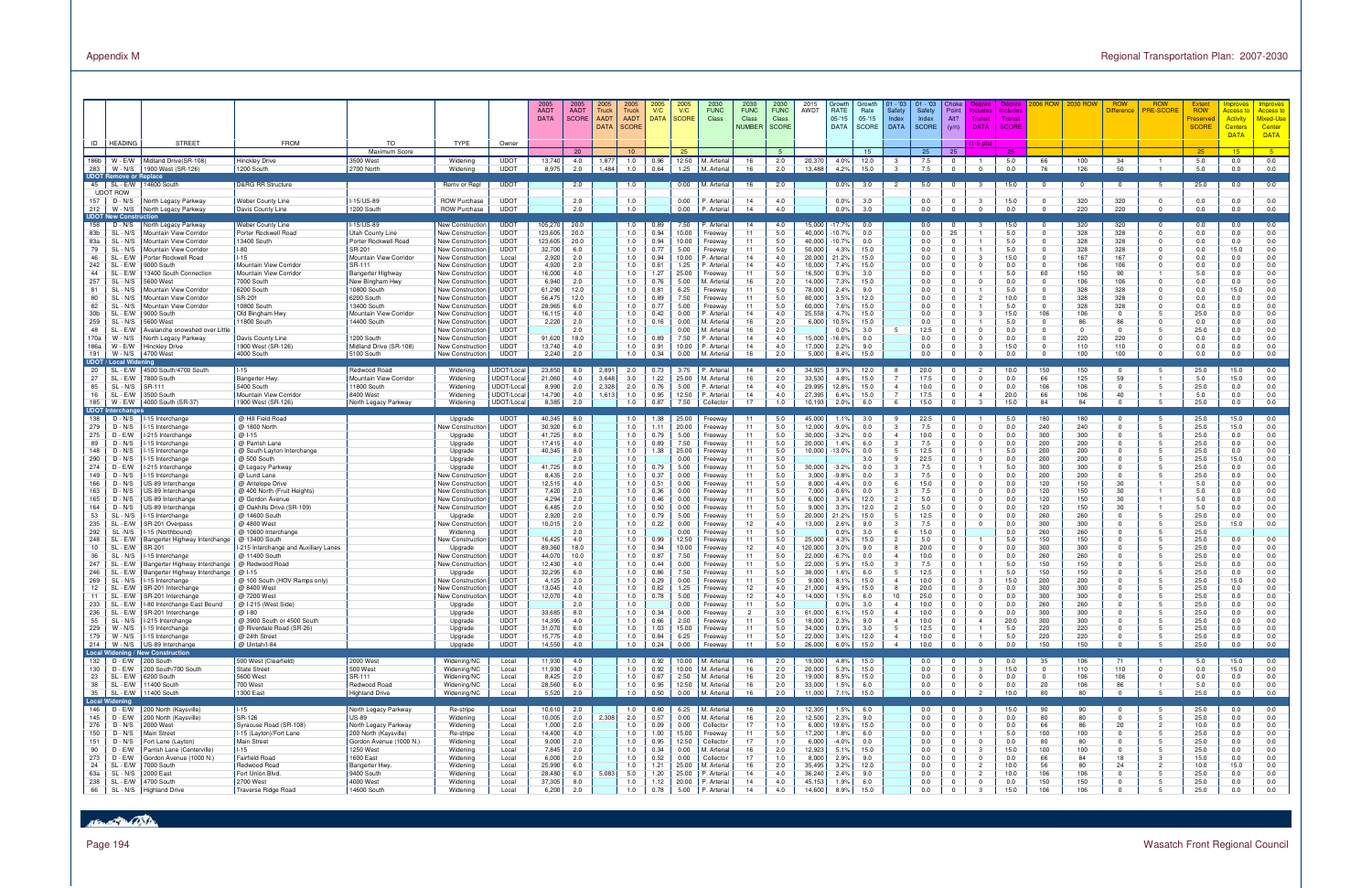|                       |                                                                                     |                                                        |                                          |                                            |                                      |                | 2005<br><b>AADT</b><br><b>DATA</b> | 2005<br><b>AADT</b><br><b>SCORE</b> | 2005<br>Truck<br><b>AADT</b><br><b>DATA</b> | 2005<br><b>Truck</b><br><b>AADT</b><br><b>SCORE</b> | 2005<br>V/C<br>DATA SCORE | 2005<br>V/C    | 2030<br><b>FUNC</b><br>Class          | 2030<br><b>FUNC</b><br><b>Class</b><br><b>NUMBER</b> | 2030<br><b>FUNC</b><br>Class<br><b>SCORE</b> | 2015<br>AWDT     | Growth<br>RATE<br>$05 - 15$<br><b>DATA</b> | Growth<br>Rate<br>05-'15<br>SCORE | 01 - '03<br>Safety<br>Index<br><b>DATA</b> | $01 - 03$<br>Safety<br>Index<br><b>SCORE</b> | Choke<br>Point<br>Alt?<br>(y/n)  | Degree<br>Dearee<br>ncludes<br>Include<br>Transi<br>Transit<br><b>DATA</b><br><b>SCORE</b> |                               | 006 ROW  2030 ROW | <b>ROW</b><br>Difference | <b>ROW</b><br><b>PRE-SCORE</b> | <b>Extent</b><br><b>ROW</b><br>reserve<br><b>SCORE</b> | nproves<br><b>Access t</b><br><b>Activity</b><br><u>Centers</u><br><b>DATA</b> | <b>Improves</b><br><mark>Access to</mark><br><b>Mixed-Use</b><br>Center<br><b>DATA</b> |
|-----------------------|-------------------------------------------------------------------------------------|--------------------------------------------------------|------------------------------------------|--------------------------------------------|--------------------------------------|----------------|------------------------------------|-------------------------------------|---------------------------------------------|-----------------------------------------------------|---------------------------|----------------|---------------------------------------|------------------------------------------------------|----------------------------------------------|------------------|--------------------------------------------|-----------------------------------|--------------------------------------------|----------------------------------------------|----------------------------------|--------------------------------------------------------------------------------------------|-------------------------------|-------------------|--------------------------|--------------------------------|--------------------------------------------------------|--------------------------------------------------------------------------------|----------------------------------------------------------------------------------------|
|                       | ID   HEADING                                                                        | <b>STREET</b>                                          | <b>FROM</b>                              | TO                                         | TYPE                                 | Owner          |                                    |                                     |                                             |                                                     |                           |                |                                       |                                                      |                                              |                  |                                            |                                   |                                            |                                              |                                  | $1-5$ pts                                                                                  |                               |                   |                          |                                |                                                        |                                                                                |                                                                                        |
| 262                   | SL - N/S                                                                            | 4800 West                                              | Parkway Blvd. (2700 South)               | Maximum Score<br>3500 South                | Widening                             | Local          | 10,015                             | - 20<br>2.0                         |                                             | 10 <sup>1</sup><br>1.0                              | 0.76                      | 25<br>5.00     | Collector                             | 17                                                   | 5<br>1.0                                     | 3,008            | 2.6%                                       | 15<br>9.0                         |                                            | 25<br>0.0                                    | 25                               | -25<br>10.0                                                                                | 86                            | 86                | 0                        |                                | 25<br>25.0                                             | 15<br>15.0                                                                     | $-5$<br>0.0                                                                            |
| 265                   | SL - N/S                                                                            | 3200 West                                              | 1820 South                               | 3500 South                                 | Widening                             | Local          | 11,68                              | 4.0                                 |                                             | 1.0                                                 | 1.04                      | 15.00          | Collector                             | 17                                                   | 1.0                                          | 14,843           | 2.4%                                       | 9.0                               |                                            | 0.0                                          | $\Omega$                         | 15.0                                                                                       | 66                            | 66                |                          |                                | 25.0                                                   | 0.0                                                                            | 0.0                                                                                    |
| 60<br>42              | SL - N/S<br>SL - E/W                                                                | 900 East<br>12600 South                                | 3300 South<br><b>Bangerter Hwy</b>       | 4500 South<br>4800 West                    | Widening<br>Widening                 | Local<br>Local | 20,390<br>16,425                   | 4.0<br>4.0                          | 3,258                                       | 3.0<br>1.0                                          | 1.12<br>0.99              | 20.00<br>12.50 | Collector<br><sup>2</sup> . Arteria   | 17<br>14                                             | 1.0<br>4.0                                   | 28,195<br>36,213 | 3.3%<br>8.2%                               | 12.0<br>15.0                      |                                            | 0.0<br>0.0                                   | $\Omega$<br>$^{\circ}$           | $\overline{2}$<br>10.0<br>$\mathbf 0$<br>0.0                                               | 60<br>66                      | 76<br>106         | 16<br>40                 |                                | 15.0<br>5.0                                            | 15.0<br>0.0                                                                    | 0.0<br>0.0                                                                             |
| -6                    | SL - E/W                                                                            | California Avenue                                      | 4800 West                                | Mountain View Corridor                     | Widening                             | Local          | 5,135                              | 2.0                                 |                                             | 1.0                                                 | 0.46                      | 0.00           | VI. Arteria                           | 16                                                   | 2.0                                          | 21,568           | 15.4%                                      | 15.0                              |                                            | 0.0                                          | $^{\circ}$                       | 0.0<br>$^{\circ}$                                                                          | 110                           | 110               |                          |                                | 25.0                                                   | 0.0                                                                            | 0.0                                                                                    |
| 37                    | SL - E/W                                                                            | 1400 South                                             | <b>State Stree</b>                       | 700 West                                   | Widening                             | Local          | 10,000                             | 2.0                                 |                                             | 1.0                                                 | 0.96                      | 12.50          | M. Arteria                            | 16                                                   | 2.0                                          | 21,500           | 8.0%                                       | 15.0                              |                                            | 0.0                                          | $\Omega$                         | 15.0<br>-3                                                                                 | 50                            | 106               | 56                       |                                | 5.0                                                    | 0.0                                                                            | 0.0                                                                                    |
| 21<br>264             | SL - E/W<br>SL - N/S                                                                | 1700 South<br>4000 West                                | 4000 West<br>7800 South                  | 6400 West<br>9000 South                    | Widening<br>Widening                 | Local<br>Local | 24,925<br>10,000                   | 6.0<br>2.0                          |                                             | 1.0<br>1.0                                          | 1.03<br>0.90              | 15.00<br>10.00 | <sup>2</sup> . Arteria<br>Collector   | 14<br>17                                             | 4.0<br>1.0                                   | 32,963<br>6,500  | 2.8%<br>$-4.2%$                            | 9.0<br>0.0                        |                                            | 0.0<br>0.0                                   | $\Omega$<br>$\Omega$             | 0.0<br>$\mathbf 0$<br>15.0<br>-3                                                           | 80<br>66                      | 93<br>86          | 13<br>20                 |                                | 15.0<br>10.0                                           | 0.0<br>15.0                                                                    | 0.0<br>0.0                                                                             |
| 270                   | SL - N/S                                                                            | Main Street                                            | 3300 South                               | 4500 South                                 | Widening                             | Local          | 7,565                              | 2.0                                 |                                             | 1.0                                                 | 0.73                      | 3.75           | Collector                             | 17                                                   | 1.0                                          | 14,783           | 6.9%                                       | 15.0                              |                                            | 0.0                                          | $^{\circ}$                       | 10.0<br>$\overline{2}$                                                                     | 66                            | 66                | 0                        |                                | 25.0                                                   | 15.0                                                                           | 0.0                                                                                    |
| 237<br>245            | SL - E/W<br>SL - E/W                                                                | 4100 South<br>3400 South                               | Mountain View Corridor<br>8000 West      | 7200 West<br>Mountain View Corridor        | Widening                             | Local          | 13,950<br>4,000                    | 4.0<br>2.0                          |                                             | 1.0<br>1.0                                          | 0.91<br>0.32              | 10.00<br>0.00  | VI. Arteria<br>Collector              | 16<br>17                                             | 2.0<br>1.0                                   | 23,475<br>14,500 | 5.3%<br>13.7%                              | 15.0<br>15.0                      |                                            | 0.0<br>0.0                                   | $\Omega$<br>$\Omega$             | 0.0<br>$^{\circ}$<br>5.0                                                                   | 76<br>66                      | 86<br>110         | 10<br>44                 |                                | 15.0<br>5.0                                            | 0.0<br>0.0                                                                     | $0.0\,$<br>0.0                                                                         |
| 222                   | SL - E/W                                                                            | 7800 South                                             | Mountain View Corridor                   | SR-111                                     | Widening<br>Widening                 | Local<br>Local | 4,920                              | 2.0                                 |                                             | 1.0                                                 | 0.61                      | 1.25           | VI. Arteria                           | 16                                                   | 2.0                                          | 10,000           | 7.4%                                       | 15.0                              |                                            | 0.0                                          | $\Omega$                         | 0.0<br>$\mathbf 0$                                                                         | 49                            | 126               | 78                       |                                | 5.0                                                    | 0.0                                                                            | 0.0                                                                                    |
| 65d                   | SL - N/S                                                                            | Highland Drive Connection                              | <b>Traverse Ridge Road</b>               | 13800 South                                | Widening                             | Local          | 15,000                             | 4.0                                 |                                             | 1.0                                                 | 1.05                      | 17.50          | <sup>2</sup> . Arteria                | 14                                                   | 4.0                                          | 14,500           | $-0.3%$                                    | 0.0                               |                                            | 0.0                                          | $\Omega$                         | 0.0<br>$\Omega$                                                                            | 106                           | 106               | $\Omega$                 |                                | 25.0                                                   | 0.0                                                                            | 0.0                                                                                    |
| $\overline{4}$<br>254 | SL - E/W<br>SL - N/S                                                                | California Avenue<br>7200 West                         | $1-215$<br>SR-201                        | Bangerter Hwy<br>3500 South                | Widening<br>Widening                 | Local<br>Local | 24,490<br>12,070                   | 6.0<br>4.0                          |                                             | 1.0<br>1.0                                          | 0.58<br>0.95              | 0.00<br>12.50  | M. Arteria<br>VI. Arteria             | 16<br>16                                             | 2.0<br>2.0                                   | 27,245<br>14,535 | 1.1%<br>1.9%                               | 3.0<br>6.0                        |                                            | 0.0<br>0.0                                   | $^{\circ}$<br>$\Omega$           | $\Omega$<br>0.0<br>10.0                                                                    | 110<br>66                     | 110<br>86         | $\Omega$<br>20           |                                | 25.0<br>10.0                                           | 0.0<br>0.0                                                                     | 0.0<br>$0.0\,$                                                                         |
| 39                    | SL - E/W                                                                            | 1400 South                                             | Redwood Road                             | Bangerter Hw                               | Widening                             | Local          | 11,000                             | 4.0                                 |                                             | 1.0                                                 | 0.78                      | 5.00           | M. Arteria                            | 16                                                   | 2.0                                          | 19,000           | 5.6%                                       | 15.0                              |                                            | 0.0                                          | $\Omega$                         | 0.0<br>$^{\circ}$                                                                          | 80                            | 106               | 26                       |                                | 10.0                                                   | 0.0                                                                            | 0.0                                                                                    |
| 40c                   | SL - E/W                                                                            | 1800 South                                             | 5600 West                                | SR-111                                     | Widening                             | Local          | 3,000                              | 2.0                                 |                                             | 1.0<br>1.0                                          | 0.60                      | 1.25           | M. Arteria                            | 16                                                   | 2.0                                          | 11,500           | 14.4%                                      | 15.0                              |                                            | 0.0                                          | $\Omega$                         | 0.0<br>$\mathbf 0$                                                                         | 66                            | 86                | 20                       |                                | 10.0                                                   | 0.0                                                                            | 0.0                                                                                    |
| 260                   | SL - N/S<br>SL - E/W                                                                | 4800 West<br>500 / 700 South                           | California Avenue<br>Surplus Canal       | SR-201<br>5600 West                        | Widening<br>Widening                 | Local<br>Local | 10,000<br>1,685                    | 2.0<br>2.0                          |                                             | 1.0                                                 | 0.49<br>0.37              | 0.00<br>0.00   | Collector<br>Collector                | 17<br>17                                             | 1.0<br>1.0                                   | 16,000<br>7,343  | 4.8%<br>15.9%                              | 15.0<br>15.0                      |                                            | 0.0<br>0.0                                   | $\Omega$<br>$^{\circ}$           | 0.0<br>$\Omega$<br>0.0<br>- 0                                                              | 50<br>50                      | 86<br>84          | 36<br>34                 |                                | 5.0<br>5.0                                             | 0.0<br>0.0                                                                     | 0.0<br>0.0                                                                             |
|                       | SL - E/W                                                                            | California Avenue                                      | <b>Bangerter Hwy</b>                     | 4800 West                                  | Widening                             | Local          | 7,775                              | 2.0                                 |                                             | 1.0                                                 | 0.56                      | 0.00           | VI. Arteria                           | 16                                                   | 2.0                                          | 9,888            | 9.8%                                       | 15.0                              |                                            | 0.0                                          | $\Omega$                         | 0.0<br>$^{\circ}$                                                                          | 110                           | 110               |                          |                                | 25.0                                                   | 0.0                                                                            | $0.0\,$                                                                                |
| 65c<br>32             | SL - N/S<br>SL - E/W                                                                | -lighland Drive<br>0600 South                          | <b>Draper City Limit</b><br>1300 East    | Traverse Ridge Road<br>Highland Drive      | Widening<br>Widening                 | Local<br>Local | 9,000<br>23,990                    | 2.0<br>6.0                          |                                             | 1.0<br>1.0                                          | 0.69<br>0.98              | 2.50<br>12.50  | <sup>9</sup> . Arteria<br>VI. Arteria | 14<br>16                                             | 4.0<br>2.0                                   | 20,000<br>28,995 | 8.3%<br>1.9%                               | 15.0<br>6.0                       |                                            | 0.0<br>0.0                                   | $\Omega$<br>$\Omega$             | 0.0<br>$^{\circ}$<br>$\overline{2}$<br>10.0                                                | $^{\circ}$<br>84              | 106<br>84         | 106                      |                                | 0.0<br>25.0                                            | 0.0<br>0.0                                                                     | 0.0<br>0.0                                                                             |
| 63b                   | SL - N/S                                                                            | <b>Highland Drive</b>                                  | 9400 South                               | Sego Lily                                  | Widening                             | Local          | 35,840                             | 8.0                                 |                                             | 1.0                                                 | 0.52                      | 0.00           | <sup>2</sup> . Arteria                | 14                                                   | 4.0                                          | 43,420           | 1.9%                                       | 6.0                               |                                            | 0.0                                          | $\Omega$                         | 0.0<br>$\Omega$                                                                            | 106                           | 106               | $\Omega$                 |                                | 25.0                                                   | 0.0                                                                            | 0.0                                                                                    |
| 40a                   | SL - E/W                                                                            | 1400 South                                             | <b>Bangerter Hwy</b>                     | 4800 West                                  | Widening                             | Local          | 4,000                              | 2.0                                 |                                             | 1.0                                                 | 0.40                      | 0.00           | M. Arterial                           | 16                                                   | 2.0                                          | 17,000           | 15.6%                                      | 15.0                              |                                            | 0.0                                          | $^{\circ}$                       | 0.0<br>$\Omega$                                                                            | 80                            | 106               | 26                       |                                | 10.0                                                   | 0.0                                                                            | 0.0                                                                                    |
| 71<br>184             | SL - N/S<br>W - E/W                                                                 | 900 West/Fine St<br>40th Street                        | 3300 South<br><b>Adams Avenue</b>        | 500 West<br><b>Gramercy Avenue</b>         | Widening<br>Widening                 | Local<br>Local | 3,000<br>19,445                    | 2.0<br>4.0                          |                                             | 1.0<br>1.0                                          | 0.51<br>1.31              | 0.00<br>25.00  | Collector<br>M. Arteria               | 17<br>16                                             | 1.0<br>2.0                                   | 3,500<br>25,000  | 1.6%<br>2.5%                               | 6.0<br>9.0                        |                                            | 0.0<br>0.0                                   | $\Omega$<br>$^{\circ}$           | 0.0<br>$^{\circ}$<br>0.0<br>$^{\circ}$                                                     | $\mathbf 0$<br>66             | 80<br>84          | 80<br>18                 |                                | 0.0<br>15.0                                            | 0.0<br>15.0                                                                    | $0.0\,$<br>0.0                                                                         |
| 288                   | $W - N/S$                                                                           | 450 East/400 East                                      | 3100 North                               | 2700 North                                 | Widening                             | Local          | 13,935                             | 4.0                                 |                                             | 1.0                                                 | 1.23                      | 25.00          | Collector                             | 17                                                   | 1.0                                          | 20,468           | 3.9%                                       | 12.0                              |                                            | 0.0                                          | $^{\circ}$                       | 0.0<br>$\mathbf{0}$                                                                        | $\Omega$                      | 66                | 66                       |                                | 0.0                                                    | 0.0                                                                            | 0.0                                                                                    |
| 281                   | W - E/W                                                                             | 2550 South                                             | $1 - 15$                                 | 3500 West                                  | Widening                             | Local          | 9,170                              | 2.0                                 |                                             | 1.0                                                 | 0.42                      | 0.00           | Collector                             | 17                                                   | 1.0                                          | 12,085           | 2.8%                                       | 9.0                               |                                            | 0.0                                          | $\Omega$                         | 0.0<br>$\Omega$                                                                            | 60                            | 76                | 16                       |                                | 15.0                                                   | 0.0                                                                            | 0.0                                                                                    |
| 199<br>282            | $W - N/S$<br>$W - N/S$                                                              | 300 West<br>3500 West                                  | 4400 South<br>1200 South                 | 5000 South<br>Midland Drive (SR-108)       | Widening<br>Widening                 | Local<br>Local | 14,005<br>6,000                    | 4.0<br>2.0                          |                                             | 1.0<br>1.0                                          | 0.95<br>0.48              | 12.50<br>0.00  | Collector<br>Collector                | 17<br>17                                             | 1.0<br>1.0                                   | 16,003<br>6,500  | 1.3%<br>0.8%                               | 6.0<br>3.0                        |                                            | 0.0<br>0.0                                   | $^{\circ}$<br>$\Omega$           | 0.0<br>$\Omega$<br>0.0<br>$^{\circ}$                                                       | 100<br>80                     | 100<br>100        | 0<br>20                  |                                | 25.0<br>10.0                                           | 0.0<br>0.0                                                                     | 0.0<br>$0.0\,$                                                                         |
| 287                   | W - N/S                                                                             | Adams Avenue                                           | Washington Terrace City Limits           | US-89/Washington Blvd.                     | Widening                             | Local          | 8,970                              | 2.0                                 |                                             | 1.0                                                 | 0.88                      | 7.50           | M. Arteria                            | 16                                                   | 2.0                                          | 12,985           | 3.8%                                       | 12.0                              |                                            | 0.0                                          | $^{\circ}$                       | 0.0<br>$^{\circ}$                                                                          | 86                            | 86                | 0                        |                                | 25.0                                                   | 0.0                                                                            | 0.0                                                                                    |
| 174<br>196            | W - E/W<br>$W - N/S$                                                                | Pioneer Road (400 North)<br>1200 West                  | $1 - 15$<br>Pioneer Road (400 North)     | 1200 West<br>12th Street                   | Widening<br>Widening                 | Local<br>Local | 4,000<br>6,960                     | 2.0<br>2.0                          |                                             | 1.0<br>1.0                                          | 0.31<br>0.47              | 0.00<br>0.00   | Collector<br>M. Arteria               | 17<br>16                                             | 1.0<br>2.0                                   | 7,500<br>9,980   | 6.5%<br>3.7%                               | 15.0<br>12.0                      |                                            | 0.0<br>0.0                                   | $\Omega$<br>$^{\circ}$           | 15.0<br>- 3<br>$\overline{0}$<br>0.0                                                       | 80<br>73                      | 93<br>93          | 13<br>20                 | з                              | 15.0<br>15.0                                           | 15.0<br>15.0                                                                   | 0.0<br>0.0                                                                             |
| 280                   | W - E/W                                                                             | 2600 North / 2700 North                                | $I-15$                                   | 3500 West                                  | Widening                             | Local          | 4,510                              | 2.0                                 | 951                                         | 1.0                                                 | 0.29                      | 0.00           | M. Arteria                            | 16                                                   | 2.0                                          | 9,255            | 7.5%                                       | 15.0                              |                                            | 7.5                                          | $\Omega$                         | 0.0<br>$\Omega$                                                                            | 66                            | 110               | 44                       |                                | 5.0                                                    | 0.0                                                                            | 0.0                                                                                    |
|                       | <b>Local New Construction</b>                                                       |                                                        |                                          |                                            |                                      |                |                                    |                                     |                                             |                                                     |                           |                |                                       |                                                      |                                              |                  |                                            |                                   |                                            |                                              |                                  |                                                                                            |                               |                   |                          |                                |                                                        |                                                                                |                                                                                        |
| 144<br>133            | D - E/W<br>D - E/W                                                                  | 700 South / 900 South (Layton)<br>200 South (Syracuse) | $1 - 15$<br>2000 West                    | 2700 West (Layton)<br>North Legacy Parkway | New Construction<br>New Construction | Local<br>Local | 13,880<br>4,670                    | 4.0<br>2.0                          |                                             | 1.0<br>1.0                                          | 0.76<br>0.62              | 5.00<br>1.25   | M. Arteria<br>M. Arteria              | 16<br>16                                             | 2.0<br>2.0                                   | 7,000<br>8,000   | $-6.6%$<br>5.5%                            | 0.0<br>15.0                       |                                            | 0.0<br>0.0                                   | $\Omega$                         | 15.0<br>0.0<br>0                                                                           | 0<br>$\Omega$                 | 84<br>106         | 84<br>106                | $\Omega$                       | 0.0<br>0.0                                             | 0.0<br>0.0                                                                     | 0.0<br>0.0                                                                             |
| 137                   | D - E/W                                                                             | Hill Field Road Extension                              | 2200 West (Layton)                       | 3200 West (Layton)                         | New Construction                     | Local          | 6,000                              | 2.0                                 |                                             | 1.0                                                 | 0.74                      | 3.75           | M. Arteria                            | 16                                                   | 2.0                                          | 6,000            | 0.0%                                       | 3.0                               |                                            | 0.0                                          | $\Omega$                         | $\Omega$<br>0.0                                                                            | $\Omega$                      | 110               | 110                      | $\Omega$                       | 0.0                                                    | 0.0                                                                            | 0.0                                                                                    |
| 156<br>91             | $D - N/S$                                                                           | 2700 West (Layton)                                     | Hill Field Road Extension                | North Legacy Parkway                       | New Construction                     | Local          | 4,000                              | 2.0                                 |                                             | 1.0<br>1.0                                          | 0.42                      | 0.00           | M. Arterial                           | 16<br>17                                             | 2.0<br>1.0                                   | 3,000            | $-2.8%$                                    | 0.0                               |                                            | 0.0                                          | $^{\circ}$                       | 0.0<br>$\Omega$                                                                            | $\Omega$                      | 106<br>72         | 106                      |                                | 0.0                                                    | 0.0                                                                            | 0.0                                                                                    |
| 139                   | $D - N/S$<br>D - E/W                                                                | Bountiful Blvd<br>Antelope Drive                       | Eaglewood<br>Oak Forest Dr. (2500 East   | <b>Beck Stree</b><br><b>US-89</b>          | New Construction<br>New Construction | Local<br>Local | 10,000<br>20,000                   | 2.0<br>4.0                          |                                             | 1.0                                                 | 0.83<br>0.57              | 6.25<br>0.00   | Collector<br>M. Arteria               | 16                                                   | 2.0                                          | 5,000<br>9,000   | $-6.7%$<br>$-7.7%$                         | 0.0<br>0.0                        |                                            | 0.0<br>0.0                                   | 25<br>$^{\circ}$                 | $\overline{2}$<br>10.0<br>0.0<br>$^{\circ}$                                                | $\mathbf 0$<br>0              | 84                | 72<br>84                 |                                | 0.0<br>0.0                                             | 0.0<br>0.0                                                                     | $0.0\,$<br>0.0                                                                         |
| 277                   | D - N/S                                                                             | 250 West/650 West                                      | Legacy Parkway                           | Glovers Lane                               | New Construction                     | Local          | 7,000                              | 2.0                                 |                                             | 1.0                                                 | 0.80                      | 6.25           | Collector                             | 17                                                   | 1.0                                          | 1,000            | 17.7%                                      | 0.0                               |                                            | 0.0                                          | 25                               | 0.0<br>$^{\circ}$                                                                          | $\mathbf 0$                   | 66                | 66                       |                                | 0.0                                                    | 0.0                                                                            | 0.0                                                                                    |
| 140<br>40b            | D - E/W<br>SL - E/W                                                                 | Gordon Avenue (1000 N.)<br>1400 South                  | 1600 East<br>4800 West                   | <b>US-89</b><br>11800 South                | New Construction<br>New Construction | Local<br>Local | 4,000<br>4,000                     | 2.0<br>2.0                          |                                             | 1.0<br>1.0                                          | 0.46<br>0.36              | 0.00<br>0.00   | Collector<br>VI. Arteria              | 17<br>16                                             | 1.0<br>2.0                                   | 6,000<br>18,000  | 4.1%<br>16.2%                              | 15.0<br>15.0                      |                                            | 0.0<br>0.0                                   | $\Omega$<br>$^{\circ}$           | 0.0<br>$\Omega$<br>15.0<br>-3                                                              | $\Omega$<br>$\mathbf 0$       | 84<br>110         | 84<br>110                | $\Omega$                       | 0.0<br>0.0                                             | 0.0<br>0.0                                                                     | 0.0<br>0.0                                                                             |
| 43                    | SL - E/W                                                                            | 2600 South                                             | 4800 West                                | 8000 West                                  | New Construction                     | Local          | 15,025                             | 4.0                                 |                                             | 1.0                                                 | 1.01                      | 15.00          | <sup>9</sup> . Arteria                | 14                                                   | 4.0                                          | 34,013           | 8.5%                                       | 15.0                              |                                            | 0.0                                          | $\Omega$                         | 0.0<br>$^{\circ}$                                                                          | $\mathbf 0$                   | 106               | 106                      |                                | 0.0                                                    | 0.0                                                                            | $0.0\,$                                                                                |
| 34                    | SL - E/W                                                                            | 0400 South/10800 South                                 | <b>Bangerter Hwy</b>                     | SR-111                                     | New Construction                     | Local          | 7,000                              | 2.0                                 |                                             | 1.0                                                 | 0.44                      | 0.00           | VI. Arteria                           | 16                                                   | 2.0                                          | 18,000           | 9.9%                                       | 15.0                              |                                            | 0.0                                          | $^{\circ}$                       | 0.0<br>$^{\circ}$                                                                          | $^{\circ}$                    | 110               | 110                      |                                | 0.0                                                    | 0.0                                                                            | 0.0                                                                                    |
| 261<br>266            | SL - N/S<br>SL - N/S                                                                | 4800 West<br>?700 West                                 | <b>SR-201</b><br>Overpass over SR-201    | Parkway Blvd. (2700 South)                 | New Construction<br>New Construction | Local<br>Local | 30,295<br>16,550                   | 6.0<br>4.0                          |                                             | 1.0<br>1.0                                          | 0.66<br>0.82              | 2.50<br>6.25   | Collector<br>Collector                | 17<br>17                                             | 1.0<br>1.0                                   | 10,000<br>4,000  | $-10.5%$<br>13.2%                          | 0.0<br>0.0                        |                                            | 0.0<br>0.0                                   | $^{\circ}$<br>$\Omega$           | 0.0<br>$\mathbf{0}$<br>0.0<br>$\Omega$                                                     | $\Omega$<br>88                | 86<br>88          | 86<br>$\Omega$           |                                | 0.0<br>25.0                                            | 15.0<br>0.0                                                                    | 0.0<br>0.0                                                                             |
| 253                   | SL - N/S                                                                            | 7200 West                                              | $I-80$                                   | SR-201                                     | New Construction                     | Local          | 19,565                             | 4.0                                 |                                             | 1.0                                                 | 1.32                      | 25.00          | VI. Arteria                           | 16                                                   | 2.0                                          | 4,000            | 14.7%                                      | 0.0                               |                                            | 0.0                                          | $^{\circ}$                       | 0.0<br>$\Omega$                                                                            | $\Omega$                      | 110               | 110                      |                                | 0.0                                                    | 15.0                                                                           | 0.0                                                                                    |
| 75<br>251             | SL - N/S<br>SL - E/W                                                                | Gladiola (3400/3200 W)<br>4400 South/15000 South       | 500 South<br>Mountain View Corridor      | California Avenue<br>5600 West             | New Construction<br>New Construction | Local<br>Local | 11,000<br>15,000                   | 4.0<br>4.0                          |                                             | 1.0<br>1.0                                          | 0.56<br>1.27              | 0.00<br>25.00  | Collector<br>Collector                | 17<br>17                                             | 1.0<br>1.0                                   | 3,000<br>7,000   | 12.2%<br>$-7.3%$                           | 0.0<br>0.0                        |                                            | 0.0<br>0.0                                   | $\Omega$<br>$\Omega$             | 15.0<br>0.0<br>$\mathbf{0}$                                                                | $\mathbf 0$<br>0              | 84<br>106         | 84<br>106                |                                | 0.0<br>0.0                                             | 0.0<br>0.0                                                                     | $0.0\,$<br>0.0                                                                         |
| 263                   | SL - N/S                                                                            | 4800 West                                              | 9000 South                               | 1800 Sout                                  | New Construction                     | Local          | 10,000                             | 2.0                                 |                                             | 1.0                                                 | 0.71                      | 3.75           | Collector                             | 17                                                   | 1.0                                          | 8,000            | $-2.2%$                                    | 0.0                               |                                            | 0.0                                          | $\Omega$                         | 15.0<br>- 3                                                                                | 0                             | 86                | 86                       |                                | 0.0                                                    | 0.0                                                                            | 0.0                                                                                    |
| 249                   | SL - E/W                                                                            | 4400 South                                             | 3600 West                                | 4000 West                                  | New Construction                     | Local          | 6,000                              | 2.0                                 |                                             | 1.0                                                 | 0.48                      | 0.00           | Collector                             | 17                                                   | 1.0                                          | 3,000            | $-6.7%$                                    | 0.0                               |                                            | 0.0                                          | $^{\circ}$                       | 0.0<br>$^{\circ}$                                                                          | $\Omega$                      | 86                | 86                       | $\Omega$                       | 0.0                                                    | 0.0                                                                            | 0.0                                                                                    |
| 65a<br>56             | SL - N/S<br>SL - N/S                                                                | Highland Drive<br>Main Street                          | Sego Lily<br>4500 South                  | 10600 South<br>Vine Street                 | New Construction<br>New Construction | Local<br>Local | 25.515<br>5,000                    | 6.0<br>2.0                          |                                             | 1.0<br>1.0                                          | 1.04<br>0.59              | 15.00<br>0.00  | <sup>2</sup> . Arteria<br>Collector   | 14<br>17                                             | 4.0<br>1.0                                   | 16.000<br>5,000  | $-4.6%$<br>$0.0\%$                         | 0.0<br>3.0                        |                                            | 0.0<br>0.0                                   | $\overline{0}$                   | 0.0<br>$\Omega$<br>10.0                                                                    | 0                             | 106<br>80         | 106<br>80                |                                | 0.0<br>0.0                                             | 0.0<br>15.0                                                                    | 0.0<br>0.0                                                                             |
|                       | 76   SL - N/S<br>255   SL - N/S                                                     | 3200 West                                              | California Avenue                        | 1820 South                                 | New Construction                     | Local          | 7,000                              | 2.0                                 |                                             | 1.0                                                 | 0.70                      | 3.75           | Collector                             | 17                                                   | 1.0                                          | 6,000            | -1.5%                                      | 0.0                               |                                            | 0.0                                          | $\mathbf 0$                      | $\overline{0}$<br>0.0                                                                      | $^{\circ}$                    | 84                | 84                       | $\Omega$                       | 0.0                                                    | 0.0                                                                            | 0.0                                                                                    |
|                       |                                                                                     | 6400 West                                              | 5800 South                               | 13400 South                                | New Construction                     | Local          | 16,000                             | 4.0                                 |                                             | 1.0                                                 | 0.92                      | 10.00          | M. Arterial                           | 16                                                   | 2.0                                          | 7,000            | $-7.9%$                                    | 0.0                               |                                            | 0.0                                          | $\overline{0}$                   | 0.0<br>$\overline{0}$                                                                      | $^{\circ}$                    | 86                | 86                       | $\Omega$                       | 0.0                                                    | 0.0                                                                            | 0.0                                                                                    |
| 65b                   | SL - N/S<br>252   SL - N/S                                                          | <b>Highland Drive</b><br>8000 West                     | 10600 South<br>11800 South               | Draper City Limit<br>13400 South           | New Construction<br>New Construction | Local<br>Local | 22,235<br>3,000                    | 6.0<br>2.0                          |                                             | 1.0<br>1.0                                          | 0.83<br>0.44              | 6.25<br>0.00   | P. Arterial<br>Collector              | 14<br>17                                             | 4.0<br>1.0                                   | 16,000<br>7,000  | $-3.2%$<br>8.8%                            | 0.0<br>15.0                       |                                            | 0.0<br>0.0                                   | $\overline{0}$<br>$\overline{0}$ | 0.0<br>$\overline{0}$<br>0.0<br>$^{\circ}$                                                 | $\overline{0}$<br>$\mathbf 0$ | 106<br>66         | 106<br>66                | $\Omega$                       | 0.0<br>0.0                                             | 0.0<br>0.0                                                                     | 0.0<br>0.0                                                                             |
| 70                    | SL - N/S                                                                            | <b>Bingham Junction Blvd.</b>                          | 7000 South                               | 8400 South                                 | New Construction                     | Local          | 6,100                              | 2.0                                 |                                             | 1.0                                                 | 0.98                      | 12.50          | M. Arteria                            | 16                                                   | 2.0                                          | 7,000            | 1.4%                                       | 6.0                               |                                            | $0.0\,$                                      | $^{\circ}$                       | 15.0<br>-3                                                                                 | $\mathbf 0$                   | 106               | 106                      |                                | 0.0                                                    | 15.0                                                                           | 0.0                                                                                    |
|                       | $\begin{array}{ c c c c }\n\hline\n268 & SL-N/S \\ \hline\n13 & SL-EM\n\end{array}$ | 700 West<br>3100 South                                 | 9800 South<br>1400 West                  | 11400 South<br>3300 South                  | New Construction<br>New Construction | Local          | 16,000<br>35,395                   | 4.0<br>8.0                          |                                             | 1.0<br>1.0                                          | 0.74<br>0.78              | 3.75<br>5.00   | Collector<br>Collector                | 17<br>17                                             | 1.0<br>1.0                                   | 3,000<br>8,000   | $-15.4\%$<br>$-13.8%$                      | 0.0<br>0.0                        |                                            | 0.0<br>0.0                                   | $\mathbf 0$<br>$\overline{0}$    | 0.0<br>$\overline{0}$<br>0.0<br>$\overline{0}$                                             | $^{\circ}$<br>$^{\circ}$      | 86<br>88          | 86<br>88                 | $\Omega$<br>$\Omega$           | 0.0<br>0.0                                             | 0.0<br>0.0                                                                     | 0.0<br>0.0                                                                             |
|                       | 250   SL - E/W                                                                      | 14400 South/15000 South                                | 4000 West                                | Mountain View Corridor                     | New Construction                     | Local<br>Local | 15,000                             | 4.0                                 |                                             | 1.0                                                 | 1.27                      | 25.00          | Collector                             | 17                                                   | 1.0                                          | 4,000            | $-12.4\%$                                  | 0.0                               |                                            | 0.0                                          | $\mathbf 0$                      | $\mathbf 0$<br>0.0                                                                         | $\overline{0}$                | 106               | 106                      | $\Omega$                       | 0.0                                                    | 0.0                                                                            | 0.0                                                                                    |
|                       | 232   SL - E/W                                                                      | California Avenue                                      | Mountain View Corridor                   | 7200 West                                  | New Construction                     | Local          | 1,000                              | 2.0                                 |                                             | 1.0                                                 | 0.11                      | 0.00           | M. Arterial                           | 16                                                   | 2.0                                          | 1,000            | 0.0%                                       | 3.0                               |                                            | 0.0                                          | $\overline{0}$                   | 0.0<br>$^{\circ}$                                                                          | $\mathbf 0$                   | 110               | 110                      |                                | 0.0                                                    | 0.0                                                                            | 0.0                                                                                    |
| 201<br>291            | $W - N/S$<br>W-N/S                                                                  | <b>Wall Avenue</b><br>1100 West (Pleasant View)        | 2700 North<br><b>Pleasant View Drive</b> | <b>US-89</b><br><b>US-89</b>               | New Construction<br>New Construction | Local<br>Local | 23,000                             | 6.0<br>2.0                          |                                             | 1.0<br>1.0                                          | 0.72                      | 3.75<br>0.00   | Collector<br>Collector                | 17<br>17                                             | 1.0<br>1.0                                   | 16,500           | $-3.3%$                                    | 0.0<br>3.0                        |                                            | $0.0\,$<br>0.0                               | $^{\circ}$<br>$^{\circ}$         | 0.0<br>$^{\circ}$<br>0.0<br>$^{\circ}$                                                     | $\mathbf 0$<br>$^{\circ}$     | 66<br>66          | 66<br>66                 |                                | 0.0<br>0.0                                             | 0.0<br>0.0                                                                     | 0.0<br>0.0                                                                             |
| 286                   | W - N/S                                                                             | 1100 West (Pleasant View)                              | <b>Skyline Drive</b>                     | 4000 North                                 | New Construction                     | Local          | 1,000                              | 2.0                                 |                                             | 1.0                                                 | 0.09                      | 0.00           | Collector                             | 17                                                   | 1.0                                          | 3,000            | 11.6%                                      | 15.0                              |                                            | 0.0                                          | $\mathbf 0$                      | 0.0<br>$^{\circ}$                                                                          | $\Omega$                      | 60                | 60                       |                                | 0.0                                                    | 0.0                                                                            | 0.0                                                                                    |
| 192                   | W - N/S                                                                             | Monroe Boulevard                                       | 1300 North                               | 2700 North                                 | New Construction                     | Local          | 1,730                              | 2.0                                 |                                             | 1.0                                                 | 0.21                      | 0.00           | M. Arterial                           | 16                                                   | 2.0                                          | 6,000            | 13.2%                                      | 15.0                              |                                            | 0.0                                          | $\overline{0}$                   | 0.0<br>$\mathbf 0$                                                                         | $\Omega$                      | 80                | 80                       | $\Omega$                       | 0.0                                                    | 0.0                                                                            | 0.0                                                                                    |
|                       |                                                                                     | 171   W - E/W   Skyline Drive (North)                  | 2600 North                               | <b>US-89</b>                               | New Construction                     | Local          | 6,000                              | 2.0                                 |                                             | 1.0                                                 | 0.55                      | 0.00           | M. Arterial                           | 16                                                   | 2.0                                          | 3,000            | $-6.7%$                                    | 0.0                               |                                            | 0.0                                          | $\Omega$                         | 0.0<br>$\Omega$                                                                            |                               | 80                | 80                       |                                | 0.0                                                    | 0.0                                                                            | 0.0                                                                                    |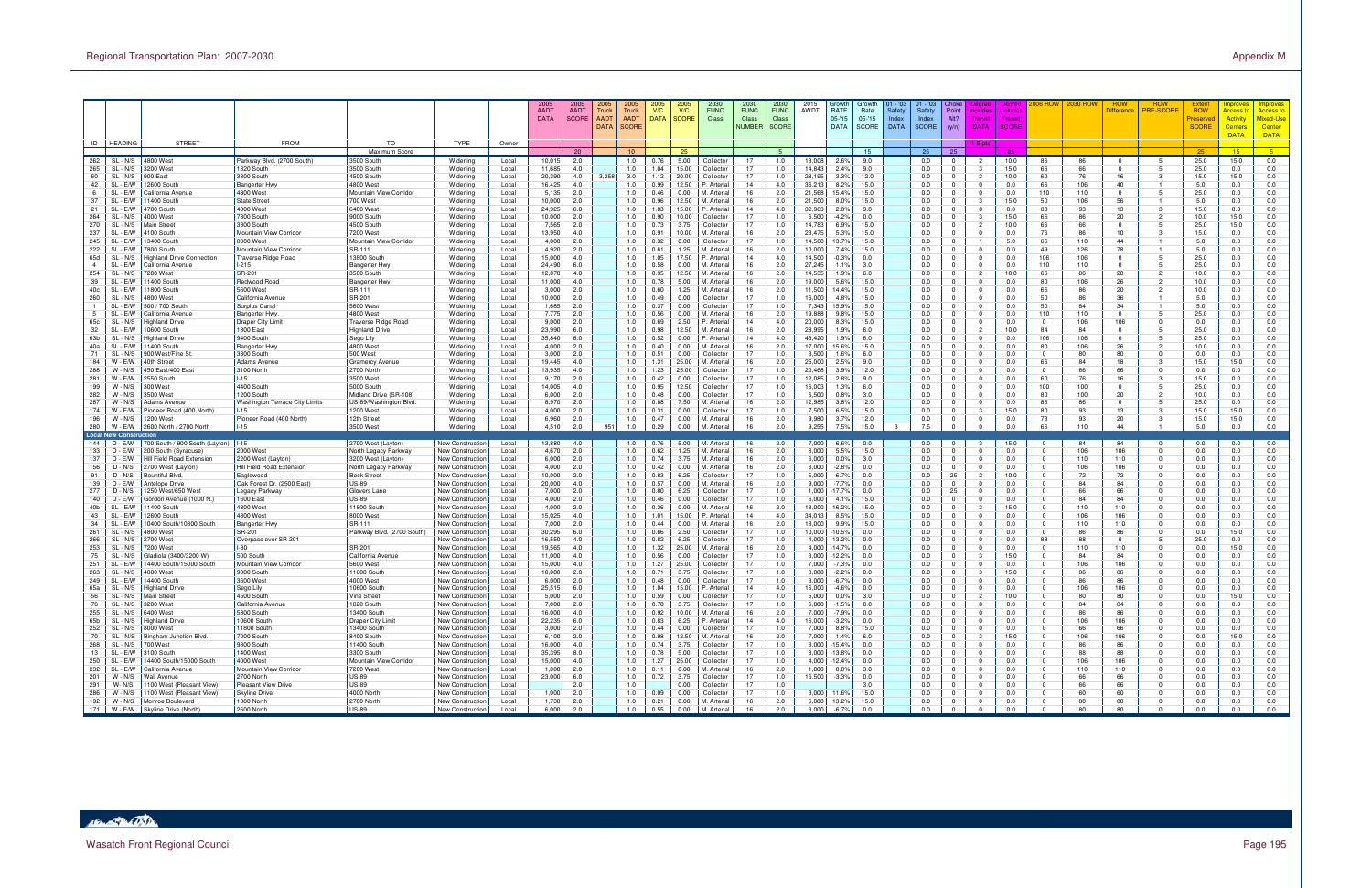### Page 196 Wasatch Front Regional Council

# **HIGHWAY PROJECT SCORING CONTINUED**

\*Sorted by the light yellow highlighted column (Local Score – 2025 Cost / Need+2030 AADT+2025 v/c+ GP 25%), Light teal cells no data was available

|                                                                                             |                                                        |                                               |                      |                            | Improves<br>nnroves<br><b>Access t</b><br>Access to           | 2006<br><b>TOTAL</b>          | <b>Miles</b>                             | Cost<br>per                               | -201<br>on 2012    | Cost per<br><b>Need</b>        | cost pe<br>Need | 2025<br>on 2015     |          | Cost per<br>Need          | Cost per<br>Need | AAD1              | AAD <sub>1</sub> | 2012         | on 201:          | on 2015                 | on 2015                 | ROW needed                       |
|---------------------------------------------------------------------------------------------|--------------------------------------------------------|-----------------------------------------------|----------------------|----------------------------|---------------------------------------------------------------|-------------------------------|------------------------------------------|-------------------------------------------|--------------------|--------------------------------|-----------------|---------------------|----------|---------------------------|------------------|-------------------|------------------|--------------|------------------|-------------------------|-------------------------|----------------------------------|
|                                                                                             |                                                        |                                               |                      |                            | <b>Infill Area</b><br>าfill. Mixec<br><b>DATA</b><br>Activity | <b>COST</b>                   |                                          | Mile                                      | Delay<br>hrs)/da\  | <b>DATA</b>                    | <b>SCORE</b>    | Delay<br>(vhrs)/day |          | <b>DATA</b>               | <b>SCORE</b>     | <b>DATA</b>       | <b>SCOR</b>      | etworl       | Network<br>(V/C) | <b>Network</b><br>(V/C) | <b>Network</b><br>(V/C) |                                  |
|                                                                                             |                                                        |                                               |                      |                            | <b>SCORE</b>                                                  |                               |                                          |                                           | (Need)             |                                |                 | (Need)              | Parallel |                           |                  |                   |                  | <b>DATA</b>  | <b>SCORE</b>     | <b>DATA</b>             | <b>SCORE</b>            |                                  |
| <b>HEADING</b><br><b>STREET</b><br>ID                                                       | <b>FROM</b>                                            | TO<br>Maximum Score                           | <b>TYPE</b>          | Owner                      | 25<br>-5 -                                                    |                               |                                          |                                           |                    |                                | 25              |                     | Facility |                           | 25               |                   | 25               |              |                  |                         |                         | $(0-5$ points)<br>- 5            |
| <b>UDOT Widening</b>                                                                        |                                                        |                                               |                      |                            |                                                               |                               |                                          |                                           |                    |                                |                 |                     |          |                           |                  |                   |                  |              |                  |                         |                         |                                  |
| D - N/S<br>160<br><b>US-89</b><br>147b<br>D - N/S                                           | -15 (Farmington)<br>Hill Field Road (SR -232           | <b>US-89</b>                                  | Widening<br>Widening | <b>UDOT</b><br><b>UDOT</b> | 5.0<br>20.0<br>5.0<br>20.0                                    | 6111,790,400<br>\$30,000,000  | 10.6<br>7.5                              | \$10,500,000<br>\$4,000,000               | 1761<br>1695       | \$63,481<br>\$17,699           | 19.0<br>24.0    | 1926.6<br>2045.7    |          | \$58,025<br>\$14,665      | 20.0<br>24.0     | 99,000<br>159,000 | 25.0<br>25.0     | 1.22<br>1.02 | 25.0<br>15.0     | 1.2<br>1.0              | 25.0<br>12.5            | $\overline{4}$<br>$\Omega$       |
| 147a<br>D - N/S                                                                             | Weber County Line                                      | Hill Field Road (SR-232)                      | Widening             | <b>UDOT</b>                | 0.0<br>15.0                                                   | \$315,000,000                 | 6.3                                      | \$50,000,000                              | 1073               | \$293,569                      | 14.0            | 2706.4              |          | \$116,39                  | 15.0             | 159,000           | 25.0             | 1.02         | 15.0             | 1.1                     | 17.5                    | $\Omega$                         |
| 86<br>D - N/S<br>272<br>D - E/W<br>Svracuse Road(SR-108)                                    | US-89 (Farmington<br>$-15$                             | 500 S. (Davis Co)<br>Main Street (Clearfield) | Widening<br>Widening | <b>UDOT</b><br><b>UDOT</b> | 5.0<br>20.0<br>0.0<br>15.0                                    | \$355,000,000<br>\$14,600,000 | 7.1<br>2.0                               | \$50,000,000<br>\$7.300.000               | 255.44<br>182      | \$1,389,759<br>\$80,220        | 6.0<br>17.0     | 1355.2<br>153.7     |          | \$261,954<br>\$94,978     | 14.0<br>16.0     | 174,000<br>39,000 | 25.0<br>10.0     | 0.79<br>1.40 | 5.0<br>25.0      | 0.9<br>1.4              | 10.0<br>25.0            | $\Omega$                         |
| 87<br>D - N/S                                                                               | 500 S. (Davis Co)                                      | $1-215$                                       | Widening             | <b>UDOT</b>                | 5.0<br>20.0                                                   | 6175.000.000                  | 3.5                                      | \$50,000,000                              | 358.35             | \$488,349                      | 12.0            | 884.2               |          | \$197,921                 | 15.0             | 93,000            | 25.0             | 0.86         | 7.5              | 1.0                     | 12.5                    |                                  |
| 278<br>D - N/S<br>Redwood Road                                                              | $-215$                                                 | Salt Lake Co. Line                            | Widening             | <b>UDOT</b>                | 0.0<br>0.0                                                    | \$6,093,440                   | 0.8                                      | \$7,600,000                               | 7.42               | \$821,218                      | 8.0             | 84.9<br>708.3       |          | \$71,806                  | 18.0             | 15,000            | 5.0              | 0.74         | 3.8              | 1.4                     | 25.0                    | $\overline{a}$                   |
| 155<br>2000 West (SR-108)<br>D - N/S<br>129<br>800 North (Clinton)<br>D - EM                | Weber County Line<br>2000 West                         | Syracuse Road (SR-108)<br>5000 West           | Widening<br>Widening | <b>UDOT</b><br><b>UDOT</b> | 5.0<br>5.0<br>0.0<br>0.0                                      | \$41,412,800<br>\$19,533,600  | 4.4<br>3.0                               | \$9,400,000<br>\$6,500,000                | 568.41<br>122.67   | \$72,857<br>\$159,237          | 18.0<br>15.0    | 474.5               |          | \$58,468<br>\$41,166      | 20.0<br>21.0     | 30,000<br>14,000  | 7.5<br>5.0       | 1.42<br>1.20 | 25.0<br>25.0     | 1.4<br>1.7              | 25.0<br>25.0            |                                  |
| 159<br>D - N/S<br>North Legacy Parkway                                                      | Weber County Line                                      | I-15/US-89                                    | Widening             | <b>UDOT</b>                | 0.0<br>0.0                                                    | 143,440,000                   | 16.3                                     | \$8,800,000                               | 2768               | \$51,821                       | 20.0            | 4580.7              | 115      | \$31,314                  | 22.0             | 30,000            | 7.5              | 0.98         | 12.5             | 1.1                     | 17.5                    | -5                               |
| 135<br>Syracuse Road(SR-108)<br>D - EM<br>128<br>D - E/W<br>800 North                       | 1000 West<br>Main Street (Sunset)                      | 2000 West<br>2000 West (Clinton)              | Widening<br>Widening | <b>UDOT</b><br><b>UDOT</b> | 0.0<br>15.0<br>0.0<br>0.0                                     | \$9,412,000<br>\$34,500,800   | 1.0<br>2.0                               | \$9,400,000<br>\$17,300,000               | 40.25<br>153.29    | \$233,839<br>\$225,069         | 14.0<br>14.0    | 37.1<br>93.7        |          | \$253,419<br>\$368,048    | 14.0<br>13.0     | 37,000<br>23,000  | 10.0<br>7.5      | 1.02<br>1.47 | 15.0<br>25.0     | 1.0<br>1.0              | 15.0<br>12.5            | 4<br>$\overline{2}$              |
| 136<br>yracuse Road(SR-127)<br>D - E/W                                                      | 2000 West                                              | North Legacy Parkway                          | Widening             | <b>UDOT</b>                | 0.0<br>0.0                                                    | \$8,831,200                   | 1.0                                      | \$8,800,000                               | 20.72              | \$426,216                      | 12.0            | 30.1                |          | \$293,20                  | 14.0             | 17,000            | 5.0              | 0.87         | 7.5              | 1.0                     | 15.0                    |                                  |
| 93<br>Redwood Road<br>D - N/S<br>92<br>D - E/W<br>500 South                                 | 500 South (Davis Co.)<br>$-15$                         | 2600 South<br>Redwood Roac                    | Widening<br>Widening | <b>UDOT</b><br><b>UDOT</b> | 0.0<br>0.0<br>0.0<br>15.0                                     | \$12,948,560<br>\$16,276,320  | 1.7<br>1.8                               | \$7,600,000<br>\$9,000,000                | 21.36<br>2.91      | \$606,206<br>\$5,593,237       | 10.0<br>4.0     | 15.4<br>1.6         |          | \$840.816<br>\$10,172,700 | 8.0<br>3.0       | 24,000<br>21,000  | 7.5<br>5.0       | 0.93<br>0.58 | 10.0<br>0.0      | 0.9<br>0.5              | 10.0<br>0.0             | $\overline{a}$                   |
| 221<br>SL<br>N/S                                                                            | 10600 South                                            | <b>Utah County Line</b>                       | Widening             | <b>UDOT</b>                | 0.0<br>20.0                                                   | \$385,000,000                 | 7.7                                      | \$50,000,000                              | 2814.41            | \$136,796                      | 15.0            | 11641.2             |          | \$33,072                  | 22.0             | 230,000           | 25.0             | 1.05         | 17.5             | 1.3                     | 25.0                    |                                  |
| 54a<br>SL<br>N/S<br>$-215$                                                                  | SR-201                                                 | 4700 South<br>4700 South                      | Widening             | <b>UDOT</b><br><b>UDOT</b> | 0.0<br>20.0<br>0.0                                            | \$85,300,000                  | 4.0                                      | \$21,300,000                              | 1001.75<br>1001.75 | \$85,151                       | 17.0            | 1843.9              |          | \$46,260<br>\$57,181      | 21.0             | 169,000           | 25.0             | 0.98         | 12.5<br>12.5     | 1.1                     | 20.0                    |                                  |
| 54b<br>SL<br>N/S<br>$-215$<br>SL<br>3500 South<br>14<br>- FM                                | I-80 (West Side)<br>2700 West                          | 4000 West                                     | Widening<br>Widening | <b>UDOT</b>                | 20.0<br>0.0<br>20.0                                           | \$70,000,000<br>\$11,425,200  | 2.8<br>1.5                               | \$25,000,000<br>\$7,600,000               | 378.29             | \$69,878<br>\$30,202           | 19.0<br>22.0    | 1224.2<br>498.4     |          | \$22,923                  | 20.0<br>23.0     | 169,000<br>63,000 | 25.0<br>15.0     | 0.98<br>1.21 | 25.0             | 1.1<br>1.3              | 20.0<br>25.0            |                                  |
| 50<br>SL<br>- N/S                                                                           | <b>Beck Street</b>                                     | 600 North                                     | Widening             | <b>UDOT</b>                | 5.0<br>5.0                                                    | \$145,000,000                 | 2.9                                      | \$50,000,000                              | 419.08             | \$345,996                      | 13.0            | 2498.0              |          | \$58,046                  | 20.0             | 54,000            | 25.0             | 0.93         | 10.0             | 1.2                     | 22.5                    |                                  |
| 243<br>SL<br>E/W<br>0600 South/10400 South<br>58<br>SL <sub>2</sub><br>- N/S<br>State Stree | $-15$<br>6200 South                                    | Redwood Road<br>9000 South                    | Widening<br>Widening | <b>UDOT</b><br><b>UDOT</b> | 0.0<br>20.0<br>0.0<br>20.0                                    | \$26,060,000<br>\$25,550,000  | 2.2<br>3.5                               | \$11,800,000<br>\$7,300,000               | 714.9<br>598.45    | \$36,453<br>\$42,694           | 22.0<br>21.0    | 715.6<br>1221.9     |          | \$36,419<br>\$20.910      | 22.0<br>23.0     | 55,000<br>49,000  | 15.0<br>12.5     | 1.42<br>1.38 | 25.0<br>25.0     | 1.5<br>1.6              | 25.0<br>25.0            |                                  |
| SL.<br>· E/W<br>SR-201<br>9                                                                 | 3200 West                                              | Mountain View Corridor                        | Widening             | <b>UDOT</b>                | 0.0<br>0.0                                                    | 102,000,000                   | 3.4                                      | \$30,000,000                              | 944                | \$108,051                      | 15.0            | 2526.5              |          | \$40,373                  | 21.0             | 178,000           | 25.0             | 0.98         | 12.5             | 1.2                     | 22.5                    |                                  |
| 241<br>SL.<br>9000 South<br>- FM<br>256<br>SL - N/S<br>5600 West                            | $-15$<br>$-80$                                         | <b>Bangerter Hwy</b><br>SR-201                | Widening<br>Widening | <b>UDOT</b><br><b>UDOT</b> | 0.0<br>15.0<br>0.0<br>15.0                                    | \$39,930,000<br>\$19,530,000  | 4.1<br>3.1                               | \$9,700,000<br>\$6,300,000                | 1202.76<br>131.43  | \$33,199<br>\$148,596          | 22.0<br>15.0    | 1566.4<br>1160.1    |          | \$25,492<br>\$16,835      | 23.0<br>24.0     | 47,000<br>56,000  | 12.5<br>15.0     | 1.28<br>1.36 | 25.0<br>25.0     | 1.7<br>1.9              | 25.0<br>25.0            |                                  |
| 239<br>SL.<br>5400 South<br>- FM                                                            | $-15$                                                  | Mountain View Corridor                        | Widening             | <b>UDOT</b>                | 0.0<br>15.0                                                   | \$63,948,480                  | 6.8                                      | \$9,400,000                               | 1970.54            | \$32,452                       | 22.0            | 2064.6              |          | \$30,974                  | 22.0             | 48,000            | 12.5             | 1.25         | 25.0             | 1.7                     | 25.0                    |                                  |
| 30a<br>SL.<br>E/W<br>9000 South                                                             | Bangerter Hwy                                          | Old Bingham Highway                           | Widening             | <b>UDOT</b>                | 0.0<br>0.0                                                    | \$5,110,000                   | 0.7                                      | \$7,300,000                               | 1122.85            | \$4,551                        | 25.0            | 977.9               |          | \$5,225                   | 25.0             | 50,000            | 12.5             | 1.74         | 25.0             | 2.3                     | 25.0                    |                                  |
| 244<br>SL<br>2300 South/12600 South<br>EM<br>88<br><b>SL</b><br>- N/S                       | 700 East<br>l-215                                      | 700 West<br><b>Beck Street</b>                | Widening<br>Widening | <b>UDOT</b><br><b>UDOT</b> | 0.0<br>0.0<br>5.0<br>5.0                                      | \$14,600,000<br>\$55,000,000  | 2.0<br>1.1                               | \$7,300,000<br>\$50,000,000               | 645.53<br>113.68   | \$22,617<br>\$483,814          | 23.0<br>12.0    | 771.0<br>508.4      |          | \$18,937<br>\$108.187     | 24.0<br>15.0     | 53,000<br>145,000 | 12.5<br>25.0     | 1.26<br>0.84 | 25.0<br>6.3      | 1.5<br>1.1              | 25.0<br>17.5            |                                  |
| 271<br>SL<br>N/S<br>900 East/700 East                                                       | Fort Union Blvd                                        | 9400 South                                    | Re-stripe            | <b>UDOT</b>                | 0.0<br>15.0                                                   |                               | \$300,000<br>3.0                         | \$100,000                                 | 504.05             | \$595                          | 25.0            | 1057.3              |          | \$284                     | 25.0             | 40,000            | 10.0             | 1.27         | 25.0             | 1.4                     | 25.0                    |                                  |
| 15<br>SL<br>E/W<br>3500 South<br>102<br>SL <sub>2</sub><br>N/S<br>Foothill Boulevard        | 4000 West<br>2300 East                                 | Mountain View Corridor<br><b>I-80</b>         | Widening<br>Widening | <b>UDOT</b><br><b>UDOT</b> | 0.0<br>0.0<br>0.0<br>15.0                                     | \$19,947,440<br>\$27,520,000  | 2.3<br>2.4                               | \$8,700,000<br>\$11,500,000               | 93.54<br>306.45    | \$213,250<br>\$89,803          | 14.0<br>17.0    | 765.0<br>233.0      |          | \$26,074<br>\$118.137     | 23.0<br>15.0     | 48,000<br>54,000  | 12.5<br>12.5     | 1.39<br>1.20 | 25.0<br>25.0     | 2.0<br>1.3              | 25.0<br>25.0            |                                  |
| 61<br>SL<br>N/S<br>900 East                                                                 | Van Winkle Expressway                                  | Fort Union Blvd.                              | Widening             | <b>UDOT</b>                | 0.0<br>20.0                                                   | \$26,018,400                  | 3.0                                      | \$8,700,000                               | 126.52             | \$205,647                      | 14.0            | 522.7               |          | \$49,779                  | 21.0             | 25,000            | 7.5              | 1.15         | 22.5             | 1.4                     | 25.0                    | $\mathcal{R}$                    |
| 7b<br>SL.<br>- FM<br>SL - E/W<br>-80                                                        | 1300 East<br><b>State Street</b>                       | Parleys Canyon<br>1300 East                   | Widening<br>Widening | <b>UDOT</b><br><b>UDOT</b> | 0.0<br>0.0                                                    | \$175,000,000                 | 3.5<br>1.8                               | \$50,000,000                              | 134.79<br>624.76   | \$1,298,316                    | 6.0<br>15.0     | 415.2<br>424.3      |          | \$421,494<br>\$212.124    | 12.0<br>14.0     | 42,000<br>197.000 | 25.0             | 0.85<br>1.04 | 7.5<br>15.0      | 1.0<br>1.0              | 12.5<br>12.5            |                                  |
| 7a<br>19<br>SL.<br>- E/W<br>4500 South                                                      | $-15$                                                  | <b>State Street</b>                           | Widening             | <b>UDOT</b>                | 0.0<br>15.0<br>0.0<br>0.0                                     | \$90,000,000<br>\$40,000,000  | 0.7                                      | \$50,000,000<br>\$57,100,000              | 175.04             | \$144,055<br>\$228,519         | 14.0            | 169.0               |          | \$236,728                 | 14.0             | 54,000            | 25.0<br>12.5     | 1.43         | 25.0             | 1.3                     | 25.0                    |                                  |
| 101b<br>SL<br>Redwood Road<br>N/S                                                           | Porter Rockwell Road                                   | Utah County Line                              | Widening             | <b>UDOT</b>                | 0.0<br>0.0                                                    | \$20,890,000                  | 2.5                                      | \$8,400,000                               | 461.41             | \$45,274                       | 21.0            | 4851.4              |          | \$4,306                   | 25.0             | 9,000             | 2.5              | 1.07         | 17.5             | 2.4                     | 25.0                    | 3                                |
| 72<br>SL<br>N/S<br>edwood Road<br>33<br>SL.<br>0400 South<br>- FM                           | Davis County Line<br>Redwood Road                      | 1000 North<br><b>Bangerter Hwy</b>            | Widening<br>Widening | <b>UDOT</b><br><b>UDOT</b> | 0.0<br>0.0<br>0.0<br>0.0                                      | \$18,260,000<br>\$28,348,000  | 2.2<br>2.0                               | \$8,300,000<br>\$14,200,000               | 59.61<br>131.53    | \$306,324<br>\$215,525         | 13.0<br>14.0    | 215.0<br>372.9      |          | \$84,914<br>\$76,031      | 17.0<br>18.0     | 17,000<br>39,000  | 5.0<br>10.0      | 0.83<br>1.01 | 6.3<br>15.0      | 1.5<br>1.3              | 25.0<br>25.0            |                                  |
| 267<br>SL - N/S<br>Redwood Road                                                             | 9000 South                                             | 12600 South                                   | Widening             | <b>UDOT</b>                | 0.0<br>0.0                                                    | \$37,602,000                  | 4.5                                      | \$8,400,000                               | 308.08             | \$122,053                      | 15.0            | 696.4               |          | \$53,993                  | 20.0             | 40,000            | 10.0             | 1.10         | 20.0             | 1.3                     | 25.0                    | 3                                |
| 25<br>SL.<br>· E/W<br>New Bingham Hwy<br>SL<br>101a<br>- N/S<br>Redwood Road                | 5600 West<br>Bangerter Hwy                             | SR-111<br>Porter Rockwell Road                | Widening<br>Widening | <b>UDOT</b><br><b>UDOT</b> | 0.0<br>0.0<br>0.0<br>0.0                                      | \$21,647,600<br>\$19,947,440  | 2.3<br>2.3                               | \$9,400,000<br>\$8,700,000                | 40.78<br>313.56    | \$530,839<br>\$63,616          | 11.0<br>19.0    | 412.1<br>819.4      |          | \$52,535<br>\$24,343      | 20.0<br>23.0     | 49,000<br>27,000  | 12.5<br>7.5      | 0.88<br>1.12 | 7.5<br>20.0      | 1.6<br>2.4              | 25.0<br>25.0            | 3                                |
| 68<br>-SL<br>N/S<br>Nasatch Boulevard                                                       | 7000 South                                             | North Little Cottonwood Road                  | Widening             | <b>UDOT</b>                | 0.0<br>0.0                                                    | \$24,068,000                  | 2.2                                      | \$10,900,000                              | 177.79             | \$135,373                      | 15.0            | 275.9               |          | \$87,250                  | 17.0             | 39,000            | 10.0             | 1.30         | 25.0             | 1.4                     | 25.0                    | $\overline{a}$                   |
| 77<br>SL<br>N/S<br>5600 West<br>84<br>SL<br>- N/S<br>8400 West                              | 4400 South<br>SR-201                                   | 7000 South<br>3500 South                      | Widening<br>Widening | <b>UDOT</b><br><b>UDOT</b> | 0.0<br>0.0<br>0.0<br>0.0                                      | \$32,942,000<br>\$14,118,000  | 3.5<br>1.5                               | \$9,400,000<br>\$9,400,000                | 822.94<br>158.62   | \$40,030<br>\$89,005           | 21.0<br>17.0    | 524.7<br>118.5      |          | \$62,785<br>\$119.129     | 19.0<br>15.0     | 26,000<br>38,000  | 7.5<br>10.0      | 1.49<br>1.21 | 25.0<br>25.0     | 1.3<br>1.3              | 25.0<br>25.0            | $\overline{4}$<br>$\overline{a}$ |
| 59<br>SL<br>N/S<br>700 East                                                                 | Carnation Drive (10142 South                           | 12300 South                                   | Widening             | <b>UDOT</b>                | 0.0<br>0.0                                                    | \$25,151,120                  | 2.9                                      | \$8,700,000                               | 115                | \$218,705                      | 14.0            | 183.3               |          | \$137,247                 | 15.0             | 40,000            | 10.0             | 1.27         | 25.0             | 1.1                     | 17.5                    |                                  |
| 18<br>SL.<br>- E/W<br>4500 South                                                            | 2300 East                                              | 900 East                                      | Widening             | <b>UDOT</b>                | 0.0<br>15.0                                                   | \$19,080,160                  | 2.2                                      | \$8,700,000                               | 57.05              | \$334,446                      | 13.0            | 80.4                |          | \$237,404                 | 14.0             | 34,000            | 10.0             | 1.04         | 15.0             | 1.0                     | 15.0                    | 3                                |
| 69<br>SL<br>N/S<br>/asatch Boulevard<br>240<br>SL.<br>5400 South<br>- FM                    | North Little Cottonwood Road<br>Mountain View Corridor | Little Cottonwood Road<br>SR-111              | Widening<br>Widening | <b>UDOT</b><br><b>UDOT</b> | 0.0<br>0.0<br>0.0<br>0.0                                      | \$8,091,600<br>\$22,588,800   | 1.1<br>2.4                               | \$7,400,000<br>\$9,400,000                | 43.18<br>22.97     | \$187,392<br>\$983,404         | 15.0<br>7.0     | 78.1<br>235.6       |          | \$103,632<br>\$95,890     | 15.0<br>16.0     | 18,000<br>17,000  | 5.0<br>5.0       | 1.18<br>0.98 | 22.5<br>12.5     | 1.3<br>1.7              | 25.0<br>25.0            | 4                                |
| 73<br>SL - N/S<br>Redwood Road                                                              | 12600 South                                            | <b>Bangerter Hwy</b>                          | Widening             | <b>UDOT</b>                | 0.0<br>0.0                                                    | \$14,118,000                  | 1.5                                      | \$9,400,000                               | 28.93              | \$488,006                      | 12.0            | 23.3                |          | \$606.52                  | 10.0             | 32,000            | 7.5              | 0.87         | 7.5              | 1.2                     | 22.5                    | $\overline{a}$                   |
| 100<br>SL.<br>- E/W<br><b>SR-201</b><br>67<br>SL<br>N/S<br>-80 to I-215 Ramp (Parley's)     | Mountain View Corridor<br>I-80 Eastbound               | 8400 West<br>I-215 Southbound                 | Widening<br>Widening | <b>UDOT</b><br><b>UDOT</b> | 0.0<br>0.0<br>0.0<br>0.0                                      | \$99,000,000<br>\$15,000,000  | 3.3<br>0.5                               | \$30,000,000<br>\$30,000,000              | 252<br>6.27        | \$392,857<br>\$2,392,344       | 13.0<br>6.0     | 166.5<br>51.2       |          | \$594,737<br>\$293.255    | 11.0<br>14.0     | 69,000<br>28,000  | 17.5<br>7.5      | 0.91<br>0.95 | 10.0<br>12.5     | 0.9<br>1.0              | 7.5<br>12.5             |                                  |
| 234<br>SL.<br>- E/W<br>SR-201                                                               | SR-202                                                 |                                               | Widening             | <b>UDOT</b>                | 0.0<br>0.0                                                    | \$99,000,000                  | 3.3                                      | \$30,000,000                              | 2.07               | \$47,826,087                   | 2.0             | 0.7                 |          | \$144,314,869             | 0.0              | 49,000            | 12.5             | 0.52         | 0.0              | 0.4                     | 0.0                     |                                  |
| 258<br>SL - N/S<br>5600 West<br>293  <br>SL-N/S SR-111                                      | New Bingham Hwy<br>RR Structure @ 4300 South           | Old Bingham Highway                           | Widening<br>Widening | <b>UDOT</b><br><b>UDOT</b> | 0.0<br>15.0<br>0.0<br>0.0                                     | \$14,118,000<br>\$22,190,000  | 1.5<br>0.3                               | \$9,400,000<br>$\frac{1}{2}$ \$74,000,000 | 2.83               | \$4,988,693<br>\$9,999,999,999 | 5.0<br>0.0      | 14.3<br>7.4         |          | \$987,273<br>\$2,990,566  | 7.0<br>5.0       | 10,000            | 2.5<br>2.5       | 0.62         | 1.3<br>0.0       | 0.9<br>0.6              | 7.5<br>1.3              |                                  |
| 203<br>W - N/S   Harrison Blvd.                                                             | 24th Street                                            | <b>US-89</b>                                  | Widening             | <b>UDOT</b>                | 0.0<br>15.0                                                   |                               | \$35,040,000<br>4.8                      | \$7,300,000                               | 310.95             | \$112,687                      | 15.0            | 894.8               |          | \$39,159                  | 22.0             | 72,000            | 17.5             | 1.19         | 22.5             | 1.5                     | 25.0                    |                                  |
| 204<br>Riverdale Road (SR-26)<br>W - N/S                                                    | SR-126                                                 | Washington Blvd.                              | Widening             | <b>UDOT</b>                | 0.0<br>15.0                                                   |                               | $$56,102,560$ 3.7                        | \$15,200,000                              | 570.32             | \$98,370                       | 16.0            | 1144.9              |          | \$49,002                  | 21.0             | 62,000            | 15.0             | 1.17         | 22.5             | 1.4                     | 25.0                    | 3                                |
| 210<br>W - N/S<br>$1 - 15$<br>W - $E/W$ 24th Street<br>180                                  | -84<br>$-15$                                           | Davis Co. Line<br>Wall Avenue                 | Widening<br>Widening | <b>UDOT</b><br><b>UDOT</b> | 0.0<br>15.0<br>0.0<br>20.0                                    | \$140,000,000<br>\$32,524,800 | 2.8<br>1.6                               | \$50,000,000<br>\$20,300,000              | 304.31<br>90.47    | \$460,057<br>\$359,509         | 12.0<br>13.0    | 585.9<br>201.2      |          | \$238,965<br>\$161,633    | 14.0<br>15.0     | 158,000<br>29,000 | 25.0<br>7.5      | 0.98<br>1.16 | 12.5<br>22.5     | 1.1<br>1.3              | 17.5<br>25.0            |                                  |
| 285<br>W - N/S<br>$1 - 15$                                                                  | Box Elder County Line                                  | 2700 North                                    | Widening             | <b>UDOT</b>                | 0.0<br>0.0                                                    |                               | $$110,000,000$ 2.2                       | \$50,000,000                              | 139.14             | \$790,571                      | 9.0             | 278.8               |          | \$394,497                 | 13.0             | 83,000            | 20.0             | 0.88         | 7.5              | 1.0                     | 12.5                    | $\Omega$                         |
| 226<br>W - N/S<br><b>US-89</b><br>188<br>W - E/W<br>5500 South/5600 South                   | -84<br>3500 West                                       | Harrison Blvd.<br>5900 West (Hooper)          | Widening<br>Widening | <b>UDOT</b><br><b>UDOT</b> | 0.0<br>0.0<br>0.0<br>0.0                                      |                               | $$53,168,000$ 2.0<br>$$22,476,240$ 3.1   | \$26,600,000<br>\$7,300,000               | 86.52<br>113.19    | \$614,517<br>\$198,571         | 10.0<br>15.0    | 584.2<br>323.5      |          | \$91,018<br>\$69,483      | 16.0<br>19.0     | 102,000<br>30,000 | 25.0<br>7.5      | 0.73<br>0.73 | 3.8<br>3.8       | 1.0<br>2.1              | 15.0<br>25.0            |                                  |
| 284<br>1900 West (SR-126)<br>$W - N/S$                                                      | 5600 South                                             | Riverdale Road                                | Widening             | <b>UDOT</b>                | 0.0<br>0.0                                                    |                               | $$3,869,120$ 0.4                         | \$9,700,000                               | 82.38              | \$46,967                       | 21.0            | 94.2                |          | \$41,083                  | 21.0             | 47,000            | 12.5             | 1.17         | 22.5             | 1.1                     | 17.5                    |                                  |
| 289<br>W - E/W<br>5600 South<br>170b                                                        | 1900 West (SR-126)                                     | 3500 South<br>1200 South                      | Widening             | <b>UDOT</b><br><b>UDOT</b> | 0.0<br>0.0                                                    |                               | $$14,500,800$ 2.0                        | \$7,300,000                               | 113.19             | \$128,110                      | 15.0            | 326.7<br>1358.3     | 15       | \$44,380                  | 21.0             |                   | 2.5              |              | 0.0              | 1.8<br>1.6              | 25.0                    | -5                               |
| W - N/S<br>North Legacy Parkway<br>178<br>W - E/W   1200 South                              | Davis County Line<br>$-15$                             | North Legacy Parkway                          | Widening<br>Widening | <b>UDOT</b>                | 0.0<br>0.0<br>0.0                                             |                               | \$57,200,000<br>6.5<br>$$35,040,000$ 4.8 | \$8,800,000<br>\$7,300,000                | 2237<br>44.45      | \$25,570<br>\$788,301          | 23.0<br>9.0     | 72.5                |          | \$42,110<br>\$483,377     | 21.0<br>12.0     | 30,000<br>40,000  | 7.5<br>10.0      | 0.98<br>0.81 | 12.5<br>6.3      | 1.3                     | 25.0<br>25.0            | $\mathbf 0$                      |
| 200   W - N/S 3500 West (SR-108)                                                            | Midland Drive                                          | Davis County Line                             | Widening             | <b>UDOT</b>                | 5.0<br>5.0                                                    |                               | $$14,552,320$ 1.6                        | \$9,100,000                               | 128.73             | \$113,045                      | 15.0            | 150.6               |          | \$96,628                  | 16.0             | 31,000            | 7.5              | 1.41         | 25.0             | 1.3                     | 25.0                    | $\overline{4}$                   |

How of the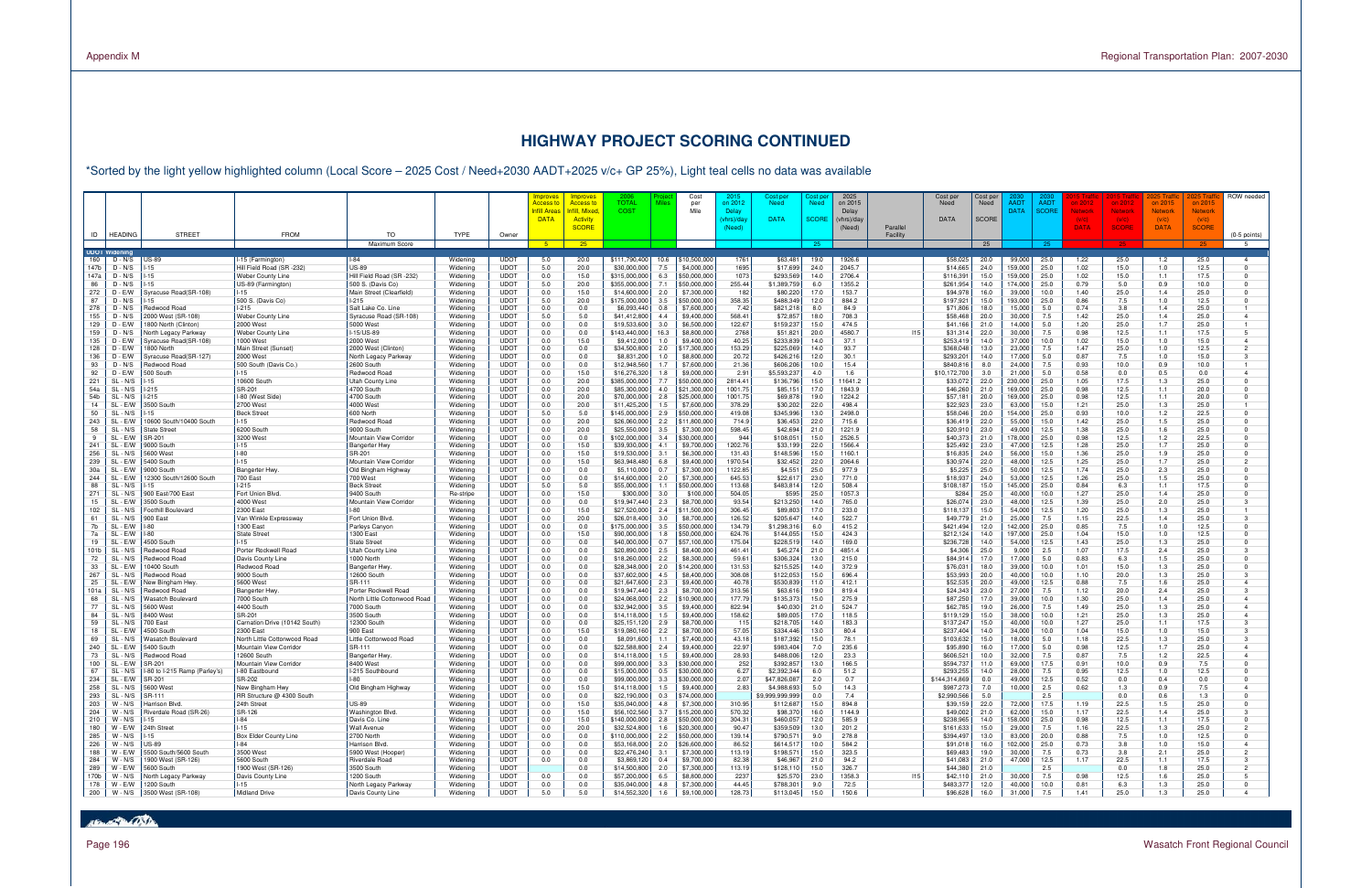|                   | ID   HEADING                              | <b>STREET</b>                                                       | <b>FROM</b>                                           | <b>TO</b>                                | <b>TYPE</b>                                        | Owner                           | <b>Improves</b><br><mark>Access to</mark><br><b>Infill Areas</b><br><b>DATA</b> | Improves<br><mark>Access to</mark><br>fill. Mixed<br><b>Activity</b><br><b>SCORE</b> | <b>TOTAL</b><br>COST           | Cost<br>Miles<br>per<br>Mile               | on 2012<br>Delay<br>vhrs)/da<br>Need) | Cost peı<br><b>Need</b><br><b>DATA</b> | Need<br><b>SCORE</b> | 2025<br>on 2015<br>Delay<br>(vhrs)/day<br>(Need) | Parallel<br>Facility | Cost per<br>Need<br><b>DATA</b> | Cost pe<br>Need<br><b>SCORE</b> | AADT<br><b>DATA</b> | <b>AADT</b><br><b>SCORE</b> | on 2012<br><b>Network</b><br>(V/C)<br>DATA | on 2012<br>Network<br>(V/C)<br><b>SCORE</b> | on 2015<br><b>Network</b><br>(V/C)<br><b>DATA</b> | on 2015<br><b>Network</b><br>(V/C)<br><b>SCORE</b> | ROW needed<br>$(0-5$ points)           |
|-------------------|-------------------------------------------|---------------------------------------------------------------------|-------------------------------------------------------|------------------------------------------|----------------------------------------------------|---------------------------------|---------------------------------------------------------------------------------|--------------------------------------------------------------------------------------|--------------------------------|--------------------------------------------|---------------------------------------|----------------------------------------|----------------------|--------------------------------------------------|----------------------|---------------------------------|---------------------------------|---------------------|-----------------------------|--------------------------------------------|---------------------------------------------|---------------------------------------------------|----------------------------------------------------|----------------------------------------|
| 186b<br>283       | W - E/W<br>W - N/S                        | Midland Drive(SR-108<br>1900 West (SR-126)                          | Hinckley Drive<br>1200 South                          | Maximum Score<br>3500 West<br>2700 North | Widening<br>Widening                               | <b>UDOT</b><br><b>UDOT</b>      | 0.0<br>0.0                                                                      | 25<br>0.0<br>0.0                                                                     | \$16,371,360<br>\$47,042,000   | 1.8<br>\$9,100,000<br>4.3<br>\$10,900,000  | 44.77<br>50.97                        | \$365,677<br>\$922,935                 | 25<br>13.0<br>7.0    | 160.7<br>66.7                                    |                      | \$101,850<br>\$704,79           | 25<br>15.0<br>9.0               | 27,000<br>18,000    | 25<br>7.5<br>5.0            | 1.04<br>0.70                               | 15.0<br>3.8                                 | 1.2<br>1.0                                        | 25.0<br>12.5                                       | -5<br>$\overline{4}$<br>$\overline{4}$ |
|                   | <b>UDOT Remove or Replace</b>             | 45   SL - E/W   14600 South                                         | <b>D&amp;RG RR Structure</b>                          |                                          | Remv or Repl                                       | <b>UDOT</b>                     | 0.0                                                                             | 0.0                                                                                  | \$20,000,000                   | 0.0<br>#DIV/0!                             |                                       | \$9,999,999,999                        | 0.0                  |                                                  |                      | \$9,999,999,999                 | 0.0                             |                     | 2.5                         |                                            | 0.0                                         |                                                   | 0.0                                                | $\overline{0}$                         |
| 157               | <b>UDOT ROW Purchase</b>                  | D - N/S North Legacy Parkway                                        | Weber County Line                                     | -15/US-89                                | <b>ROW Purchase</b>                                | <b>UDOT</b>                     | 0.0                                                                             | 0.0                                                                                  | \$275,404,800                  | \$16,900,000<br>16.3                       |                                       | \$9,999,999,999                        | 0.0                  | 4580.7                                           |                      | \$60,123                        | 19.0                            | 30,000              | 7.5                         |                                            | 0.0                                         | $-1.1$                                            | 20.0                                               |                                        |
| 212               | W - N/S<br><b>UDOT New Construction</b>   | North Legacy Parkway                                                | Davis County Line                                     | 1200 South                               | <b>ROW Purchase</b>                                | <b>UDOT</b>                     | 0.0                                                                             | 0.0                                                                                  | \$75,504,000                   | 6.5<br>\$11,600,000                        |                                       | \$9,999,999,999                        | 0.0                  | 1358.3                                           | 115                  | \$55,587                        | 20.0                            | 30,000              | 7.5                         |                                            | 0.0                                         | 1.6                                               | 25.0                                               |                                        |
| 158<br>83b        | D - N/S<br>SL - N/S                       | North Legacy Parkway<br>Mountain View Corridor                      | Weber County Line<br>Porter Rockwell Road             | I-15/US-89<br>Utah County Line           | New Construction<br>New Constructior               | <b>UDOT</b><br><b>UDOT</b>      | 0.0<br>0.0                                                                      | 0.0<br>0.0                                                                           | \$143,440,000<br>\$131,600,000 | \$8,800,000<br>16.3<br>2.8<br>\$47,000,000 | 2768<br>2817                          | \$51,821<br>\$46,716                   | 20.0<br>21.0         | 4580.7<br>8130.7                                 | $1 - 15$             | \$31,314<br>\$16,186            | 22.0<br>24.0                    | 30,000<br>104,000   | 7.5<br>25.0                 | 0.98<br>0.96                               | 12.5<br>12.5                                | 1.1<br>1.3                                        | 17.5<br>25.0                                       | 5                                      |
| 83a               | SL - N/S                                  | Mountain View Corridor                                              | 13400 South                                           | Porter Rockwell Road                     | New Constructior                                   | <b>UDOT</b>                     | 0.0                                                                             | 0.0                                                                                  | \$192,700,000                  | 4.1<br>\$47,000,000                        | 1129                                  | \$170,682                              | 15.0                 | 1982.0                                           |                      | \$97,225                        | 16.0                            | 106,000             | 25.0                        | 1.02                                       | 15.0                                        | 1.2                                               | 25.0                                               | 5                                      |
| 79<br>46          | SL - N/S<br>SL - E/W                      | Mountain View Corridor<br>Porter Rockwell Road                      | -80<br>$-15$                                          | SR-201<br>Mountain View Corridor         | <b>New Construction</b><br>New Constructior        | <b>UDOT</b><br>Local            | 0.0<br>0.0                                                                      | 15.0<br>0.0                                                                          | \$145,700,000<br>\$58,199,840  | 3.1<br>\$47,000,000<br>3.4<br>\$17,100,000 | 274<br>116                            | \$531,752<br>\$501,723                 | 11.0<br>11.0         | 1160.1<br>428.4                                  | 5600 W               | \$125,59<br>\$135,844           | 15.0<br>15.0                    | 83,000<br>41,000    | 20.0<br>10.0                | 0.82<br>1.10                               | 6.3<br>20.0                                 | 1.9<br>2.2                                        | 25.0<br>25.0                                       | 5<br>5                                 |
| 242               | SL - E/W                                  | 9000 South                                                          | Mountain View Corridor                                | SR-111                                   | <b>New Construction</b>                            | <b>UDOT</b>                     | 0.0                                                                             | 0.0                                                                                  | \$21,924,560                   | 1.7<br>\$12,900,000                        | 85                                    | \$257,936                              | 14.0                 | 790.1                                            | 7800 S               | \$27,750                        | 23.0                            | 15,000              | 5.0                         | 1.47                                       | 25.0                                        | 3.0                                               | 25.0                                               |                                        |
| 44<br>257         | SL<br>SL-<br>· N/S                        | 13400 South Connectior<br>5600 West                                 | <b>Mountain View Corridor</b><br>7000 South           | Bangerter Highway<br>New Bingham Hwy     | New Constructior<br>New Construction               | <b>UDOT</b><br><b>UDOT</b>      | 0.0<br>0.0                                                                      | 0.0<br>0.0                                                                           | \$42,300,000<br>\$27,083,280   | 0.9<br>\$47,000,000<br>2.1<br>\$12,900,000 | 621.49<br>410                         | \$26,087<br>\$66,057                   | 23.0<br>19.0         | 173.3<br>334.3                                   | SR-111               | \$244,114<br>\$81,020           | 14.0<br>17.0                    | 33,000<br>21,000    | 10.0<br>5.0                 | 2.25<br>1.53                               | 25.0<br>25.0                                | 2.0<br>1.4                                        | 25.0<br>25.0                                       | $\overline{4}$                         |
| 81                | SL - N/S                                  | Mountain View Corridor                                              | 6200 South                                            | 10800 South                              | <b>New Construction</b>                            | <b>UDOT</b>                     | 0.0                                                                             | 15.0                                                                                 | \$253,800,000                  | \$47,000,000<br>5.4                        | 1668                                  | \$152,158                              | 15.0                 | 250.8                                            |                      | \$1,011,764                     | 6.0                             | 182,000             | 25.0                        | 0.95                                       | 12.5                                        | 0.8                                               | 6.3                                                |                                        |
| 80<br>82          | SL - N/S<br>SL - N/S                      | <b>Mountain View Corridor</b><br>Mountain View Corridor             | SR-201<br>10800 South                                 | 6200 South<br>13400 South                | <b>New Construction</b><br><b>New Construction</b> | <b>UDOT</b><br><b>UDOT</b>      | 0.0<br>0.0                                                                      | 0.0<br>0.0                                                                           | \$286,700,000<br>\$188,000,000 | 6.1<br>\$47,000,000<br>4.0<br>\$47,000,000 | 2485<br>328                           | \$115,372<br>\$573,17                  | 15.0<br>11.0         | 299.5<br>43.8                                    |                      | \$957,396<br>\$4,287,539        | 7.0<br>5.0                      | 186,000<br>146,000  | 25.0<br>25.0                | 1.01<br>0.89                               | 15.0<br>7.5                                 | 0.8<br>0.7                                        | 6.3<br>3.8                                         |                                        |
| 30 <sub>b</sub>   | SL - E/W                                  | 9000 South                                                          | Old Bingham Hwy                                       | Mountain View Corridor                   | <b>New Construction</b>                            | <b>UDOT</b>                     | 0.0                                                                             | 0.0                                                                                  | \$13,140,000                   | 1.8<br>\$7,300,000                         | 2.42                                  | \$5,429,752                            | 4.0                  | 9.2                                              |                      | \$1,429,815                     | 6.0                             | 35,000              | 10.0                        | 0.55                                       | 0.0                                         | 0.8                                               | 5.0                                                |                                        |
| 259<br>48         | SL - N/S<br>SL - E/W                      | 5600 West<br>Avalanche snowshed over Little                         | 1800 South                                            | 14400 South                              | New Construction<br>New Construction               | <b>UDOT</b><br><b>UDOT</b>      | 0.0<br>0.0                                                                      | 0.0<br>0.0                                                                           | \$34,690,560<br>\$60,000,000   | 3.2<br>\$10,800,000<br>#DIV/0<br>0.0       | 12                                    | \$2,890,880<br>\$9,999,999,999         | 5.0<br>0.0           | 9.7                                              | SR-111               | \$3,588,555<br>\$9,999,999,999  | 5.0<br>0.0                      | 8,000               | 2.5<br>2.5                  | 0.76                                       | 5.0<br>0.0                                  | 0.9                                               | 10.0<br>0.0                                        |                                        |
| 170a              | $W - N/S$                                 | North Legacy Parkway                                                | Davis County Line                                     | 1200 South                               | New Construction                                   | <b>UDOT</b>                     | 0.0                                                                             | 0.0                                                                                  | \$57,200,000                   | 6.5<br>\$8,800,000                         | 2237                                  | \$25,570                               | 23.0                 | 1358.3                                           | $1 - 15$             | \$42,11                         | 21.0                            | 30,000              | 7.5                         | 0.98                                       | 12.5                                        | 1.6                                               | 25.0                                               |                                        |
| 186a<br>191       | W - E/W                                   | <b>Hinckley Drive</b>                                               | 1900 West (SR-126<br>4000 South                       | Midland Drive (SR-108)                   | New Construction                                   | <b>UDOT</b><br><b>UDOT</b>      | 0.0<br>0.0                                                                      | 0.0<br>0.0                                                                           | \$20,065,600                   | 0.7<br>\$28,700,000<br>1.3                 | 67                                    | \$299,487                              | 14.0<br>5.0          | 11.0<br>6.3                                      | 5900 W               | \$1,830,803                     | 6.0<br>5.0                      | 20,000              | 5.0<br>2.5                  | 0.97<br>0.68                               | 12.5<br>2.5                                 | 0.8<br>0.7                                        | 5.0<br>3.8                                         |                                        |
|                   | $W - N/S$<br><b>UDOT / Local Widenin</b>  | 4700 West                                                           |                                                       | 5100 South                               | New Construction                                   |                                 |                                                                                 |                                                                                      | \$16,354,000                   | \$12,600,000                               |                                       | \$4,088,500                            |                      |                                                  |                      | \$2,594,226                     |                                 | 8.000               |                             |                                            |                                             |                                                   |                                                    |                                        |
| 20<br>27          | SL - E/W                                  | 4500 South/4700 South                                               | l-15                                                  | Redwood Road                             | Widening                                           | JDOT/Local                      | 0.0                                                                             | 15.0                                                                                 | \$27,430,000<br>\$31,962,560   | 2.1<br>\$13,100,000                        | 312.89<br>1487.33                     | \$87,667                               | 17.0                 | 577.3                                            |                      | \$47,512                        | 21.0                            | 46,000              | 12.5                        | 0.90                                       | 10.0                                        | 1.6                                               | 25.0                                               | $\overline{a}$                         |
| 85                | SL - E/W<br>SL - N/S                      | 7800 South<br>SR-111                                                | <b>Bangerter Hwy</b><br>5400 South                    | Mountain View Corridor<br>11800 South    | Widening<br>Widening                               | JDOT/Loca<br>JDOT/Local         | 0.0<br>0.0                                                                      | 15.0<br>0.0                                                                          | \$62,050,000                   | 2.8<br>\$11,400,000<br>8.5<br>\$7,300,000  | 1777.37                               | \$21,490<br>\$34,91                    | 23.0<br>22.0         | 2248.0<br>849.9                                  |                      | \$14,21<br>\$73,007             | 24.0<br>18.0                    | 46,000<br>51,000    | 12.5<br>12.5                | 1.70<br>1.71                               | 25.0<br>25.0                                | 3.0<br>1.4                                        | 25.0<br>25.0                                       | $\Omega$                               |
| 16                | SL - E/W                                  | 3500 South                                                          | Mountain View Corrido                                 | 8400 West                                | Widening                                           | JDOT/Local                      | 0.0                                                                             | 0.0                                                                                  | \$31,059,600                   | 3.3<br>\$9,400,000                         | 34.58                                 | \$898,195                              | 8.0                  | 145.2                                            |                      | \$213,880                       | 14.0                            | 40,000              | 10.0                        | 1.18                                       | 22.5                                        | 1.2                                               | 22.5                                               | $\overline{a}$                         |
|                   | 185   W - E/W<br><b>UDOT Interchange:</b> | 4000 South (SR-37)                                                  | 1900 West (SR-126                                     | North Legacy Parkway                     | Widening                                           | JDOT/Loca                       | 0.0                                                                             | 0.0                                                                                  | \$24,570,000                   | 3.5<br>\$7,000,000                         | 80.49                                 | \$305,255                              | 13.0                 | 245.9                                            |                      | \$99,903                        | 16.0                            | 12,000              | 5.0                         | 0.98                                       | 12.5                                        | 1.5                                               | 25.0                                               | $\Omega$                               |
| 138               | $D - N/S$                                 | I-15 Interchange                                                    | @ Hill Field Road                                     |                                          | Upgrade                                            | <b>UDOT</b>                     | 0.0                                                                             | 15.0                                                                                 | \$15,000,000                   | 0.0<br>#DIV/0                              | 266                                   | \$56,391                               | 20.0                 | 365.6                                            |                      | \$41,034                        | 21.0                            | 50,000              | 12.5                        | 1.58                                       | 25.0                                        | 1.7                                               | 25.0                                               |                                        |
| 279<br>275        | $D - N/S$<br>D - E/W                      | 15 Interchange<br>-215 Interchange                                  | @ 1800 North<br>@ 1-15                                |                                          | <b>Jew Constructio</b><br>Upgrade                  | <b>UDOT</b><br><b>UDOT</b>      | 0.0<br>5.0                                                                      | 15.0<br>5.0                                                                          | \$35,000,000<br>\$50,000,000   | 0.0<br>#DIV/0<br>0.0<br>#DIV/0             | 141<br>0.5                            | \$248,227<br>\$100,000,000             | 14.0<br>0.0          | 228.0<br>469.6                                   | 5600 S               | \$153,516<br>\$106,480          | 15.0<br>15.0                    | 24,000<br>43,000    | 7.5<br>10.0                 | 1.20<br>0.46                               | 25.0<br>0.0                                 | 1.8<br>1.1                                        | 25.0<br>17.5                                       | $\Omega$                               |
| 89                | $D - N/S$                                 | 15 Interchange                                                      | @ Parrish Lane                                        |                                          | Upgrade                                            | <b>UDOT</b>                     | 0.0                                                                             | 0.0                                                                                  | \$15,000,000                   | #DIV/0<br>0.0                              | 23                                    | \$652,174                              | 10.0                 | 24.4                                             |                      | \$615,258                       | 10.0                            | 27,000              | 7.5                         | 1.13                                       | 20.0                                        | 1.0                                               | 15.0                                               |                                        |
| 148<br>290        | $D - N/S$<br>$D - N/S$                    | 15 Interchange                                                      | @ South Layton Interchange                            |                                          | Upgrade                                            | <b>UDOT</b><br><b>UDOT</b>      | 0.0<br>0.0                                                                      | 0.0<br>15.0                                                                          | \$35,000,000                   | 0.0<br>#DIV/0<br>0.0<br>#DIV/0             | 266                                   | \$131,579                              | 15.0                 | 27.6<br>16.9                                     |                      | \$1,267,657                     | 6.0                             | 13,000              | 5.0                         | 1.58                                       | 25.0                                        | 1.1<br>1.0                                        | 20.0<br>15.0                                       |                                        |
| 274               | D - E/W                                   | -15 Interchange<br>-215 Interchange                                 | @ 500 South<br>@ Legacy Parkway                       |                                          | Upgrade<br>Upgrade                                 | <b>UDOT</b>                     | 0.0                                                                             | 0.0                                                                                  | \$15,000,000<br>\$50,000,000   | 0.0<br>#DIV/0                              | 0.5                                   | \$9.999.999.999<br>\$100,000,000       | 0.0<br>0.0           | 8.8                                              |                      | \$890,208<br>\$5,694,76         | 8.0<br>4.0                      | 43,000              | 2.5<br>10.0                 | 0.46                                       | 0.0<br>0.0                                  | 0.8                                               | 6.3                                                |                                        |
| 149               | $D - N/S$                                 | 15 Interchange                                                      | @ Lund Lane                                           |                                          | Vew Constructio                                    | <b>UDOT</b>                     | 0.0                                                                             | 0.0                                                                                  | \$35,000,000                   | 0.0<br>#DIV/0                              |                                       | \$7,000,000                            | 4.0                  | 1.1                                              | State St             | \$33,333,333                    | 2.0                             | 5,000               | 2.5                         | 0.56                                       | 0.0                                         | 0.6                                               | 1.3                                                |                                        |
| 166<br>163        | $D - N/S$<br>$D - N/S$                    | US-89 Interchange<br>US-89 Interchange                              | @ Antelope Drive<br>@ 400 North (Fruit Heights        |                                          | New Constructior<br><b>New Construction</b>        | <b>UDOT</b><br><b>UDOT</b>      | 0.0<br>0.0                                                                      | 0.0<br>0.0                                                                           | \$35,000,000<br>\$35,000,000   | 0.0<br>#DIV/0<br>0.0<br>#DIV/0             |                                       | \$5,833,333<br>\$3,888,889             | 4.0<br>5.0           | 1.9<br>0.3                                       |                      | \$18,324,607<br>\$125,899,28    | 3.0<br>0.0                      | 16,000<br>14,000    | 5.0<br>5.0                  | 0.66<br>0.78                               | 2.5<br>5.0                                  | 0.5<br>0.4                                        | 0.0<br>0.0                                         | $\overline{a}$<br>$\overline{a}$       |
| 165               | $D - N/S$                                 | US-89 Interchange                                                   | @ Gordon Avenue                                       |                                          | New Constructior                                   | <b>UDOT</b>                     | 0.0                                                                             | 0.0                                                                                  | \$35,000,000                   | 0.0<br>#DIV/0                              |                                       | \$17,500,000                           | 3.0                  | 0.0                                              |                      | \$2,058,823,529                 | 0.0                             | 11,000              | 5.0                         | 0.59                                       | 0.0                                         | 0.4                                               | 0.0                                                | $\overline{4}$                         |
| 164<br>53         | D - N/S<br>SL - N/S                       | US-89 Interchang<br>-15 Interchange                                 | @ Oakhills Drive (SR-109<br>@ 14600 South             |                                          | New Constructior<br>Upgrade                        | <b>UDOT</b><br><b>UDOT</b>      | 0.0<br>0.0                                                                      | 0.0<br>0.0                                                                           | \$35,000,000<br>\$15,000,000   | 0.0<br>#DIV/0<br>0.0<br>#DIV/0             | 403                                   | \$35,000,000<br>\$37,221               | 2.0<br>22.0          | 0.3<br>368.9                                     |                      | \$106,382,979<br>\$40,659       | 0.0<br>21.0                     | 18,000<br>41,000    | 5.0<br>10.0                 | 0.48<br>1.10                               | 0.0<br>20.0                                 | 0.6<br>1.8                                        | 0.0<br>25.0                                        | $\overline{4}$                         |
| 235               | SL - E/V                                  | <b>SR-201 Overpass</b>                                              | @ 4800 West                                           |                                          | Vew Constructio                                    | <b>UDOT</b>                     | 0.0                                                                             | 15.0                                                                                 | \$10,000,000                   | 0.0<br>#DIV/0                              | 113                                   | \$88,496                               | 17.0                 | 217.8                                            | 3200 W               | \$45,912                        | 21.0                            | 16,000              | 5.0                         | 0.51                                       | 0.0                                         | 1.7                                               | 25.0                                               |                                        |
| 292<br>248        | SL-N/S                                    | I-15 (Northbound)                                                   | @ 10600 Interchange                                   |                                          | Widening                                           | <b>UDOT</b><br><b>UDOT</b>      |                                                                                 | 0.0<br>0.0                                                                           | \$5,000,000<br>\$35.000.000    | 0.0<br>#DIV/0<br>0.0<br>#DIV/0             | 840                                   | \$9,999,999,999                        | 0.0<br>21.0          | 508.4<br>114.5                                   |                      | \$9,835<br>\$305,570            | 25.0<br>13.0                    |                     | 2.5<br>12.5                 |                                            | 0.0<br>25.0                                 | 1.5<br>2.2                                        | 25.0<br>25.0                                       |                                        |
| 10                | SL - E/W<br>SL - E/W                      | Bangerter Highway Interchange<br>SR-20                              | @ 13400 South<br>-215 Interchange and Auxiliary Lanes |                                          | <b>New Constructio</b><br>Upgrade                  | <b>UDOT</b>                     | 0.0<br>0.0                                                                      | 0.0                                                                                  | \$50,000,000                   | 0.0<br>#DIV/0                              | 199                                   | \$41,667<br>\$251,256                  | 14.0                 | 103.5                                            |                      | \$483,185                       | 12.0                            | 50,000<br>148,000   | 25.0                        | 1.50<br>0.98                               | 12.5                                        | 1.0                                               | 12.5                                               |                                        |
| 36                | $SL - N/S$                                | 15 Interchange                                                      | @ 11400 South                                         |                                          | Vew Constructio                                    | <b>UDOT</b>                     | 0.0                                                                             | 0.0                                                                                  | \$62,770,000                   | 0.0<br>#DIV/0                              | 485                                   | \$129,423                              | 15.0                 | 298.4                                            |                      | \$210,362                       | 14.0                            | 43,000              | 10.0                        | 0.96                                       | 12.5                                        | 1.4                                               | 25.0                                               |                                        |
| 247<br>246        | SL<br>SL - E/W                            | Bangerter Highway Interchange<br>Bangerter Highway Interchange      | @ Redwood Road<br>@ 1-15                              |                                          | New Constructioı<br>Upgrade                        | <b>UDOT</b><br><b>UDOT</b>      | 0.0<br>0.0                                                                      | 0.0<br>0.0                                                                           | \$35,000,000<br>\$50,000,000   | #DIV/0<br>0.0<br>#DIV/0<br>0.0             | 7 <sup>1</sup><br>189                 | \$492,958<br>\$264,550                 | 12.0<br>14.0         | 273.6<br>103.1                                   |                      | \$127,914<br>\$484,853          | 15.0<br>12.0                    | 32,000<br>43,000    | 7.5<br>10.0                 | 0.62<br>0.90                               | 1.3<br>10.0                                 | 2.4<br>1.3                                        | 25.0<br>25.0                                       |                                        |
| 269               | SL - N/S                                  | I-15 Interchange                                                    | @ 100 South (HOV Ramps only)                          |                                          | New Constructior                                   | <b>UDOT</b>                     | 0.0                                                                             | 15.0                                                                                 | \$35,000,000                   | 0.0<br>#DIV/0                              |                                       | \$35,000,000                           | 2.0                  | 47.7                                             | 200 S                | \$733,01                        | 9.0                             | 14,000              | 5.0                         | 0.53                                       | 0.0                                         | 1.3                                               | 25.0                                               |                                        |
| $\frac{12}{12}$ . | SL - E/W                                  | SR-201 Interchange<br>11   SL - E/W   SR-201 Interchange            | @ 8400 West<br>@ 7200 West                            |                                          | New Construction<br>New Constructioı               | <b>UDOT</b><br>UDO <sub>1</sub> | 0.0<br>0.0                                                                      | 0.0<br>0.0                                                                           | \$35,000,000<br>\$35,000,000   | #DIV/0<br>0.0<br>0.0<br>#DIV/0             | 84<br>103                             | \$416,667<br>\$339,806                 | 12.0<br>13.0         | 55.6<br>44.3                                     |                      | \$629,21<br>\$790,068           | 10.0<br>9.0                     | 29,000<br>15,000    | 7.5<br>5.0                  | 1.01<br>1.07                               | 15.0<br>17.5                                | 1.3<br>1.4                                        | 25.0<br>25.0                                       |                                        |
|                   |                                           | 233   SL - E/W   I-80 Interchange East Bound                        | @ I-215 (West Side)                                   |                                          | Upgrade                                            | <b>UDOT</b>                     | 0.0                                                                             | 0.0                                                                                  | \$15,000,000                   | 0.6<br>\$25,000,000                        |                                       | \$9,999,999,999                        | 0.0                  | 161.8                                            |                      | \$92,704                        | 16.0                            |                     | 2.5                         |                                            | 0.0                                         | 1.0                                               | 15.0                                               |                                        |
| 55                |                                           | 236   SL - E/W   SR-201 Interchange<br>SL - N/S   I-215 Interchange | @ I-80<br>@ 3900 South or 4500 South                  |                                          | Upgrade<br>Upgrade                                 | <b>UDOT</b><br><b>UDOT</b>      | 0.0<br>0.0                                                                      | 0.0<br>0.0                                                                           | \$15,000,000<br>\$35,000,000   | 0.0<br>#DIV/0!<br>#DIV/0!<br>0.0           | 238<br>421                            | \$63,025<br>\$83,135                   | 19.0<br>17.0         | 5.2                                              |                      | \$9,999,999,999<br>\$6,782,946  | 0.0<br>4.0                      | 88,000<br>21,000    | 22.5<br>5.0                 | 0.54<br>0.82                               | 0.0<br>6.3                                  | 0.9                                               | 0.0<br>7.5                                         |                                        |
|                   | 229   W - N/S                             | I-15 Interchange                                                    | @ Riverdale Road (SR-26)                              |                                          | Upgrade                                            | <b>UDOT</b>                     | 0.0                                                                             | 0.0                                                                                  | \$15,000,000                   | 0.0<br>#DIV/0!                             | 44                                    | \$340,909                              | 13.0                 | 137.7                                            |                      | \$108,962                       | 15.0                            | 36,000              | 10.0                        | 0.88                                       | 7.5                                         | 1.2                                               | 25.0                                               |                                        |
|                   |                                           | 179   W - N/S   I-15 Interchange                                    | @ 24th Street<br>@ Uintah/I-84                        |                                          | Upgrade<br>Upgrade                                 | <b>UDOT</b><br><b>UDOT</b>      | 0.0<br>0.0                                                                      | 0.0<br>0.0                                                                           | \$35,000,000<br>\$125,000,000  | 0.0<br>#DIV/0!<br>0.0<br>#DIV/0!           | 14                                    | \$2,500,000<br>0 \$9,999,999,999       | 5.0<br>0.0           | 62.9<br>469.0                                    |                      | \$556,112<br>\$266,530          | 11.0<br>14.0                    | 27,000<br>36,000    | 7.5<br>10.0                 | 0.96<br>0.29                               | 12.5<br>0.0                                 | 1.4<br>1.1                                        | 25.0<br>20.0                                       | $\Omega$<br>$\Omega$                   |
|                   |                                           | 214 W - N/S US-89 Interchange<br>Local Widening / New Construction  |                                                       |                                          |                                                    |                                 |                                                                                 |                                                                                      |                                |                                            |                                       |                                        |                      |                                                  |                      |                                 |                                 |                     |                             |                                            |                                             |                                                   |                                                    |                                        |
|                   | 132 D - E/W 200 South<br>130 D - E/W      | 200 South/700 South                                                 | 500 West (Clearfield)<br><b>State Street</b>          | 2000 West<br>500 West                    | Widening/NC<br>Widening/NC                         | Local<br>Local                  | 0.0<br>0.0                                                                      | 15.0<br>15.0                                                                         | \$17,678,080<br>\$15,729,600   | 1.6<br>\$11,000,000<br>1.2<br>\$13,100,000 | 87.19<br>156                          | \$202,754<br>\$100,831                 | 14.0<br>15.0         | 154.5<br>70.2                                    |                      | \$114,398<br>\$224,103          | 15.0<br>14.0                    | 25,000<br>27,000    | 7.5<br>7.5                  | 1.39<br>1.39                               | 25.0<br>25.0                                | 1.3<br>1.0                                        | 25.0<br>12.5                                       | $\overline{4}$                         |
|                   | 23   SL - E/W                             | 6200 South                                                          | 5600 West                                             | SR-111                                   | Widening/NC                                        | Local                           | 0.0                                                                             | 0.0                                                                                  | \$23,214,240                   | 1.8<br>\$12,900,000                        | 324                                   | \$71,649                               | 18.0                 | 605.6                                            | 5400 S               | \$38,331                        | 22.0                            | 29,000              | 7.5                         | 1.22                                       | 25.0                                        | 1.7                                               | 25.0                                               | 5                                      |
|                   | 38   SL - E/W                             | 11400 South                                                         | 700 West                                              | Redwood Road                             | Widening/NC                                        | Local                           | 0.0<br>0.0                                                                      | 0.0                                                                                  | \$37,233,840                   | \$16,200,000<br>2.3                        | 2.37                                  | \$15,710,481                           | 3.0<br>5.0           | 431.6<br>1.2                                     |                      | \$86,262<br>\$5,979,292         | 17.0                            | 37,000              | 10.0                        | 1.24<br>0.71                               | 25.0<br>3.8                                 | 1.4                                               | 25.0<br>1.3                                        | $\overline{4}$<br>$\Omega$             |
|                   | 35 SL - E/W<br>Local Widening             | 11400 South                                                         | 1300 East                                             | <b>Highland Drive</b>                    | Widening/NC                                        | Local                           |                                                                                 | 0.0                                                                                  | \$6,930,000                    | 1.1<br>\$6,300,000                         | 1.91                                  | \$3,628,272                            |                      |                                                  | 12300 S              |                                 | 4.0                             | 17,000              | 5.0                         |                                            |                                             | 0.6                                               |                                                    |                                        |
|                   | $146$ D - E/W                             | 200 North (Kaysville)                                               | $1 - 15$                                              | North Legacy Parkway                     | Re-stripe                                          | Local                           | 0.0                                                                             | 0.0                                                                                  | \$210,000                      | \$100,000<br>2.1                           | 75.32                                 | \$2,788                                | 25.0                 | 63.6                                             |                      | \$3,304                         | 25.0                            | 14,000              | 5.0                         | 1.13                                       | 20.0                                        | 1.1                                               | 20.0                                               |                                        |
| 276               | 145 D - E/W<br>D - N/S                    | 200 North (Kaysville)<br>2000 West                                  | SR-126<br>Syracuse Road (SR-108)                      | US-89<br>North Legacy Parkway            | Widening<br>Widening                               | Local<br>Local                  | 0.0<br>0.0                                                                      | 0.0<br>0.0                                                                           | \$10,080,000<br>\$11,034,000   | 1.6<br>\$6,300,000<br>\$7,400,000<br>1.5   | 13.43<br>3.29                         | \$750,558<br>\$3,353,799               | 9.0<br>5.0           | 25.4<br>21.1                                     |                      | \$396,476<br>\$522,636          | 13.0<br>11.0                    | 15,000<br>11,000    | 5.0<br>5.0                  | 0.76<br>0.70                               | 5.0<br>3.8                                  | 1.3<br>1.3                                        | 25.0<br>25.0                                       | 3                                      |
| 150               | D - N/S                                   | <b>Main Street</b>                                                  | I-15 (Layton)/Fort Lane                               | 200 North (Kaysville)                    | Re-stripe                                          | Local                           | 0.0                                                                             | 0.0                                                                                  | \$150,000                      | 1.5<br>\$100,000                           | 58.12                                 | \$2,581                                | 25.0                 | 17.0                                             |                      | \$8,839                         | 25.0                            | 20,000              | 5.0                         | 1.07                                       | 17.5                                        | 0.7                                               | 3.8                                                | $\Omega$                               |
| 151<br>90         | D - N/S<br>D - E/W                        | Fort Lane (Layton)<br>Parrish Lane (Centerville)                    | Main Street<br>l-15                                   | Gordon Avenue (1000 N.)<br>1250 West     | Widening<br>Widening                               | Local<br>Local                  | 0.0<br>0.0                                                                      | 0.0<br>0.0                                                                           | \$10,080,000<br>\$2,190,000    | 1.6<br>\$6,300,000<br>0.3<br>\$7,300,000   | 41.08<br>0.84                         | \$245,375<br>\$2,607,143               | 14.0<br>5.0          | 16.2<br>1.1                                      |                      | \$621,076<br>\$1,933,263        | 10.0<br>6.0                     | 12,000<br>18,000    | 5.0<br>5.0                  | 1.17<br>0.50                               | 22.5<br>0.0                                 | 0.8<br>0.5                                        | 6.3<br>0.0                                         | $\Omega$                               |
| 273               | D - E/W                                   | Gordon Avenue (1000 N.)                                             | <b>Fairfield Road</b>                                 | 1600 East                                | Widening                                           | Local                           | 0.0                                                                             | 0.0                                                                                  | \$5,075,280                    | \$7,300,000<br>0.7                         | 14.25                                 | \$356,160                              | 13.0                 | 1.5                                              |                      | \$3,299,922                     | 5.0                             | 11,000              | 5.0                         | 0.95                                       | 12.5                                        | 0.6                                               | 1.3                                                | $\overline{2}$                         |
| 24                | SL - E/W<br>63a   SL - N/S   2000 East    | 7000 South                                                          | Redwood Road<br>Fort Union Blvd.                      | Bangerter Hwy.<br>9400 South             | Widening<br>Widening                               | Local<br>Local                  | 0.0<br>0.0                                                                      | 15.0<br>0.0                                                                          | \$14,377,680<br>\$22,630,000   | \$7,600,000<br>1.9<br>\$7,300,000<br>3.1   | 481.43<br>203.25                      | \$29,865<br>\$111,341                  | 23.0<br>15.0         | 831.2<br>845.5                                   |                      | \$17,298<br>\$26,766            | 24.0<br>23.0                    | 45,000<br>44,000    | 12.5<br>12.5                | 1.38<br>1.42                               | 25.0<br>25.0                                | 1.6<br>1.4                                        | 25.0<br>25.0                                       |                                        |
|                   | 238   SL - E/W   4700 South               |                                                                     | 2700 West                                             | 4000 West                                | Widening                                           | Local                           | 0.0                                                                             | 0.0                                                                                  | \$12,450,000                   | 1.5<br>\$8,300,000                         | 421.35                                | \$29,548                               | 23.0                 | 574.9                                            |                      | \$21,655                        | 23.0                            | 53,000              | 12.5                        | 1.40                                       | 25.0                                        | 1.3                                               | 25.0                                               |                                        |
|                   |                                           | 66 SL - N/S Highland Drive                                          | Traverse Ridge Road                                   | 14600 South                              | Widening                                           | Local                           | 0.0                                                                             | 0.0                                                                                  | \$5,840,000                    | 0.8<br>\$7,300,000                         | 236                                   | \$24,746                               | 23.0                 | 194.5                                            |                      | \$30,033                        | 22.0                            | 23,000              | 7.5                         | 1.28                                       | 25.0                                        | 1.7                                               | 25.0                                               |                                        |

Hampton Color

## Appendix M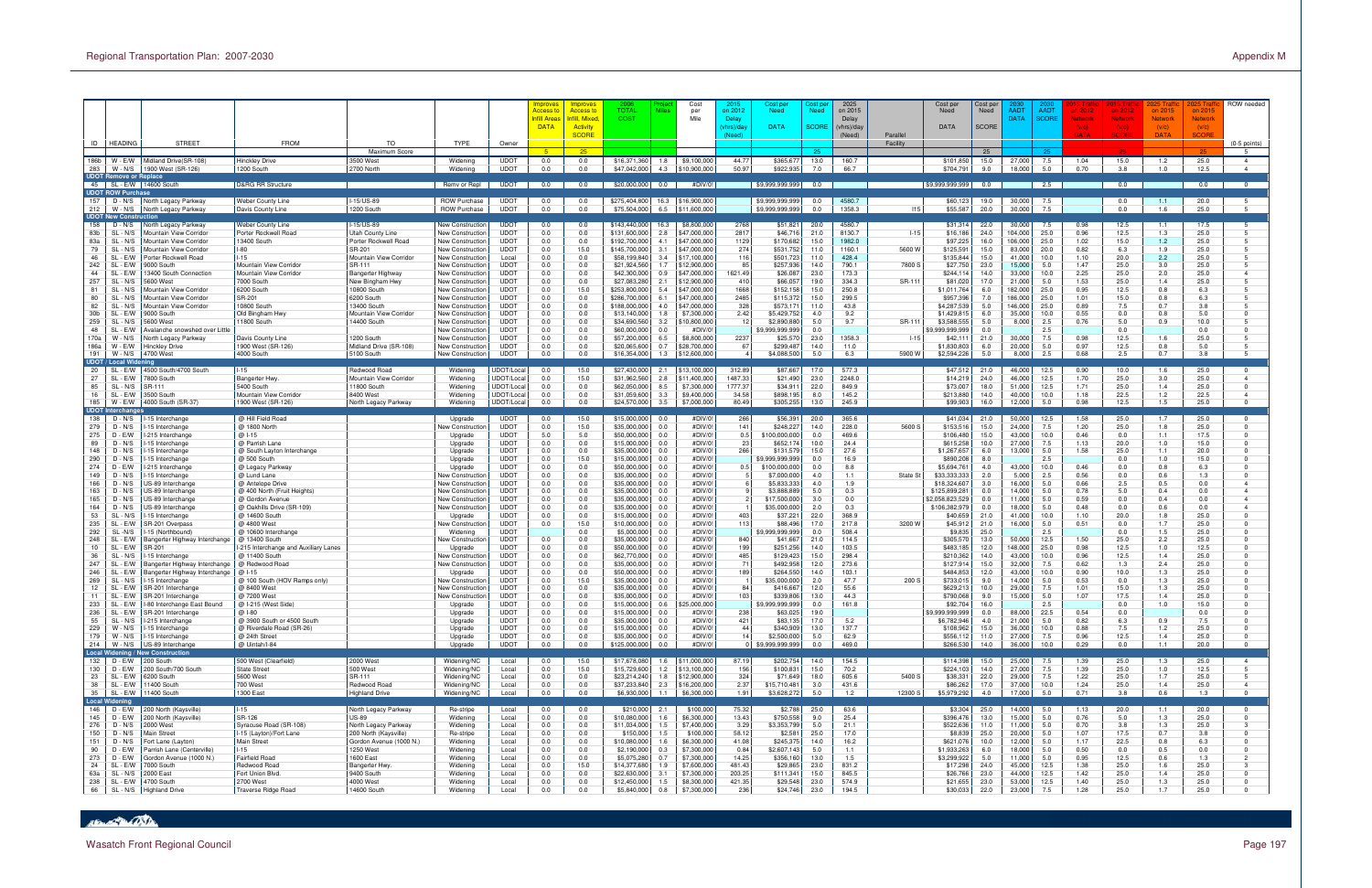|                       |                               |                                                                |                                            |                                            |                                      |                | mprove:                     | <b>Improves</b>                  | TOTAL                                | Cost<br><b>Miles</b>                                                 | on 2012            | Cost pe<br><b>Need</b>             | ost pe<br><b>Need</b> | 2025<br>on 2015      | Cost per                                     | Cost per<br>Need | AADT             | AAD <sub>1</sub> | i 2012       |                       |                           | 2025 Tra              | ROW needed           |
|-----------------------|-------------------------------|----------------------------------------------------------------|--------------------------------------------|--------------------------------------------|--------------------------------------|----------------|-----------------------------|----------------------------------|--------------------------------------|----------------------------------------------------------------------|--------------------|------------------------------------|-----------------------|----------------------|----------------------------------------------|------------------|------------------|------------------|--------------|-----------------------|---------------------------|-----------------------|----------------------|
|                       |                               |                                                                |                                            |                                            |                                      |                | <b>Access</b><br>nfill Area | <b>Access to</b><br>hfill, Mixed | <b>COST</b>                          | per<br>Mile                                                          | Delay              |                                    |                       | Delay                | Need                                         |                  | <b>DATA</b>      | <b>SCORE</b>     | letwori      | on 2012<br>Network    | on 2015<br><b>Network</b> | on $2015$<br>Network  |                      |
|                       |                               |                                                                |                                            |                                            |                                      |                | <b>DATA</b>                 | <b>Activity</b><br><b>SCORE</b>  |                                      |                                                                      | /hrs)/da<br>(Need) | <b>DATA</b>                        | <b>SCORE</b>          | (vhrs)/day<br>(Need) | <b>DATA</b><br>Parallel                      | <b>SCORE</b>     |                  |                  |              | (V/C)<br><b>SCORE</b> | (V/C)<br><b>DATA</b>      | (V/C)<br><b>SCORE</b> |                      |
| ID                    | <b>HEADING</b>                | <b>STREET</b>                                                  | <b>FROM</b>                                | TO                                         | TYPE                                 | Owner          |                             |                                  |                                      |                                                                      |                    |                                    |                       |                      | Facility                                     |                  |                  |                  |              |                       |                           |                       | $(0-5$ points)       |
| 262                   | SL - N/S                      | l800 West                                                      | Parkway Blvd. (2700 South)                 | Maximum Score<br>3500 South                | Widening                             | Local          | $5 -$<br>0.0                | $-25$<br>15.0                    | \$6,930,000                          | \$6,300,000<br>1.1                                                   | 58.78              | \$117,897                          | 15.0                  | 156.4                | \$44,322                                     | 25<br>21.0       | 16,000           | 25<br>5.0        | 0.99         | 12.5                  | 1.6                       | 25.0                  | -5<br>$^{\circ}$     |
| 265                   | SL<br>- N/S                   | 200 West                                                       | 1820 South                                 | 3500 South                                 | Widening                             | Local          | 0.0                         | 0.0                              | \$7,150,000                          | \$5,500,000<br>1.3                                                   | 177.03             | \$40,389                           | 21.0                  | 352.1                | \$20,309                                     | 23.0             | 18,000           | 5.0              | 1.34         | 25.0                  | 1.7                       | 25.0                  | $\Omega$             |
| 60                    | SL - N/S                      | 900 East                                                       | 3300 South                                 | 4500 South                                 | Widening                             | Local          | 0.0                         | 15.0                             | \$12,860,640                         | 1.8<br>\$7,100,000                                                   | 114.88             | \$111,948                          | 15.0                  | 177.3                | \$72,538                                     | 18.0             | 36,000           | 10.0             | 1.15         | 22.5                  | 1.6                       | 25.0                  | $\overline{2}$       |
| 42<br>6               | SL<br>· E/W<br>SL - E/V       | 2600 South<br>alifornia Avenue                                 | Bangerter Hw<br>4800 West                  | 4800 West<br>Mountain View Corridor        | Widening<br>Widening                 | Local<br>Local | 0.0<br>0.0                  | 0.0<br>0.0                       | \$18,824,000<br>\$7,300,000          | 2.0<br>\$9,400,000<br>\$7,300,000<br>1.0                             | 846.96<br>3.66     | \$22,225<br>\$1,994,536            | 23.0<br>6.0           | 440.9<br>154.0       | \$42,696<br>\$47,390                         | 21.0<br>21.0     | 56,000<br>38,000 | 15.0<br>10.0     | 1.82<br>0.68 | 25.0<br>2.5           | 1.4<br>1.3                | 25.0<br>25.0          | $\Omega$             |
| 37                    | SL - E/V                      | 400 South                                                      | <b>State Street</b>                        | 700 West                                   | Widening                             | Local          | 0.0                         | 0.0                              | \$10,256,800                         | \$10,300,000<br>1.0                                                  | 166.3              | \$61,676                           | 19.0                  | 321.5                | \$31,907                                     | 22.0             | 43,000           | 10.0             | 1.46         | 25.0                  | 1.4                       | 25.0                  | $\overline{a}$       |
| 21                    | SL<br>- E/V                   | 700 South                                                      | 4000 West                                  | 6400 West                                  | Widening                             | Local          | 0.0                         | 0.0                              | \$18,368,720                         | 2.3<br>\$8,000,000                                                   | 343.53             | \$53,47                            | 20.0                  | 466.1                | \$39,407                                     | 22.0             | 41,000           | 10.0             | 1.23         | 25.0                  | 1.8                       | 25.0                  |                      |
| 264                   | SL - N/S                      | 4000 West                                                      | 7800 South                                 | 9000 South                                 | Widening                             | Local          | 0.0                         | 15.0                             | \$11,034,000                         | 1.5<br>\$7,400,000                                                   | 109.03             | \$101,202                          | 15.0                  | 202.7                | \$54,434                                     | 20.0             | 13,000           | 5.0              | 1.24         | 25.0                  | 1.5                       | 25.0                  | 3                    |
| 270<br>237            | SL<br>N/S<br>SL               | ain Street<br>100 South                                        | 3300 South<br>Mountain View Corridor       | 4500 South<br>7200 West                    | Widening<br>Widening                 | Local<br>Local | 0.0<br>0.0                  | 15.0<br>0.0                      | \$9,900,000<br>\$12,290,400          | \$5,500,000<br>1.8<br>1.8<br>\$6,800,000                             | 31.52<br>11.59     | \$314,086<br>\$1,060,431           | 13.0<br>6.0           | 98.4<br>181.6        | \$100,566<br>\$67,674                        | 15.0<br>19.0     | 22,000<br>33,000 | 7.5<br>10.0      | 0.90<br>1.29 | 10.0<br>25.0          | 1.3<br>1.5                | 25.0<br>25.0          | $\Omega$             |
| 245                   | SL<br>- F/V                   | 3400 South                                                     | 8000 West                                  | Mountain View Corridor                     | Widening                             | Local          | 0.0                         | 0.0                              | \$37,530,480                         | 3.9<br>\$9,600,000                                                   | 1.52               | \$24,691,105                       | 3.0                   | 905.2                | \$41,459                                     | 21.0             | 29,000           | 7.5              | 0.75         | 5.0                   | 3.5                       | 25.0                  |                      |
| 222                   | SL.<br>- E/W                  | '800 South                                                     | Mountain View Corridor                     | SR-111                                     | Widening                             | Local          | 0.0                         | 0.0                              | \$17,348,800                         | 1.4<br>\$12,400,000                                                  | 24.75              | \$700,962                          | 9.0                   | 790.1                | \$21,958                                     | 23.0             | 15,000           | 5.0              | 1.11         | 20.0                  | 3.0                       | 25.0                  |                      |
| 65d<br>$\overline{4}$ | SL-<br>N/S                    | ighland Drive Connection                                       | <b>Traverse Ridge Road</b>                 | 13800 South                                | Widening                             | Local          | 0.0<br>0.0                  | 0.0                              | \$13,140,000                         | 1.8<br>\$7,300,000                                                   | 318.48             | \$41,258                           | 21.0                  | 97.8                 | \$134,306                                    | 15.0             | 29,000           | 7.5              | 1.50         | 25.0                  | 1.2                       | 25.0                  | $\Omega$<br>$\Omega$ |
| 254                   | SL<br>- E/W<br>$SL -$<br>N/S  | alifornia Avenue<br>200 West                                   | $1-215$<br>SR-201                          | Bangerter Hwy<br>3500 South                | Widening<br>Widening                 | Local<br>Local | 0.0                         | 0.0<br>0.0                       | \$15,330,000<br>\$11,034,000         | 2.1<br>\$7,300,000<br>\$7,400,000<br>1.5                             | 60.07<br>197.83    | \$255,202<br>\$55,775              | 14.0<br>20.0          | 111.8<br>89.4        | \$137,178<br>\$123,389                       | 15.0<br>15.0     | 30,000<br>17,000 | 7.5<br>5.0       | 0.75<br>1.10 | 5.0<br>20.0           | 1.2<br>1.4                | 22.5<br>25.0          |                      |
| 39                    | SL.<br>- E/V                  | 400 South                                                      | Redwood Road                               | <b>Bangerter Hwy</b>                       | Widening                             | Local          | 0.0                         | 0.0                              | \$20,814,720                         | \$8,700,000<br>2.4                                                   | 49.98              | \$416,461                          | 12.0                  | 159.4                | \$130,596                                    | 15.0             | 27,000           | 7.5              | 0.95         | 12.5                  | 1.2                       | 25.0                  | $\mathbf{B}$         |
| 40c                   | SL.<br>- E/V                  | 1800 South                                                     | 5600 West                                  | SR-111                                     | Widening                             | Local          | 0.0                         | 0.0                              | \$17,654,400                         | 2.4<br>\$7,400,000                                                   | 79.82              | \$221,178                          | 14.0                  | 66.4                 | \$266,008                                    | 14.0             | 23,000           | 7.5              | 1.34         | 25.0                  | 1.6                       | 25.0                  |                      |
| 260                   | SL - N/S<br>SL.<br>- E/V      | 800 West<br>500 / 700 South                                    | California Avenue<br>Surplus Canal         | SR-201<br>5600 West                        | Widening<br>Widening                 | Local<br>Local | 0.0<br>0.0                  | 0.0<br>0.0                       | \$8,200,800<br>\$29,142,720          | 1.0<br>\$8,200,000<br>3.6<br>\$8,100,000                             | 19.01<br>29.21     | \$431,394<br>\$997,697             | 12.0<br>7.0           | 80.1<br>184.5        | \$102,395<br>\$157,938                       | 15.0<br>15.0     | 21,000<br>13,000 | 5.0<br>5.0       | 0.83<br>0.70 | 6.3<br>3.8            | 1.6<br>2.0                | 25.0<br>25.0          | $\overline{4}$       |
|                       | SL.                           | alifornia Avenu                                                | Bangerter Hwy                              | 4800 West                                  | Widening                             | Local          | 0.0                         | 0.0                              | \$5,840,000                          | 0.8<br>\$7,300,000                                                   | 9.74               | \$599,589                          | 11.0                  | 70.2                 | \$83,133                                     | 17.0             | 32,000           | 7.5              | 0.70         | 3.8                   | 1.0                       | 15.0                  | $\Omega$             |
| 65c                   | SL<br>N/S                     | ghland Drive                                                   | Draper City Limit                          | Traverse Ridge Road                        | Widening                             | Local          | 0.0                         | 0.0                              | \$64,484,000                         | 5.0<br>\$12,900,000                                                  | 82                 | \$786,390                          | 9.0                   | 64.7                 | \$996,523                                    | 7.0              | 31,000           | 7.5              | 0.93         | 10.0                  | 1.1                       | 20.0                  |                      |
| 32                    | SL.<br>- E/V                  | 0600 South                                                     | 1300 East                                  | <b>Highland Drive</b>                      | Widening                             | Local          | 0.0                         | 0.0                              | \$5,670,000                          | 0.9<br>\$6,300,000                                                   | 11.67              | \$485,861                          | 12.0                  | 6.1<br>0.7           | \$922,416                                    | 7.0              | 34,000           | 10.0             | 1.14         | 20.0                  | 0.7                       | 3.8                   | $\Omega$             |
| 63b<br>40a            | $SL -$<br>N/S<br>-SL<br>- E/W | ighland Drive<br>1400 South                                    | 9400 South<br>Bangerter Hwy                | Sego Lily<br>4800 West                     | Widening<br>Widening                 | Local<br>Local | 0.0<br>0.0                  | 0.0<br>0.0                       | \$8,760,000<br>\$42,496,720          | 1.2<br>\$7,300,000<br>4.9<br>\$8,700,000                             | 0.86<br>0.6        | \$10,186,04<br>\$70,827,867        | 3.0<br>1.0            | 0.0                  | \$13,313,070<br>59.999.999.999               | 3.0<br>0.0       | 51,000<br>29,000 | 12.5<br>7.5      | 0.41<br>0.43 | 0.0<br>0.0            | 0.4<br>0.0                | 0.0<br>0.0            | $\Omega$             |
| 71                    | $SL -$                        | 900 West/Fine St                                               | 3300 South                                 | 500 West                                   | Widening                             | Local          | 0.0                         | 0.0                              | \$9,471,600                          | 0.9<br>\$10,500,000                                                  | 0.72               | \$13,155,000                       | 3.0                   | 2.8                  | \$3,343,311                                  | 5.0              | 7,000            | 2.5              | 0.42         | 0.0                   | 0.6                       | 0.0                   |                      |
| 184                   | W - E/W                       | 40th Street                                                    | Adams Avenue                               | <b>Gramercy Avenue</b>                     | Widening                             | Local          | 0.0                         | 15.0                             | \$7,250,400                          | \$7,300,000<br>1.0                                                   | 21.36              | \$339,438                          | 13.0                  | 241.3                | \$30,052                                     | 22.0             | 30,000           | 7.5              | 0.82         | 6.3                   | 1.5                       | 25.0                  |                      |
| 288<br>281            | W - N/S<br>W - E/W            | 450 East/400 East<br>2550 South                                | 3100 North<br>$-15$                        | 2700 North<br>3500 West                    | Widening<br>Widening                 | Local<br>Local | 0.0<br>0.0                  | 0.0<br>0.0                       | \$8,086,320<br>\$21,434,400          | 0.9<br>\$9,000,000<br>3.0<br>\$7,100,000                             | 123.34<br>16.74    | \$65,561<br>\$1,280,430            | 19.0<br>6.0           | 63.4<br>34.5         | \$127,484<br>\$620,657                       | 15.0<br>10.0     | 27,000<br>15,000 | 7.5<br>5.0       | 1.54<br>0.89 | 25.0<br>7.5           | 1.4<br>1.3                | 25.0<br>25.0          |                      |
| 199                   | W - N/S                       | 300 West                                                       | 4400 South                                 | 5000 South                                 | Widening                             | Local          | 0.0                         | 0.0                              | \$3,650,000                          | \$7,300,000<br>0.5                                                   | 81.97              | \$44,528                           | 21.0                  | 19.6                 | \$185,845                                    | 15.0             | 18,000           | 5.0              | 1.16         | 22.5                  | 1.0                       | 15.0                  | $\Omega$             |
| 282                   | W - N/S                       | 500 West                                                       | 1200 South                                 | Midland Drive (SR-108)                     | Widening                             | Local          | 0.0                         | 0.0                              | \$38,437,600                         | 4.6<br>\$8,400,000                                                   | 6.91               | \$5,562,605                        | 4.0                   | 38.8                 | \$989,461                                    | 7.0              | 13,000           | 5.0              | 0.77         | 5.0                   | 1.1                       | 20.0                  | 3                    |
| 287<br>174            | W - N/S<br>W - E/W            | dams Avenue<br>Pioneer Road (400 North)                        | Washington Terrace City Limits<br>$1 - 15$ | US-89/Washington Blvd<br>1200 West         | Widening                             | Local          | 0.0<br>0.0                  | 0.0<br>15.0                      | \$3,780,000<br>\$7,187,760           | 0.6<br>\$6,300,000<br>0.9<br>\$8,000,000                             | - 31<br>0.05       | \$121,935                          | 15.0<br>0.0           | 5.0<br>1.0           | \$751,491<br>\$6.931.302                     | 9.0<br>4.0       | 17,000<br>15,000 | 5.0<br>5.0       | 0.98<br>0.39 | 12.5<br>0.0           | 0.9<br>0.6                | 7.5<br>1.3            | $\Omega$<br>2        |
| 196                   | W - N/S                       | 200 West                                                       | Pioneer Road (400 North                    | 12th Street                                | Widening<br>Widening                 | Local<br>Local | 0.0                         | 15.0                             | \$13,327,360                         | 1.6<br>\$8,300,000                                                   | 9.48               | \$143,755,200<br>\$1,405,840       | 6.0                   | 2.8                  | \$4,722,665                                  | 5.0              | 13,000           | 5.0              | 0.78         | 5.0                   | 0.6                       | 1.3                   | $\overline{2}$       |
| 280                   | W - E/W                       | 600 North / 2700 North                                         | $1 - 15$                                   | 3500 West                                  | Widening                             | Local          | 0.0                         | 0.0                              | \$19,246,400                         | \$9,600,000<br>2.0                                                   | 0.49               | \$39,278,36                        | 2.0                   | 0.9                  | \$21,080,394                                 | 3.0              | 14,000           | 5.0              | 0.53         | 0.0                   | 0.5                       | 0.0                   | $\overline{4}$       |
| 144                   | Local New Constructior<br>n - | 700 South / 900 South (Layton)                                 | $1 - 15$                                   | 2700 West (Layton)                         | New Construction                     |                | 0.0                         | 0.0                              | \$33,279,120                         | \$10,700,000<br>3.1                                                  | 306                | \$108,755                          | 15.0                  | 421.6                | Gentile St<br>\$78,930                       | 18.0             | 13,000           | 5.0              | 1.33         | 25.0                  | 1.8                       | 25.0                  |                      |
| 133                   | D - E/W                       | 200 South (Syracuse)                                           | 2000 West                                  | North Legacy Parkway                       | New Constructior                     | Local<br>Local | 0.0                         | 0.0                              | \$18,055,520                         | 1.4<br>\$12,900,000                                                  | 76                 | \$237,573                          | 14.0                  | 283.6                | \$63,675<br>300 N                            | 19.0             | 11,000           | 5.0              | 1.07         | 17.5                  | 1.7                       | 25.0                  |                      |
| 137                   | D - E/W                       | Hill Field Road Extension                                      | 2200 West (Layton)                         | 3200 West (Layton)                         | New Construction                     | Local          | 0.0                         | 0.0                              | \$13,108,000                         | 1.0<br>\$13,100,000                                                  |                    | \$374,514                          | 13.0                  | 58.4                 | Gordon Av<br>\$224,579                       | 14.0             | 12,000           | 5.0              | 1.01         | 15.0                  | 1.2                       | 25.0                  |                      |
| 156<br>91             | D - N/S<br>D - N/S            | 700 West (Layton)<br>ountiful Blvd.                            | Hill Field Road Extension<br>Eaglewood     | North Legacy Parkway<br><b>Beck Street</b> | New Constructior                     | Local          | 0.0<br>5.0                  | 0.0<br>5.0                       | \$18,055,520<br>\$31,314,960         | 1.4<br>\$12,900,000<br>3.1<br>\$10,100,000                           | -20                | \$18,055,520<br>\$1,565,748        | 3.0<br>6.0            | 54.8<br>107.2        | \$329,601<br>2200 W<br>\$292,008<br>CD Roads | 13.0<br>14.0     | 6,000<br>10,000  | 2.5<br>2.5       | 0.55<br>0.72 | 0.0<br>3.8            | 1.4<br>0.9                | 25.0<br>7.5           | 5                    |
| 139                   | D - E/W                       | ntelope Drive                                                  | Oak Forest Dr. (2500 East)                 | <b>US-89</b>                               | New Constructior<br>New Constructior | Local<br>Local | 0.0                         | 0.0                              | \$3,220,560                          | 0.3<br>\$10,700,000                                                  | 6.22               | \$517,775                          | 11.0                  | 39.1                 | \$82,456<br>SR-193                           | 17.0             | 16,000           | 5.0              | 0.65         | 2.5                   | 0.8                       | 5.0                   | -5                   |
| 277                   | D - N/S                       | 250 West/650 West                                              | Legacy Parkway                             | Glovers Lane                               | New Constructior                     | Local          | 0.0                         | 0.0                              | \$13,200,000                         | 2.4<br>\$5,500,000                                                   | 15                 | \$880,000                          | 8.0                   | 12.9                 | East Frontage<br>\$1,020,771                 | 6.0              | 1,000            | 2.5              | 0.95         | 12.5                  | 0.9                       | 10.0                  |                      |
| 140                   | D - E/W                       | Gordon Avenue (1000 N.)                                        | 1600 East                                  | <b>US-89</b>                               | New Construction                     | Local          | 0.0                         | 0.0                              | \$13,955,760                         | 1.3<br>\$10,700,000                                                  | 1.7                | \$8,209,27                         | 4.0                   | 0.2                  | \$62,025,600                                 | 1.0              | 11,000           | 5.0              | 0.59         | 0.0                   | 0.4                       | 0.0                   |                      |
| 40b<br>43             | SL - E/V<br>SL                | 400 South<br>2600 South                                        | 4800 West<br>4800 West                     | 11800 South<br>8000 West                   | New Constructior<br>New Constructior | Local<br>Local | 0.0<br>0.0                  | 0.0<br>0.0                       | \$13,108,000<br>\$45,138,800         | 1.0<br>\$13,100,000<br>3.5<br>\$12,900,000                           | 122<br>531.3       | \$107,443<br>\$84,959              | 15.0<br>17.0          | 349.3<br>1292.6      | \$37,524<br>11800 \$<br>\$34,921             | 22.0<br>22.0     | 36,000<br>53,000 | 10.0<br>12.5     | 1.46<br>1.70 | 25.0<br>25.0          | 1.6<br>2.6                | 25.0<br>25.0          |                      |
| 34                    | SL<br>· E/V                   | 0400 South/10800 South                                         | Bangerter Hwy                              | SR-111                                     | New Constructior                     | Local          | 0.0                         | 0.0                              | \$65,540,000                         | 5.0<br>\$13,100,000                                                  | 1694               | \$38,689                           | 22.0                  | 1168.9               | Old Bingham Hwy<br>\$56,071                  | 20.0             | 35,000           | 10.0             | 1.26         | 25.0                  | 2.3                       | 25.0                  |                      |
| 261                   | SL<br>N/S                     | 800 West                                                       | SR-201                                     | Parkway Blvd. (2700 South)                 | <b>Jew Constructior</b>              | Local          | 0.0                         | 15.0                             | \$9,756,720                          | 0.9<br>\$10,800,000                                                  | 214                | \$45,592                           | 21.0                  | 231.3                | 5600 W<br>\$42,179                           | 21.0             | 20,000           | 5.0              | 1.15         | 22.5                  | 1.3                       | 25.0                  |                      |
| 266<br>253            | SL-<br>N/S<br>SL<br>N/S       | 700 West<br>200 West                                           | Overpass over SR-201<br>-80                | SR-201                                     | New Constructior<br>New Constructior | Local<br>Local | 0.0<br>0.0                  | 0.0<br>15.0                      | \$10,000,000<br>\$47,188,800         | 0.3<br>\$33,300,000<br>3.6<br>\$13,100,000                           | -33<br>0.01        | \$303,030<br>18,880,000            | 13.0<br>0.0           | 217.8<br>1160.1      | 3200 W<br>\$45,912<br>5600 W<br>\$40,676     | 21.0<br>21.0     | 8,000<br>8,000   | 2.5<br>2.5       | 0.91<br>1.36 | 10.0<br>25.0          | 1.7<br>1.9                | 25.0<br>25.0          | $\Omega$             |
| 75                    | $SL -$<br>N/S                 | iladiola (3400/3200 W                                          | 500 South                                  | California Avenue                          | New Constructior                     | Local          | 0.0                         | 0.0                              | \$12,882,240                         | 1.2<br>\$10,700,000                                                  |                    | \$2,147,040                        | 6.0                   | 303.3                | \$42,473<br>Pioneer Rd                       | 21.0             | 5,000            | 2.5              | 0.77         | 5.0                   | 1.9                       | 25.0                  | 5                    |
| 251                   | SL.<br>- E/V                  | 4400 South/15000 South                                         | Mountain View Corridor                     | 5600 West                                  | New Construction                     | Local          | 0.0                         | 0.0                              | \$27,083,280                         | 2.1<br>\$12,900,000                                                  | 67                 | \$404,228                          | 12.0                  | 862.2                | 13400 S<br>\$31,413                          | 22.0             | 14,000           | 5.0              | 1.42         | 25.0                  | 3.5                       | 25.0                  | 5                    |
| 263<br>249            | SL<br>- N/S<br>SL - E/W       | 800 West<br>4400 South                                         | 9000 South<br>3600 West                    | 11800 South<br>4000 West                   | New Construction<br>New Construction | Local<br>Local | 0.0<br>0.0                  | 0.0<br>0.0                       | \$37,942,800<br>\$5,420,400          | 3.5<br>\$10,800,000<br>0.5<br>\$10,800,000                           | 186<br>366         | \$203,99<br>\$14,810               | 14.0<br>24.0          | 536.3<br>114.5       | 4000 W<br>\$70.752<br>13400 S<br>\$47,323    | 18.0<br>21.0     | 16.000<br>6,000  | 5.0<br>2.5       | 1.47<br>0.95 | 25.0<br>12.5          | 2.1<br>2.2                | 25.0<br>25.0          |                      |
| 65a                   | SL - N/S                      | lighland Drive                                                 | Sego Lily                                  | 10600 South                                | New Construction                     | Local          | 0.0                         | 0.0                              | \$27,738,080                         | 0.6<br>\$46,200,000                                                  | 176                | \$157,603                          | 15.0                  | 227.5                | 1300 E<br>\$121,944                          | 15.0             | 31,000           | 7.5              | 1.17         | 22.5                  | 1.5                       | 25.0                  |                      |
|                       |                               | SL - N/S   Main Street                                         | 4500 South                                 | Vine Street                                | New Construction                     | Local          | 0.0                         | 15.0                             |                                      | \$7,366,800   0.7   \$10,500,000                                     |                    | \$1,841,700                        | -6.0                  |                      | \$452,228                                    | 12.0             | 10,000           | 2.5              | 1.05         | 17.5                  | 1.2                       | 22.5                  |                      |
| 76                    |                               | SL - N/S 3200 West                                             | California Avenue                          | 1820 South                                 | New Construction                     | Local          | 0.0                         | 0.0                              |                                      | $$7,514,640$ 0.7 \\$10,700,000                                       | 56                 | \$134,190                          | 15.0                  | 19.4                 | \$387,832<br>Pioneer Rd                      | 13.0             | 11,000           | 5.0              | 1.12         | 20.0                  | 1.3                       | 25.0                  |                      |
| 255<br>65b            |                               | SL - N/S 6400 West<br>SL - N/S   Highland Drive                | 5800 South<br>10600 South                  | 13400 South<br>Draper City Limit           | New Construction<br>New Construction | Local<br>Local | 0.0<br>0.0                  | 0.0<br>0.0                       |                                      | \$124,669,200   11.5   \$10,800,000<br>\$19,345,200 1.5 \$12,900,000 | 541<br>64          | \$230,442<br>\$302,269             | 14.0<br>13.0          | 269.5<br>67.6        | 5600 W<br>\$462,630<br>1300 E<br>\$286,095   | 12.0<br>14.0     | 13,000<br>31,000 | 5.0<br>7.5       | 1.44<br>0.91 | 25.0<br>10.0          | 1.3<br>0.9                | 25.0<br>10.0          | -5                   |
| 252                   |                               | SL - N/S 8000 West                                             | 11800 South                                | 13400 South                                | New Construction                     | Local          | 0.0                         | 0.0                              | \$16,172,640                         | 1.8<br>\$9,000,000                                                   | 11.79              | \$1,371,725                        | 6.0                   | 20.8                 | \$777,269<br>5600W                           | 9.0              | 13,000           | 5.0              | 0.95         | 12.5                  | 1.1                       | 17.5                  |                      |
| 70                    |                               | SL - N/S   Bingham Junction Blvd.                              | 7000 South                                 | 8400 South                                 | New Construction                     | Local          | 5.0                         | 20.0                             | $$30,354,240$ 2.8                    | \$10,800,000                                                         | 7.85               | \$3,866,782                        | 5.0                   | 13.2                 | \$2,300,435                                  | 6.0              | 13,000           | 5.0              | 0.63         | 1.3                   | 0.8                       | 5.0                   |                      |
| 268<br>13             |                               | SL - N/S 700 West<br>SL - E/W 3100 South                       | 9800 South<br>1400 West                    | 11400 South<br>3300 South                  | New Construction<br>New Construction | Local<br>Local | 0.0<br>0.0                  | 0.0<br>0.0                       | $$21,681,600$ 2.0                    | \$10,800,000<br>\$5,473,200 0.5 \$10,900,000                         | 34<br>1.51         | \$637,694<br>\$3,624,636           | 10.0<br>5.0           | 29.7<br>6.6          | \$730,980<br>Frontage<br>\$834,838           | 9.0<br>8.0       | 5,000<br>15,000  | 2.5<br>5.0       | 0.88<br>0.62 | 7.5<br>1.3            | 0.9<br>0.8                | 7.5<br>5.0            |                      |
| 250                   |                               | SL - E/W   14400 South/15000 South                             | 4000 West                                  | Mountain View Corridor                     | New Construction                     | Local          | 0.0                         | 0.0                              | \$9,027,760 0.7                      | \$12,900,000                                                         | 1265               | \$7,137                            | 25.0                  | 0.1                  | \$87,224,734<br>13400 S                      | 1.0              | 7,000            | 2.5              | 1.77         | 25.0                  | 0.4                       | 0.0                   |                      |
| 232                   | SL - E/W                      | California Avenue                                              | Mountain View Corridor                     | 7200 West                                  | New Construction                     | Local          | 0.0                         | 0.0                              | $$19,662,000$ 1.5                    | \$13,100,000                                                         |                    | \$9,999,999,999                    | 0.0                   | 0.0                  | \$5,762,602,579                              | 0.0              | 2,000            | 2.5              | 0.19         | 0.0                   | 0.1                       | 0.0                   |                      |
| 201<br>291            | W - N/S<br>W-N/S              | <b>Wall Avenue</b>                                             | 2700 North                                 | <b>US-89</b><br><b>US-89</b>               | New Construction                     | Local          | 0.0                         | 0.0                              | $$21,563,520$ 2.4<br>\$5,390,880 0.6 | \$9,000,000                                                          | 91                 | \$236,962                          | 14.0                  | 115.4                | Washington Blvd<br>\$186,785                 | 15.0             | 5,000            | 2.5              | 0.75         | 5.0                   | 1.0                       | 15.0                  | 5                    |
| 286                   |                               | 1100 West (Pleasant View)<br>W - N/S 1100 West (Pleasant View) | Pleasant View Drive<br>Skyline Drive       | 4000 North                                 | New Construction<br>New Construction | Local<br>Local | 0.0<br>0.0                  | 0.0<br>0.0                       | \$8,668,000 1.0                      | \$9,000,000<br>\$8,700,000                                           |                    | \$9,999,999,999<br>\$9,999,999,999 | 0.0<br>0.0            | 16.6<br>18.6         | \$325,418<br>466322.4                        | 13.0<br>12.0     | 5,000            | 2.5<br>2.5       | 0.08         | 0.0<br>0.0            | 1.0<br>0.9                | 15.0<br>10.0          | -5                   |
| 192                   |                               | W - N/S   Monroe Boulevard                                     | 1300 North                                 | 2700 North                                 | New Construction                     | Local          | 0.0                         | 0.0                              |                                      | $$21,048,000$ 2.0 \\$10,500,000                                      | 0.5                | \$42,096,000                       | 2.0                   | 12.7                 | Mountain Rd<br>\$1,653,157                   | 6.0              | 11,000           | 5.0              | 0.47         | 0.0                   | 0.9                       | 10.0                  | 5                    |
|                       |                               | 171   W - E/W   Skyline Drive (North)                          | 2600 North                                 | <b>US-89</b>                               | New Construction                     | Local          | 0.0                         | 0.0                              |                                      | \$58,934,400 5.6 \$10,500,000                                        | 74                 | \$796,411                          | 9.0                   | 1.2                  | \$49,276,254                                 | 2.0              | 6,000            | 2.5              | 1.11         | 20.0                  | 0.5                       | 0.0                   | -5                   |

# HELL OST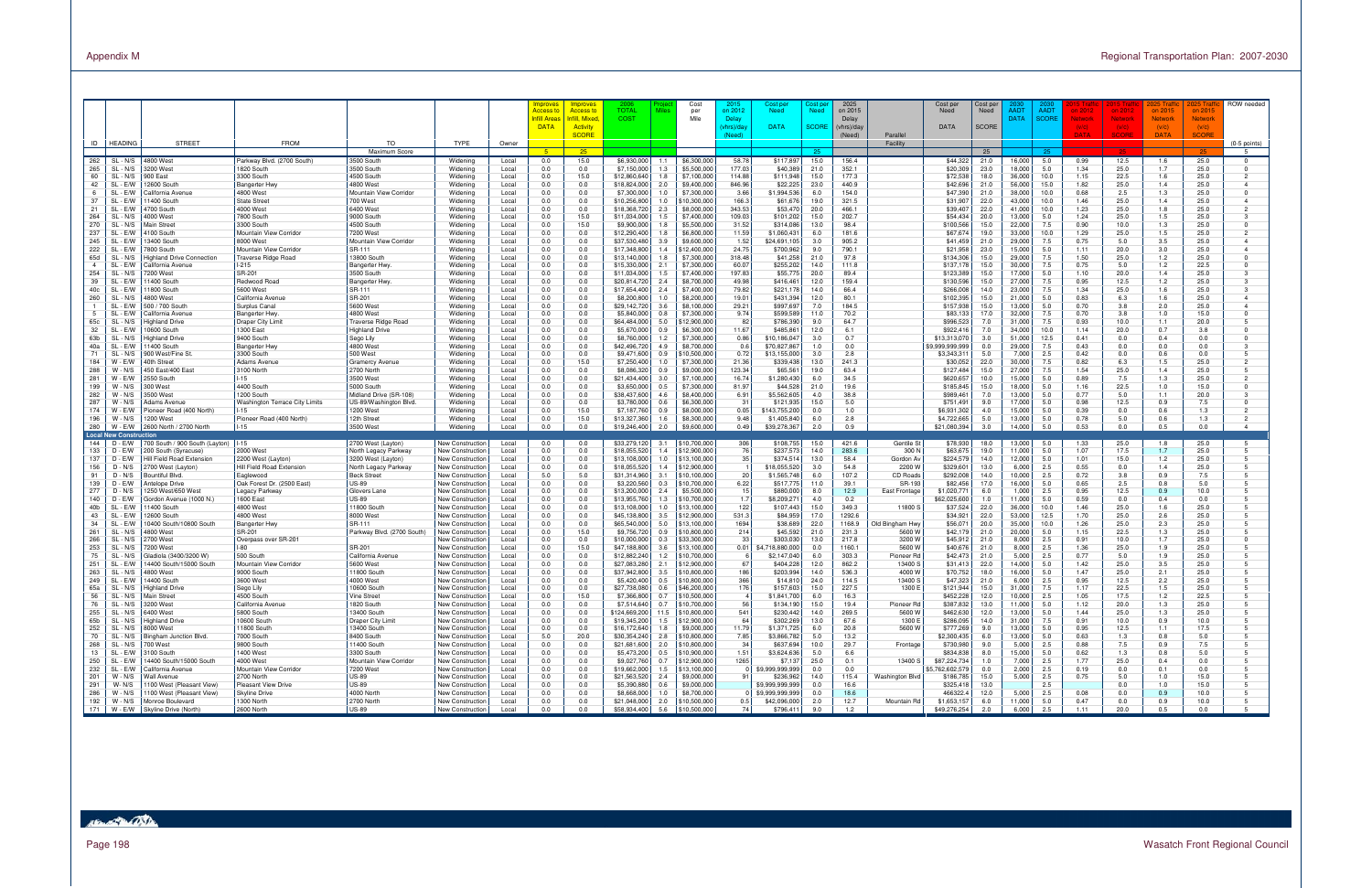

# **HIGHWAY PROJECT SCORING CONTINUED**

Land Developed<br>On Either Side d Land Developed Critical Est Growth Combined Local Score **Local Score Congestion** Congestion On Either Side On Either Side Corridor UDOT Principles UDOT & 2015 Cost/Need+2030 0.8 **0.2** Prinicples AADT+2015v/c+GP25% AADT+2025v/c+GP25% 0.8 1-Phase 1 2025 Cost/Need+2030 AADT+2025v/c+GP25% Congestion<br>Management It is a constructed to the SCORE Score I Score Growth I 2015 Cost/Need+2030 I 2025 Cost/Need+2030 I Process Process ( Process Process ) Process ( Process ) Process ( Process ) and the SCORE I Score I Growth I 2015 Cost/Nee Process<br>1-Phase 1 ا العربية العام المساوات المساوات المساوات المساوات المساوات المساوات المساوات المساوات المساوات المساوات المس 2-Phase 2 0.25 2-Phase 2 3-Phase 3 ID | HEADING | STREET | FROM | TO | TYPE | Owner | (1-5 points) | (1-5 points) | "A" | "B" | "C" | "D" | "E" | 3-Phase 3 Maximum Score 5 15 100 100 100 100 100 **DOT**<br>160  $D - N/S$ 160 D - N/S US-89 I-15 (Farmington) I-84 Widening UDOT 0 4 51.00 25.00 45.80 75.25 76.25 No 147b D - N/S I-15 Hill Field Road (SR -232) US-89 Widening UDOT 4 4 8 76.50 45.00 70.20 75.25 72.75 1 147a D - N/S I-15 Weber County Line Hill Field Road (SR -232) Widening UDOT 4 4 8 76.50 40.00 69.20 64.00 67.50 1 3 Low 86 D - N/S I-15 US-89 (Farmington) 500 S. (Davis Co) Widening UDOT 4 4 8 70.00 70.00 70.00 53.50 66.50 3 Low 1 Low, 2 Low 272 | D - E/W | Syracuse Road(SR-108) | I-15 | Main Street (Clearfield) | Widening | UDOT | 4 | 8 | 65.00 | 55.00 | 55.80 | 65.75 | 64.75 | 1 Low, 2 Low 87 D - N/S I-15 500 S. (Davis Co) I-215 Widening UDOT 5 5 10 72.50 45.00 67.00 55.75 63.75 2 278 D - N/S Redwood Road I-215 Salt Lake Co. Line Widening UDOT 1 1 3 24.50 50.00 29.60 29.25 60.50 No 155 | D - N/S | 2000 West (SR-108) | Weber County Line | Syracuse Road (SR-108) | Widening | UDOT | 3 1 53.50 | 15.00 | 45.80 | 54.25 | 56.25 | 1 129 | D - E/W | 1800 North (Clinton) | 2000 West | Widening | UDOT | 3 7 | 32.00 | 29.60 | 56.00 | 2 2 159 | D - N/S | North Legacy Parkway | Weber County Line | H-15/US-89 | Widening | UDOT | 2 | 2 | 9 | 32.50 | 15.00 | 29.00 | 43.75 | 50.75 | 2 2 135 D - E/W Syracuse Road(SR-108) 1000 West 2000 West Widening UDOT 4 4 12 42.50 25.00 39.00 45.25 45.25 1 128 | D - E/W | 1800 North Main Street (Sunset) | 2000 West (Clinton) | Widening | UDOT | 4 | 4 | 10 | 51.50 | 30.00 | 47.20 | 54.00 | 40.50 | 20.00 | 40.50 | 20.00 | 20.00 | 40.50 | 20.00 | 40.50 | 20.00 | 40.50 | 20.00 | 136 D - E/W Syracuse Road(SR-127) 2000 West North Legacy Parkway Widening UDOT 3 3 9 27.00 10.00 23.60 27.00 36.50 2 93 | D - N/S |Redwood Road |500 South [Davis Co.) | 2600 South | Widening | UDOT | 3 | 3 | 7 | 26.25 | 25.00 | 26.00 | 33.75 | 31.75 | 31.75 | 31.75 ? 92 D - E/W 500 South I-15 Redwood Road Widening UDOT 4 4 12 35.50 25.00 33.40 15.25 14.25 1  $1 - \text{Low}$ 221 SL - N/S I-15 10600 South Utah County Line Widening UDOT 3 3 6 76.50 70.00 75.20 75.00 89.50 1 - Low 54a | SL - N/S | I-215 | SR-201 | 4700 South | Widening | UDOT | 4 | 8 | 72.00 | 60.00 | 69.50 | 81.00 | 1 54b SL - N/S I-215 I-80 (West Side) 4700 South Widening UDOT 4 4 8 69.50 60.00 67.60 71.50 80.00 1 14 | SL - E/W | 3500 South | 2700 West 5 1 65.00 | 65.00 | 65.80 | 78.25 1 50 SL - N/S I-15 Beck Street 600 North Widening UDOT 4 4 8 71.50 45.00 66.20 59.25 78.75 2  $1 - Low$ 243 | SL - E/W | 10600 South/10400 South | I-15 | Redwood Road | Widening | UDOT | 5 | 1<br>243 | SL - E/W | 10600 South/10400 South | I-15 | Redwood Road | Widening | UDOT | 5 | 58 | SL - N/S | State Street | 6200 South | 9000 South | Widening | UDOT | 5 | 10 | 64.50 | 63.60 | 73.50 | 75.50 | 75.50 | 17 9 SL - E/W SR-201 3200 West Mountain View Corridor Widening UDOT 4 4 8 57.50 25.00 51.00 58.75 74.75 1 241 SL - E/W 9000 South I-15 Bangerter Hwy Widening UDOT 5 5 10 62.00 55.00 60.60 73.25 74.25 1 256 | SL - N/S | 5600 West | -80 | SR-201 | Widening | UDOT | 2 | 4 | 54.50 | 40.00 | 51.60 | 65.00 | 74.00 | 1 239 SL - E/W | 5400 South | I-15 Mountain View Corridor | Widening | UDOT | 5 | 5 | 12 | 67.00 | 55.00 | 64.60 | 73.25 | 73.25 | 2 - Low (West of Redwood), No - East of Redwood 30a SL - E/W 9000 South Bangerter Hwy. Old Bingham Highway Widening UDOT 4 4 8 54.00 40.00 51.20 72.50 72.50 1 - Lov 244 SL - E/W 12300 South/12600 South 700 East 700 West Widening UDOT 5 5 10 56.50 40.00 53.20 70.50 71.50 1 - Low 88 SL - N/S I-15 I-215 Beck Street Widening UDOT 1 1 2 54.25 55.00 54.40 57.00 71.25 2 271 SL - N/S 900 East/700 East Fort Union Blvd. 9400 South Re-stripe UDOT 5 5 10 65.00 40.00 60.00 70.00 70.00 1 - Low 15 SL - E/W 3500 South 4000 West Mountain View Corridor Widening UDOT 5 5 13 67.00 30.00 59.60 59.00 68.00 1 102 | SL - N/S | Foothill Boulevard | 2300 East | I-80 | Widening | UDOT | 5 | 15 | 11 | 43.50 | 60.00 | 46.80 | 69.50 | 67.50 | 67.50 | 1 61 SL - N/S |900 East |Van Winkle Expressway | Fort Union Blvd. | Widening | UDOT | 5 5 | 13 | 58.00 | 40.00 | 54.00 | 54.00 | 63.50 | No  $2 - Low$ 7b SL - E/W I-80 1300 East Parleys Canyon Widening UDOT 5 5 10 54.00 50.00 53.20 51.00 62.00 2 - Low 7a SL - E/W I-80 State Street 1300 East Widening UDOT 5 5 10 78.50 40.00 70.80 65.00 61.50 1  $2(? TIP)$ 19 SL - E/W 4500 South I-15 State Street Widening UDOT 4 4 8 69.00 40.00 63.20 61.50 61.50 2 (? TIP)  $2, 1 - Low$ 101b SL - N/S Redwood Road Porter Rockwell Road Utah County Line Widening UDOT 2 2 7 34.00 35.00 34.20 49.75 2, 1 - Low 72 SL - N/S | Redwood Road | Davis County Line | 1000 North | Widening | UDOT | 4 | 8 | 28.25 | 55.00 | 33.60 | 38.00 | 60.75 | No N<sub>0</sub> 33 SL - E/W 10400 South Redwood Road Bangerter Hwy. Widening UDOT 4 4 8 42.00 25.00 38.60 45.25 59.25 No  $2 - Low$ 267 SL - N/S Redwood Road 9000 South 12600 South Widening UDOT 4 4 11 56.00 15.00 47.80 48.75 58.75 2 - Low  $2 - Low$ 25 | SL - E/W | New Bingham Hwy. | 5600 West | SR-111 | Widening | UDOT | 2 | 8 | 8 | 32.50 | 5.00 | 27.00 | 32.25 | 58.75 | 2 - Low 101a SL - N/S Redwood Road Bangerter Hwy. Porter Rockwell Road Widening UDOT 4 4 11 42.00 10.00 35.60 49.00 58.00 2  $1 - Low$ 68 SL - N/S |Wasatch Boulevard | 7000 South North Little Cottonwood Road | Widening | UDOT | 4 | 4 | 12 | 58.00 | 5.00 | 47.40 | 51.25 | 53.25 | 53.25 1 - Low  $1 - Low$ 77 SL - N/S 5600 West 4400 South 7000 South Widening UDOT 4 4 12 50.00 5.00 41.00 54.75 52.75 1 - Low 84 SL - N/S 8400 West SR-201 3500 South Widening UDOT 4 4 12 50.00 5.00 41.00 53.25 51.25 2 1 - to 10600 S., No - to 12300 South 59 SL - N/S | 700 East | Carnation Drive (10142 South Widening | UDOT 4 | 1 | 50.00 | 25.00 | 45.00 | 55.25 1 - to 10600 S., No - to 12300 South 18 SL - E/W 4500 South 2300 East 900 East Widening UDOT 5 5 13 45.00 35.00 43.00 46.75 47.75 No 69 SL - N/S | Wasatch Boulevard | North Little Cottonwood Road | Widening | UDOT | 2 | 2 | 7 | 35.00 | 10.00 | 30.00 | 45.00 | 47.50 No 240 SL - E/W 5400 South Mountain View Corridor SR-111 Widening UDOT 2 2 8 34.75 5.00 28.80 25.75 47.25 2 73 | SL - N/S |Redwood Road | 12600 South | Bangerter Hwy. | Widening | UDOT | 4 | 4 | 12 | 36.25 | 10.00 | 31.00 | 29.50 | 42.50 | 2 100 SL - E/W SR-201 |Mountain View Corridor | 8400 West | Widening | UDOT | 0 0 55.00 | 25.00 | 49.00 | 46.75 3 3  $2 - Low$ 67 SL - N/S I-80 to I-215 Ramp (Parley's) I-80 Eastbound I-215 Southbound Widening UDOT 2 2 4 30.00 25.00 29.00 32.25 40.25 2 - Low 234 SL - E/W SR-201 SR-202 I-80 Widening UDOT 2 2 4 38.00 50.00 40.40 27.00 25.00 1  $2 - Low$ 258 | SL - N/S | 5600 West | New Bingham Hwy | Old Bingham Highway | Widening | UDOT | 4 | 12 | 5.00 | 8.00 | 13.75 | 22.00 | 2 - Low 293 SL - N/S SR-111 RR Structure @ 4300 South Widening UDOT 0 20.00 25.00 21.00 8.75 15.00 2 203 | W - N/S |Harrison Blvd. | 24th Street | US-89 | Widening | UDOT | 5 | 10 | 72.00 | 60.00 | 69.60 | 70.00 | 79.50 | 2 204 | W - N/S |Riverdale Road (SR-26) | SR-126 | Washington Blvd. | Widening | UDOT | 5 | 5 | 13 | 70.00 | 30.00 | 62.00 | 61.00 | 68.5<mark>0 |</mark> 68.50 | 1 210 W - N/S I-15 I-84 Davis Co. Line Widening UDOT 5 5 10 67.50 40.00 62.00 59.50 66.50 1 2 Low 180 W - E/W 24th Street I-15 Wall Avenue Widening UDOT 4 4 10 41.00 50.00 42.80 55.50 60.00 2 Low 285 W - N/S I-15 Box Elder County Line 2700 North Widening UDOT 2 2 4 49.50 50.00 49.60 49.00 58.00 2 Low 226 W - N/S US-89 I-84 Harrison Blvd. Widening UDOT 3 3 10 57.00 5.00 46.60 40.00 57.25 2 **No** 188 | W - E/W | 5500 South/5600 South | 3500 West | S900 West (Hooper) | Widening | UDOT | 3 | 3 | 8 | 32.50 | 15.00 | 29.00 | 30.00 | 55.25 | No 284 | W - N/S |1900 West (SR-126) |5600 South | Riverdale Road | Widening | UDOT | 5 | 5 | 15.00 | 15.00 | 48.60 | 59.75 | 54.75 | 1 289 | W - E/W | 5600 South | 1900 West (SR-126) | 3500 South | Widening | UDOT | | 2 | 15.50 | 25.00 | 17.40 | 23.75 | 54.75 | 23.75 25.95 | No 170b | W - N/S | North Legacy Parkway | Davis County Line | 1200 South | Widening | UDOT | 2 | 2 | 9 | 30.50 | 0.00 | 24.40 | 43.00 | 53.50 | No N<sub>o</sub> 178 W - E/W 1200 South I-15 North Legacy Parkway Widening UDOT 2 2 4 43.00 25.00 39.40 31.50 53.25 No 200 | W - N/S |3500 West (SR-108) |Midland Drive | Davis County Line | Widening | UDOT | 4 | 12 | 56.50 | 15.00 | 48.20 | 51.25 | 52.25 | 1

\*Sorted by the light yellow highlighted column (Local Score – 2025 Cost / Need+2030 AADT+2025 v/c+ GP 25%), Light teal cells no data was available

**Branch Dal Branch**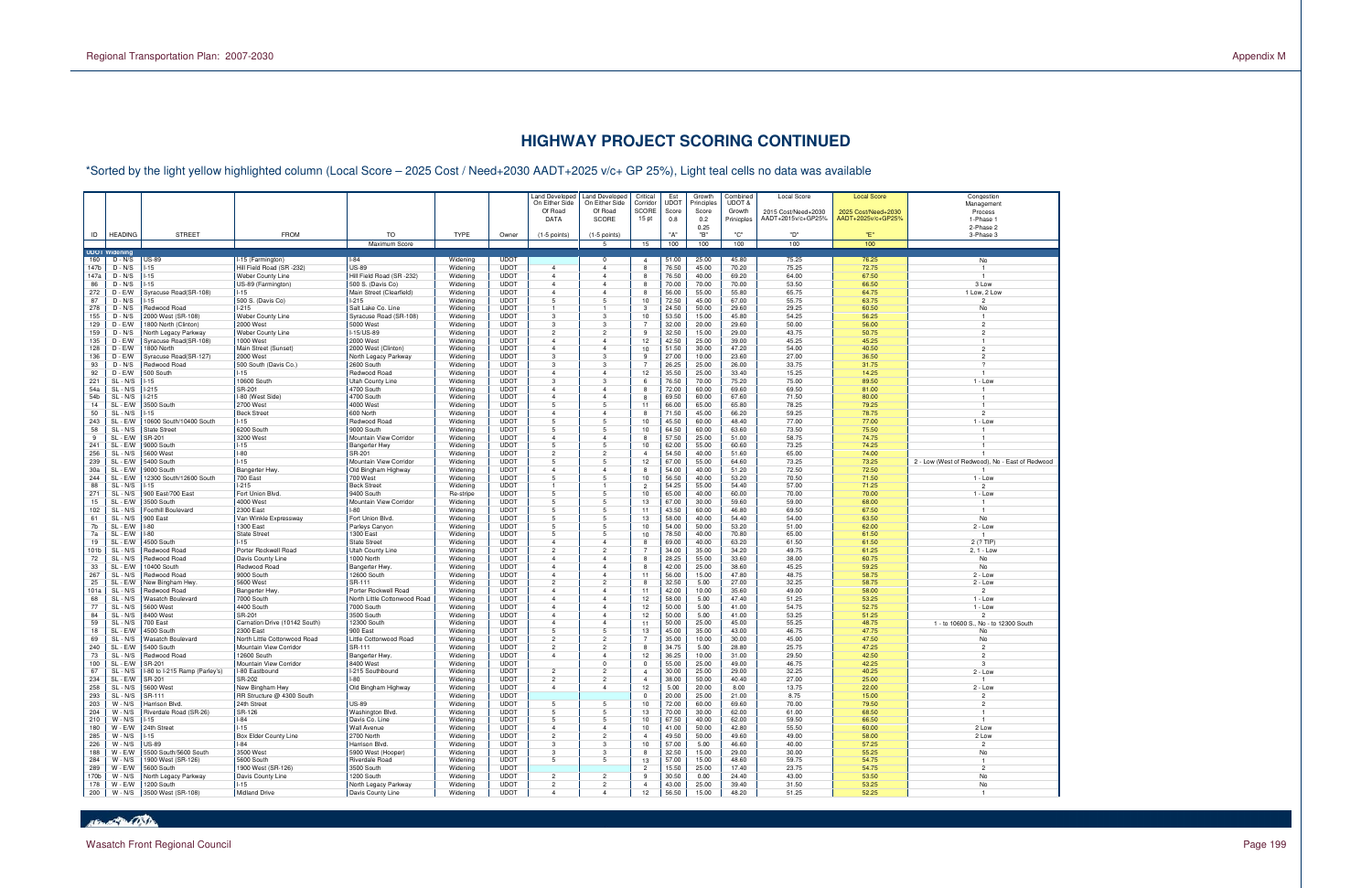



Page 200 Wasatch Front Regional Council

|                 |                                           |                                                   |                                                        |                                          |                                                    |                            | Land Developed<br>On Either Side<br>Of Road<br><b>DATA</b> | Land Developed<br>On Either Side<br>Of Road<br>SCORE | Critical<br>Corrido<br><b>SCORE</b><br>15 <sub>pt</sub> | Est<br>UDO1<br>Score<br>0.8 | Growth<br><sup>2</sup> rinciples<br>Score<br>0.2 | Combined<br>UDOT &<br>Growth<br>Prinicples | Local Score<br>2015 Cost/Need+2030<br>AADT+2015v/c+GP25% | <b>Local Score</b><br>2025 Cost/Need+2030<br>AADT+2025v/c+GP25% | Congestion<br>Management<br>Process<br>1-Phase 1 |
|-----------------|-------------------------------------------|---------------------------------------------------|--------------------------------------------------------|------------------------------------------|----------------------------------------------------|----------------------------|------------------------------------------------------------|------------------------------------------------------|---------------------------------------------------------|-----------------------------|--------------------------------------------------|--------------------------------------------|----------------------------------------------------------|-----------------------------------------------------------------|--------------------------------------------------|
| ID              | <b>HEADING</b>                            | <b>STREET</b>                                     | <b>FROM</b>                                            | TO                                       | <b>TYPE</b>                                        | Owner                      | $(1-5$ points)                                             | $(1-5$ points)                                       |                                                         | "A"                         | 0.25<br>"B"                                      | "C"                                        | "D"                                                      | "Е"                                                             | 2-Phase 2<br>3-Phase 3                           |
| 186b<br>283     | $W - E/W$<br>$W - N/S$                    | Midland Drive(SR-108)<br>1900 West (SR-126)       | <b>Hinckley Drive</b><br>1200 South                    | Maximum Score<br>3500 West<br>2700 North | Widening<br>Widening                               | <b>UDOT</b><br><b>UDOT</b> | -3<br>$\mathbf{3}$                                         | 5<br>3<br>3                                          | 15<br>10<br>10                                          | 100<br>39.00<br>28.75       | 100<br>10.00<br>5.00                             | 100<br>33.20<br>24.00                      | 100<br>38.00<br>17.00                                    | 100<br>50.00<br>27.75                                           | No                                               |
| 45              | <b>UDOT Remove or Replace</b>             | SL - E/W 14600 South                              | <b>D&amp;RG RR Structure</b>                           |                                          | Remv or Repl                                       | <b>UDOT</b>                | $\overline{2}$                                             | $\overline{2}$                                       | $\overline{4}$                                          | 13.00                       | 40.00                                            | 18.40                                      | 12.50                                                    | 12.50                                                           |                                                  |
| 157             | <b>UDOT ROW Purchase</b><br>$D - N/S$     | North Legacy Parkway                              | <b>Weber County Line</b>                               | I-15/US-89                               | <b>ROW Purchase</b>                                | <b>UDOT</b>                | $\overline{2}$                                             | $\overline{2}$                                       | -9                                                      | 10.00                       | 15.00                                            | 11.00                                      | 11.25                                                    | 50.25                                                           |                                                  |
| 212             | $W - N/S$                                 | North Legacy Parkway                              | Davis County Line                                      | 1200 South                               | <b>ROW Purchase</b>                                | <b>UDOT</b>                | $\overline{2}$                                             | $\overline{2}$                                       | 9                                                       | 10.00                       | 0.00                                             | 8.00                                       | 7.50                                                     | 52.50                                                           |                                                  |
| 158             | <b>UDOT New Construction</b><br>$D - N/S$ | North Legacy Parkway                              | Weber County Line                                      | I-15/US-89                               | <b>New Construction</b>                            | <b>UDOT</b>                | $\overline{c}$                                             | $\overline{2}$                                       | 9                                                       | 32.50                       | 15.00                                            | 29.00                                      | 43.75                                                    | 50.75                                                           | $\overline{2}$                                   |
| 83b             | SL - N/S                                  | Mountain View Corridor                            | Porter Rockwell Road                                   | <b>Utah County Line</b>                  | <b>New Construction</b>                            | <b>UDOT</b>                | 1                                                          | $\mathbf{1}$                                         | -7                                                      | 36.00                       | 30.00                                            | 34.80                                      | 66.00                                                    | 81.50                                                           | 1                                                |
| 83a             | SL - N/S                                  | Mountain View Corridor                            | 13400 South                                            | Porter Rockwell Road                     | <b>New Construction</b>                            | <b>UDOT</b>                | $\overline{2}$                                             | $\overline{2}$                                       | 9                                                       | 36.00                       | 5.00                                             | 29.80                                      | 56.25                                                    | 67.25                                                           | $\mathbf{1}$                                     |
| 79<br>46        | SL - N/S<br>SL - E/W                      | Mountain View Corridor<br>Porter Rockwell Road    | $I-80$<br>$-15$                                        | SR-201<br>Mountain View Corridor         | <b>New Construction</b><br><b>New Construction</b> | <b>UDOT</b><br>Local       | $\overline{2}$                                             | $\overline{1}$<br>$\overline{2}$                     | -7<br>-9                                                | 32.00<br>32.00              | 20.00<br>15.00                                   | 29.60<br>28.60                             | 42.25<br>44.75                                           | 65.00<br>53.75                                                  | 3<br>$\overline{2}$                              |
| 242             | SL - E/W                                  | 9000 South                                        | Mountain View Corridor                                 | SR-111                                   | <b>New Construction</b>                            | <b>UDOT</b>                | $\overline{2}$                                             | $\overline{2}$                                       | 9                                                       | 23.25                       | 0.00                                             | 18.60                                      | 44.00                                                    | 53.00                                                           |                                                  |
| 44              | SL - E/W                                  | 13400 South Connection                            | Mountain View Corridor                                 | Bangerter Highway                        | <b>New Construction</b>                            | <b>UDOT</b>                | $\overline{2}$                                             | $\overline{2}$                                       | 8                                                       | 38.00                       | 10.00                                            | 32.40                                      | 60.50                                                    | 51.50                                                           |                                                  |
| 257             | SL - N/S                                  | 5600 West                                         | 7000 South                                             | New Bingham Hwy                          | New Construction                                   | <b>UDOT</b>                | 3                                                          | 3                                                    | 11                                                      | 25.00                       | 0.00                                             | 20.00                                      | 49.00                                                    | 47.00                                                           | $1 - Low$                                        |
| 81<br>80        | SL - N/S<br>SL - N/S                      | Mountain View Corridor<br>Mountain View Corridor  | 6200 South<br><b>SR-201</b>                            | 10800 South<br>6200 South                | <b>New Construction</b><br><b>New Construction</b> | <b>UDOT</b><br><b>UDOT</b> | 3<br>$\overline{4}$                                        | 3<br>$\overline{4}$                                  | 11<br>13                                                | 33.25<br>37.50              | 20.00<br>10.00                                   | 30.60<br>32.00                             | 57.50<br>57.50                                           | 42.25<br>40.75                                                  |                                                  |
| 82              | SL - N/S                                  | Mountain View Corridor                            | 10800 South                                            | 13400 South                              | <b>New Construction</b>                            | <b>UDOT</b>                | $\overline{2}$                                             | $\overline{2}$                                       | 9                                                       | 32.00                       | 5.00                                             | 26.60                                      | 44.75                                                    | 35.00                                                           |                                                  |
| 30 <sub>b</sub> | SL - E/W                                  | 9000 South                                        | Old Bingham Hwy                                        | Mountain View Corridor                   | <b>New Construction</b>                            | <b>UDOT</b>                | $\overline{4}$                                             | $\overline{4}$                                       | 8                                                       | 24.00                       | 40.00                                            | 27.20                                      | 24.00                                                    | 31.00                                                           |                                                  |
| 259             | SL - N/S                                  | 5600 West                                         | 11800 South                                            | 14400 South                              | New Construction                                   | <b>UDOT</b>                | 3                                                          | 3                                                    | 11                                                      | 20.00                       | 5.00                                             | 17.00                                      | 13.75                                                    | 18.75                                                           | $2 - Low$                                        |
| 48              | SL - E/W                                  | Avalanche snowshed over Little                    |                                                        |                                          | <b>New Construction</b>                            | <b>UDOT</b>                |                                                            |                                                      | $\overline{2}$                                          | 20.50                       | 25.00                                            | 21.40                                      | 8.75                                                     | 8.75                                                            | No                                               |
| 170a<br>186a    | $W - N/S$<br>$W - E/W$                    | North Legacy Parkway<br><b>Hinckley Drive</b>     | Davis County Line<br>1900 West (SR-126)                | 1200 South<br>Midland Drive (SR-108)     | <b>New Construction</b><br><b>New Construction</b> | <b>UDOT</b><br><b>UDOT</b> | $\overline{2}$                                             | $\overline{2}$                                       | $\mathbf{q}$                                            | 30.50<br>28.00              | 0.00<br>15.00                                    | 24.40<br>25.40                             | 43.00<br>35.25                                           | 53.50<br>19.75                                                  | No                                               |
| 191             | $W - N/S$                                 | 4700 West                                         | 4000 South                                             | 5100 South                               | New Construction                                   | <b>UDOT</b>                | $\mathbf{3}$                                               | 3                                                    | 11                                                      | 20.00                       | 0.00                                             | 16.00                                      | 10.00                                                    | 11.25                                                           | No                                               |
|                 | <b>UDOT / Local Widening</b>              |                                                   |                                                        |                                          |                                                    |                            |                                                            |                                                      |                                                         |                             |                                                  |                                            |                                                          |                                                                 |                                                  |
| 20              | SL - E/W                                  | 4500 South/4700 South                             | $I-15$                                                 | Redwood Road                             | Widening                                           | UDOT/Local                 | 5                                                          | 5                                                    | 10                                                      | 47.75                       | 50.00                                            | 48.20                                      | 52.00                                                    | 71.00                                                           | $\mathbf{1}$                                     |
| 27<br>85        | SL - E/W<br>SL - N/S                      | 7800 South<br>SR-111                              | Bangerter Hwy.<br>5400 South                           | Mountain View Corridor<br>11800 South    | Widening<br>Widening                               | UDOT/Local<br>UDOT/Local   | $\overline{4}$<br>$\overline{2}$                           | $\overline{4}$<br>$\overline{2}$                     | 12<br>$\overline{a}$                                    | 66.50<br>38.00              | 20.00<br>25.00                                   | 57.20<br>35.40                             | 65.50<br>65.75                                           | 66.50<br>61.75                                                  | $1 - Low$<br>$\overline{2}$                      |
| 16              | SL - E/W                                  | 3500 South                                        | Mountain View Corridor                                 | 8400 West                                | Widening                                           | UDOT/Local                 | 5                                                          | 5                                                    | 14                                                      | 54.00                       | 25.00                                            | 48.20                                      | 46.75                                                    | 52.75                                                           | $\overline{1}$                                   |
| 185             | $W - E/W$                                 | 4000 South (SR-37)                                | 1900 West (SR-126)                                     | North Legacy Parkway                     | Widening                                           | UDOT/Local                 | $\overline{4}$                                             | $\overline{4}$                                       |                                                         | 32.50                       | 40.00                                            | 34.00                                      | 40.50                                                    | 56.00                                                           | No                                               |
|                 | <b>UDOT Interchanges</b>                  |                                                   |                                                        |                                          |                                                    |                            |                                                            |                                                      |                                                         |                             |                                                  |                                            |                                                          |                                                                 |                                                  |
| 138<br>279      | $D - N/S$<br>$D - N/S$                    | I-15 Interchange<br>-15 Interchange               | @ Hill Field Road<br>@ 1800 North                      |                                          | Upgrade<br><b>New Construction</b>                 | <b>UDOT</b><br><b>UDOT</b> | 5<br>5                                                     | 5<br>5                                               | 10<br>10                                                | 64.50<br>39.50              | 45.00<br>40.00                                   | 60.60<br>39.60                             | 68.75<br>56.50                                           | 69.75<br>57.50                                                  |                                                  |
| 275             | $D - E/W$                                 | -215 Interchange                                  | $@1-15$                                                |                                          | Upgrade                                            | <b>UDOT</b>                | $\overline{2}$                                             | $\overline{2}$                                       | $\overline{a}$                                          | 29.00                       | 30.00                                            | 29.20                                      | 17.50                                                    | 50.00                                                           | No                                               |
| 89              | $D - N/S$                                 | I-15 Interchange                                  | @ Parrish Lane                                         |                                          | Upgrade                                            | <b>UDOT</b>                | $\overline{4}$                                             | $\overline{4}$                                       |                                                         | 31.00                       | 25.00                                            | 29.80                                      | 43.75                                                    | 38.75                                                           | 3-Low                                            |
| 148             | $D - N/S$                                 | -15 Interchange                                   | @ South Layton Interchange                             |                                          | Upgrade                                            | <b>UDOT</b>                | 3                                                          | 3                                                    | 6                                                       | 51.50                       | 30.00                                            | 47.20                                      | 52.50                                                    | 38.50                                                           |                                                  |
| 290<br>274      | $D - N/S$<br>$D - E/W$                    | I-15 Interchange<br>I-215 Interchange             | @ 500 South<br>@ Legacy Parkway                        |                                          | Upgrade<br>Upgrade                                 | <b>UDOT</b><br><b>UDOT</b> | 1                                                          | $\mathbf{1}$                                         | $\Omega$<br>$\overline{2}$                              | 33.50<br>26.50              | 40.00<br>30.00                                   | 34.80<br>27.20                             | 12.50<br>17.50                                           | 35.50<br>27.75                                                  | $\mathbf{3}$<br>No                               |
| 149             | $D - N/S$                                 | I-15 Interchange                                  | @ Lund Lane                                            |                                          | New Construction                                   | <b>UDOT</b>                | 1                                                          | $\mathbf{1}$                                         | $\overline{2}$                                          | 15.50                       | 25.00                                            | 17.40                                      | 12.75                                                    | 12.00                                                           | 3-Low                                            |
| 166             | $D - N/S$                                 | US-89 Interchange                                 | @ Antelope Drive                                       |                                          | New Construction                                   | <b>UDOT</b>                | 3                                                          | 3                                                    | 10                                                      | 25.00                       | 5.00                                             | 21.00                                      | 12.75                                                    | 9.25                                                            | $\mathcal{P}$                                    |
| 163             | $D - N/S$                                 | US-89 Interchange                                 | @ 400 North (Fruit Heights)                            |                                          | New Construction                                   | <b>UDOT</b>                | $\overline{2}$                                             | $\overline{2}$                                       | 8                                                       | 15.50                       | 5.00                                             | 13.40                                      | 16.25                                                    | 6.25                                                            | $\boldsymbol{\mathcal{P}}$                       |
| 165             | $D - N/S$                                 | US-89 Interchange                                 | @ Gordon Avenue                                        |                                          | New Construction                                   | <b>UDOT</b>                | $\overline{2}$                                             | $\overline{2}$                                       | $\mathbf{R}$                                            | 25.00                       | 5.00                                             | 21.00                                      | 9.25                                                     | 6.25                                                            | $\mathcal{P}$<br>$\mathcal{P}$                   |
| 164<br>53       | $D - N/S$<br>SL - N/S                     | US-89 Interchange<br>I-15 Interchange             | @ Oakhills Drive (SR-109)<br>@ 14600 South             |                                          | New Construction<br>Upgrade                        | <b>UDOT</b><br><b>UDOT</b> | $\overline{2}$<br>1                                        | $\overline{2}$<br>$\overline{1}$                     | -8<br>$\overline{2}$                                    | 25.00<br>40.50              | 5.00<br>25.00                                    | 21.00<br>37.40                             | 8.25<br>58.25                                            | 6.25<br>62.25                                                   |                                                  |
| 235             | SL - E/W                                  | SR-201 Overpass                                   | @ 4800 West                                            |                                          | New Construction                                   | <b>UDOT</b>                | $\overline{4}$                                             | $\overline{4}$                                       | -8                                                      | 23.50                       | 40.00                                            | 26.80                                      | 32.00                                                    | 61.00                                                           | No                                               |
| 292             | SL-N/S                                    | l-15 (Northbound)                                 | @ 10600 Interchange                                    |                                          | Widening                                           | <b>UDOT</b>                | 5                                                          | 5                                                    | 10                                                      | 26.00                       | 25.00                                            | 25.80                                      | 8.75                                                     | 58.75                                                           | $1 - Low$                                        |
| 248             | SL - E/W                                  | Bangerter Highway Interchange                     | @ 13400 South                                          |                                          | New Construction                                   | <b>UDOT</b>                | 3                                                          | 3                                                    | $\epsilon$                                              | 42.50                       | 30.00                                            | 40.00                                      | 66.00                                                    | 58.00                                                           |                                                  |
| 10<br>36        | SL - E/W<br>SL - N/S                      | SR-201<br>-15 Interchange                         | I-215 Interchange and Auxiliary Lanes<br>@ 11400 South |                                          | Upgrade<br>New Constructior                        | <b>UDOT</b><br><b>UDOT</b> | $\overline{4}$                                             | $\overline{4}$<br>$\overline{1}$                     | -8<br>$\overline{2}$                                    | 62.00<br>33.50              | 25.00<br>25.00                                   | 54.60<br>31.80                             | 57.75<br>43.75                                           | 55.75<br>55.25                                                  | $1 - Low$                                        |
| 247             | SL - E/W                                  | Bangerter Highway Interchange                     | @ Redwood Road                                         |                                          | New Construction                                   | <b>UDOT</b>                | 3                                                          | 3                                                    |                                                         | 32.50                       | 30.00                                            | 32.00                                      | 28.25                                                    | 55.00                                                           |                                                  |
| 246             | SL - E/W                                  | Bangerter Highway Interchange                     | $@1-15$                                                |                                          | Upgrade                                            | <b>UDOT</b>                |                                                            | -1                                                   | $\overline{2}$                                          | 38.00                       | 30.00                                            | 36.40                                      | 41.50                                                    | 54.50                                                           |                                                  |
| 269             | SL - N/S                                  | I-15 Interchange                                  | @ 100 South (HOV Ramps only)                           |                                          | New Construction                                   | <b>UDOT</b>                | 5                                                          | 5                                                    | 10                                                      | 33.00                       | 55.00                                            | 37.40                                      | 20.75                                                    | 52.75                                                           | $\overline{2}$                                   |
| 12              | SL - E/W                                  | SR-201 Interchange                                | @ 8400 West                                            |                                          | <b>New Construction</b><br>New Construction        | <b>UDOT</b>                |                                                            |                                                      | $\overline{2}$                                          | 45.25                       | 25.00                                            | 41.20                                      | 40.75                                                    | 48.75                                                           | 3                                                |
| 11<br>233       | SL - E/W<br>SL - E/W                      | SR-201 Interchange<br>I-80 Interchange East Bound | @ 7200 West<br>@ I-215 (West Side)                     |                                          | Upgrade                                            | <b>UDOT</b><br><b>UDOT</b> | 2<br>$\mathbf{1}$                                          | 2<br>$\overline{1}$                                  | $\overline{2}$                                          | 45.00<br>21.00              | 25.00<br>25.00                                   | 41.00<br>21.80                             | 41.75<br>8.75                                            | 45.25<br>39.75                                                  | 3<br>$\overline{1}$                              |
| 236             | SL - E/W                                  | SR-201 Interchange                                | @ I-80                                                 |                                          | Upgrade                                            | <b>UDOT</b>                |                                                            | $\mathbf{1}$                                         | $\overline{2}$                                          | 37.00                       | 25.00                                            | 34.60                                      | 47.75                                                    | 28.75                                                           | $2 - Low$                                        |
| 55              | SL - N/S                                  | I-215 Interchange                                 | @ 3900 South or 4500 South                             |                                          | Upgrade                                            | <b>UDOT</b>                | 5                                                          | 5                                                    | 10                                                      | 31.50                       | 45.00                                            | 34.20                                      | 39.50                                                    | 27.75                                                           | No                                               |
| 229<br>179      | $W - N/S$                                 | I-15 Interchange<br>I-15 Interchange              | @ Riverdale Road (SR-26)<br>@ 24th Street              |                                          | Upgrade                                            | <b>UDOT</b><br><b>UDOT</b> | $\overline{4}$                                             | $\overline{4}$<br>$\overline{4}$                     | 8<br>8                                                  | 42.50<br>38.25              | 30.00<br>30.00                                   | 40.00<br>36.60                             | 38.00                                                    | 57.50<br>51.00                                                  | No                                               |
| 214             | $W - N/S$<br>$W - N/S$                    | US-89 Interchange                                 | @ Uintah/I-84                                          |                                          | Upgrade<br>Upgrade                                 | <b>UDOT</b>                | $\overline{4}$<br>$\overline{c}$                           | $\overline{2}$                                       | $\overline{4}$                                          | 35.00                       | 25.00                                            | 33.00                                      | 32.50<br>16.25                                           | 50.25                                                           | $\overline{2}$                                   |
|                 |                                           | Local Widening / New Construction                 |                                                        |                                          |                                                    |                            |                                                            |                                                      |                                                         |                             |                                                  |                                            |                                                          |                                                                 |                                                  |
| 132             | $D - E/W$                                 | 200 South                                         | 500 West (Clearfield)                                  | 2000 West                                | Widening/NC                                        | Local                      | $\mathbf{3}$                                               | 3                                                    | 10                                                      | 32.00                       | 20.00                                            | 29.60                                      | 51.50                                                    | 52.50                                                           | 1-Low                                            |
| 130             | $D - E/W$                                 | 200 South/700 South                               | <b>State Street</b>                                    | 500 West                                 | Widening/NC<br>Widening/NC                         | Local                      | $\overline{4}$                                             | $\overline{4}$                                       | 13                                                      | 32.00                       | 30.00                                            | 31.60                                      | 55.00                                                    | 41.50                                                           | 1-Low                                            |
| 23<br>38        | SL - E/W<br>SL - E/W                      | 6200 South<br>11400 South                         | 5600 West<br>700 West                                  | SR-111<br>Redwood Road                   | Widening/NC                                        | Local<br>Local             | $\mathbf{3}$<br>$\overline{4}$                             | $\mathbf{3}$<br>$\overline{4}$                       | 11<br>12                                                | 22.50<br>27.50              | 0.00<br>5.00                                     | 18.00<br>23.00                             | 50.50<br>39.25                                           | 54.50<br>53.25                                                  | $\overline{2}$<br>2, 1 - Low                     |
| 35              | SL - E/W                                  | 11400 South                                       | 1300 East                                              | <b>Highland Drive</b>                    | Widening/NC                                        | Local                      | $5\phantom{.0}$                                            | 5                                                    | 10                                                      | 20.00                       | 35.00                                            | 23.00                                      | 22.50                                                    | 19.00                                                           | No                                               |
|                 | <b>Local Widening</b>                     |                                                   |                                                        |                                          |                                                    |                            |                                                            |                                                      |                                                         |                             |                                                  |                                            |                                                          |                                                                 |                                                  |
| 146             | $D - E/W$                                 | 200 North (Kaysville)                             | $I-15$                                                 | North Legacy Parkway                     | Re-stripe                                          | Local                      | $\overline{\mathbf{3}}$                                    | $\overline{3}$                                       | 6                                                       | 17.25                       | 40.00                                            | 21.80                                      | 60.00                                                    | 60.00                                                           | No                                               |
| 145<br>276      | $D - E/W$<br>D - N/S                      | 200 North (Kaysville)<br>2000 West                | SR-126<br>Syracuse Road (SR-108)                       | <b>US-89</b><br>North Legacy Parkway     | Widening<br>Widening                               | Local<br>Local             | $\overline{4}$<br>$\overline{4}$                           | $\overline{4}$<br>$\overline{4}$                     | 8<br>11                                                 | 15.00<br>19.00              | 25.00<br>10.00                                   | 17.00<br>17.20                             | 25.25<br>16.25                                           | 49.25<br>43.50                                                  | No<br>No                                         |
| 150             | $D - N/S$                                 | <b>Main Street</b>                                | I-15 (Layton)/Fort Lane                                | 200 North (Kaysville)                    | Re-stripe                                          | Local                      | $\overline{4}$                                             | $\overline{4}$                                       | 8                                                       | 31.00                       | 30.00                                            | 30.80                                      | 55.00                                                    | 41.25                                                           | No                                               |
| 151             | $D - N/S$                                 | Fort Lane (Layton)                                | <b>Main Street</b>                                     | Gordon Avenue (1000 N.)                  | Widening                                           | Local                      | $\overline{4}$                                             | $\overline{4}$                                       | 8                                                       | 16.50                       | 25.00                                            | 18.20                                      | 47.75                                                    | 27.50                                                           | $\overline{1}$                                   |
| 90              | $D - E/W$                                 | Parrish Lane (Centerville)                        | $-15$                                                  | 1250 West                                | Widening                                           | Local                      | $\overline{3}$                                             | 3                                                    | 6                                                       | 20.00                       | 40.00                                            | 24.00                                      | 20.00                                                    | 21.00                                                           |                                                  |
| 273             | $D - E/W$                                 | Gordon Avenue (1000 N.)                           | <b>Fairfield Road</b>                                  | 1600 East                                | Widening                                           | Local                      | $\overline{4}$<br>5                                        | $\overline{4}$<br>5                                  | 10<br>13                                                | 13.00<br>46.00              | 15.00                                            | 13.40<br>43.80                             | 34.25<br>69.25                                           | 15.00<br>70.25                                                  | No<br>$\overline{1}$                             |
| 24<br>63a       | SL - E/W<br>SL - N/S                      | 7000 South<br>2000 East                           | Redwood Road<br>Fort Union Blvd.                       | Bangerter Hwy.<br>9400 South             | Widening<br>Widening                               | Local<br>Local             | 5                                                          | 5                                                    | 10                                                      | 49.00                       | 35.00<br>35.00                                   | 46.20                                      | 61.25                                                    | 69.25                                                           | $\overline{c}$                                   |
| 238             | SL - E/W                                  | 4700 South                                        | 2700 West                                              | 4000 West                                | Widening                                           | Local                      | 5                                                          | 5                                                    | 10                                                      | 39.00                       | 25.00                                            | 36.20                                      | 66.75                                                    | 66.75                                                           | $\overline{1}$                                   |
| 66              | SL - N/S                                  | <b>Highland Drive</b>                             | Traverse Ridge Road                                    | 14600 South                              | Widening                                           | Local                      | 1                                                          | $\mathbf{1}$                                         | $\overline{2}$                                          | 27.00                       | 40.00                                            | 29.60                                      | 65.50                                                    | 64.50                                                           | $\overline{c}$                                   |

## HELL OF THE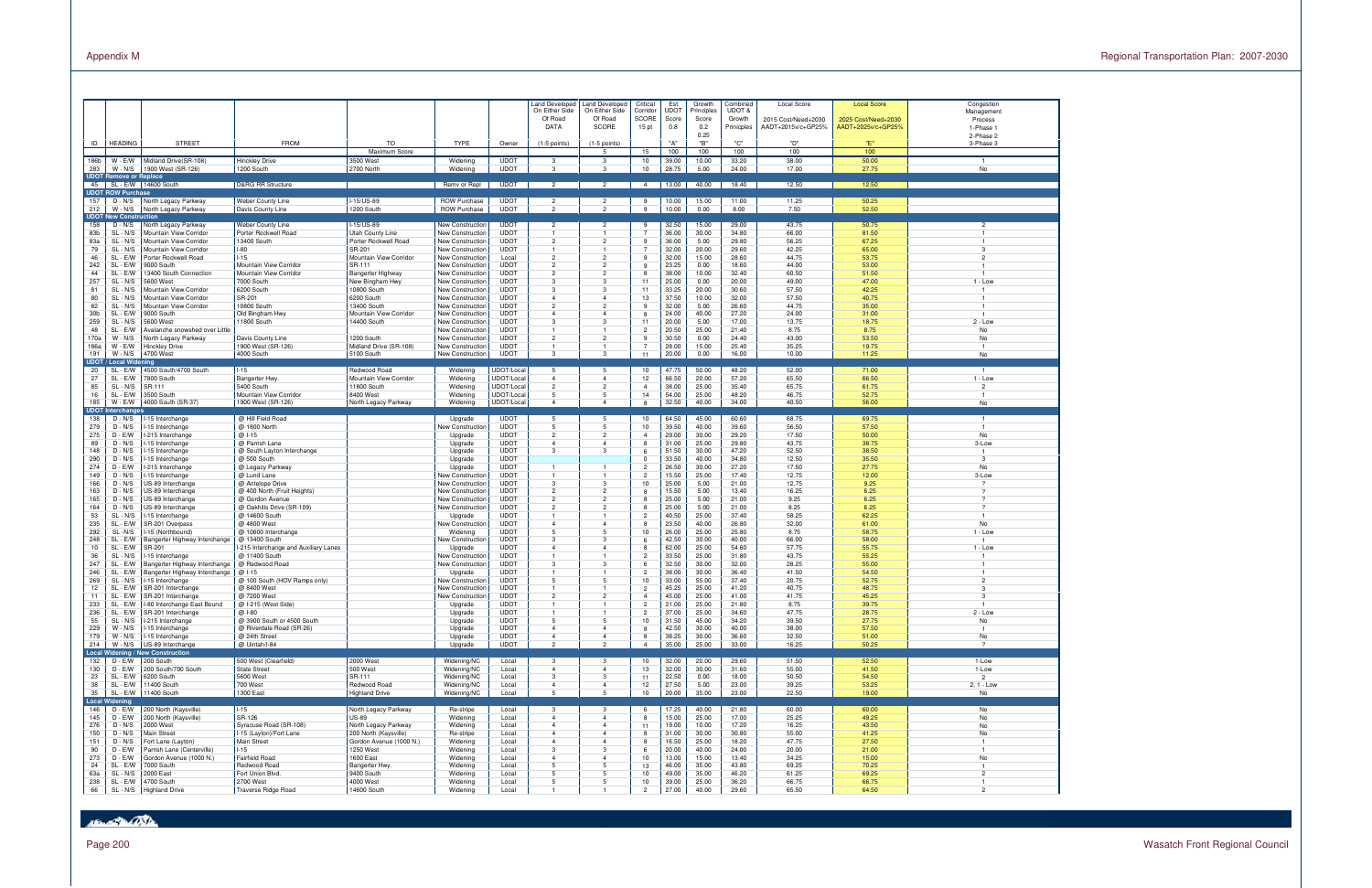



Page 201

|                 |                               |                                              |                                          |                                     |                                             |                | Land Developec                   | and Developed                    | Critical                 | Est            | Growth              | Combined         | <b>Local Score</b>  | <b>Local Score</b>  | Congestion                       |
|-----------------|-------------------------------|----------------------------------------------|------------------------------------------|-------------------------------------|---------------------------------------------|----------------|----------------------------------|----------------------------------|--------------------------|----------------|---------------------|------------------|---------------------|---------------------|----------------------------------|
|                 |                               |                                              |                                          |                                     |                                             |                | On Either Side<br>Of Road        | On Either Side<br>Of Road        | Corridor<br><b>SCORE</b> | UDOT<br>Score  | Principles<br>Score | UDOT &<br>Growth | 2015 Cost/Need+2030 | 2025 Cost/Need+2030 | Management<br>Process            |
|                 |                               |                                              |                                          |                                     |                                             |                | <b>DATA</b>                      | <b>SCORE</b>                     | 15 pt                    | 0.8            | 0.2                 | Prinicples       | AADT+2015v/c+GP25%  | AADT+2025v/c+GP25%  | 1-Phase 1                        |
|                 |                               |                                              |                                          |                                     |                                             |                |                                  |                                  |                          |                | 0.25                |                  |                     |                     | 2-Phase 2                        |
| ID              | <b>HEADING</b>                | <b>STREET</b>                                | <b>FROM</b>                              | <b>TO</b>                           | <b>TYPE</b>                                 | Owner          | $(1-5$ points)                   | $(1-5$ points)                   |                          | "A"            | "В"                 | "C"              | "D"                 | "Е"                 | 3-Phase 3                        |
|                 |                               |                                              |                                          | Maximum Score                       |                                             |                |                                  | 5                                | 15                       | 100            | 100                 | 100              | 100                 | 100                 |                                  |
| 262<br>265      | $SL - N/S$<br>$SL - N/S$      | 4800 West<br>3200 West                       | Parkway Blvd. (2700 South)<br>1820 South | 3500 South<br>3500 South            | Widening<br>Widening                        | Local<br>Local | $\overline{4}$<br>5              | $\overline{4}$<br>5              | 8<br>10                  | 18.00<br>30.00 | 50.00<br>40.00      | 24.40<br>32.00   | 45.00<br>61.00      | 63.50<br>63.00      | No<br>$2 - Low$                  |
| 60              | SL - N/S                      | 900 East                                     | 3300 South                               | 4500 South                          | Widening                                    | Local          | 5                                | $\overline{5}$                   | 12                       | 40.00          | 40.00               | 40.00            | 57.50               | 63.00               | No                               |
| 42              | SL - E/W                      | 12600 South                                  | <b>Bangerter Hwy</b>                     | 4800 West                           | Widening                                    | Local          | 3                                | 3                                | 10                       | 36.50          | 5.00                | 30.20            | 64.25               | 62.25               | $\overline{1}$                   |
| 6               | SL - E/W                      | California Avenue                            | 4800 West                                | Mountain View Corridor              | Widening                                    | Local          |                                  |                                  | $\overline{2}$           | 20.00          | 25.00               | 21.00            | 24.75               | 62.25               | 3                                |
| 37              | SL - E/W                      | 1400 South                                   | <b>State Stree</b>                       | 700 West                            | Widening                                    | Local          | 4                                | $\overline{4}$                   | 12                       | 32.50          | 20.00               | 30.00            | 59.00               | 62.00               | 2, 1 - Low                       |
| 21              | SL - E/W                      | 4700 South                                   | 4000 West                                | 6400 West                           | Widening                                    | Local          | $\overline{4}$                   | $\overline{4}$                   | 10                       | 35.00          | 15.00               | 31.00            | 58.75               | 60.75               | $\overline{1}$                   |
| 264<br>270      | SL - N/S<br>SL - N/S          | 4000 West<br>Main Street                     | 7800 South<br>3300 South                 | 9000 South<br>4500 South            | Widening<br>Widening                        | Local<br>Local | $\overline{4}$<br>$\overline{4}$ | $\overline{4}$<br>$\overline{4}$ | 11<br>-8                 | 14.00<br>22.75 | 40.00<br>50.00      | 19.20<br>28.20   | 55.00<br>43.00      | 60.00<br>60.00      | No<br>No                         |
| 237             | SL - E/W                      | 4100 South                                   | Mountain View Corridor                   | 7200 West                           | Widening                                    | Local          | $\overline{4}$                   | $\overline{4}$                   | 10                       | 32.00          | 15.00               | 28.60            | 44.75               | 57.75               | $3 - Low$                        |
| 245             | SL - E/W                      | 13400 South                                  | 8000 West                                | Mountain View Corridor              | Widening                                    | Local          | 4                                | $\overline{4}$                   | 12                       | 19.00          | 10.00               | 17.20            | 18.00               | 56.00               | No                               |
| 222             | SL - E/W                      | 7800 South                                   | Mountain View Corridor                   | SR-111                              | Widening                                    | Local          | $\overline{1}$                   | $\overline{1}$                   | 6                        | 21.25          | 5.00                | 18.00            | 35.25               | 54.25               | $\overline{2}$                   |
| 65d             | SL - N/S                      | Highland Drive Connection                    | Traverse Ridge Road                      | 13800 South                         | Widening                                    | Local          | $\overline{2}$                   | $\overline{2}$                   | $\boldsymbol{4}$         | 26.50          | 25.00               | 26.20            | 59.75               | 53.75               | $\overline{2}$                   |
| $\overline{4}$  | SL - E/W                      | California Avenue                            | -215                                     | Bangerter Hwy                       | Widening                                    | Local          | $\overline{4}$                   | $\overline{4}$                   | 8                        | 12.00          | 25.00               | 14.60            | 32.75               | 51.25               | 3                                |
| 254             | SL - N/S                      | 7200 West                                    | SR-201                                   | 3500 South                          | Widening                                    | Local          | $\overline{4}$                   | $\overline{4}$                   | 11                       | 25.50          | 20.00               | 24.40            | 50.00               | 50.00               | No                               |
| 39<br>40c       | SL - E/W<br>SL - E/W          | 1400 South<br>1800 South                     | Redwood Road<br>5600 West                | Bangerter Hwy.<br>SR-111            | Widening<br>Widening                        | Local<br>Local | 4<br>$\overline{2}$              | $\overline{4}$<br>$\overline{2}$ | 11<br>$\overline{7}$     | 27.00<br>21.25 | 10.00<br>10.00      | 23.60<br>19.00   | 34.50<br>49.00      | 50.00<br>49.00      | $\overline{2}$<br>$\overline{2}$ |
| 260             | SL - N/S                      | 4800 West                                    | California Avenue                        | SR-201                              | Widening                                    | Local          | 3                                | 3                                | 10                       | 19.00          | 5.00                | 16.20            | 24.50               | 46.25               | No                               |
|                 | SL - E/W                      | 500 / 700 South                              | Surplus Canal                            | 5600 West                           | Widening                                    | Local          | 3                                | 3                                | 10                       | 19.00          | 5.00                | 16.20            | 17.00               | 46.25               | No                               |
| 5               | SL - E/W                      | California Avenue                            | <b>Bangerter Hwy</b>                     | 4800 West                           | Widening                                    | Local          | $\overline{c}$                   | $\overline{2}$                   | $\overline{4}$           | 20.00          | 25.00               | 21.00            | 28.50               | 45.75               | 3                                |
| 65c             | SL - N/S                      | <b>Highland Drive</b>                        | Draper City Limit                        | Traverse Ridge Road                 | Widening                                    | Local          | 4                                | $\overline{4}$                   | 13                       | 24.50          | 0.00                | 19.60            | 26.50               | 34.50               | $\overline{2}$                   |
| 32              | SL - E/W                      | 10600 South                                  | <b>1300 East</b>                         | <b>Highland Drive</b>               | Widening                                    | Local          | $\overline{4}$                   | $\overline{4}$                   | 8                        | 27.50          | 35.00               | 29.00            | 50.75               | 29.50               |                                  |
| 63b             | SL - N/S                      | Highland Drive                               | 9400 South                               | Sego Lily                           | Widening                                    | Local          | $\overline{4}$                   | $\overline{4}$                   | 8                        | 19.00          | 25.00               | 20.20            | 21.75               | 21.75               | $\overline{2}$                   |
| 40a             | SL - E/W                      | 11400 South<br>900 West/Fine St.             | <b>Bangerter Hwy</b>                     | 4800 West                           | Widening                                    | Local          | 3<br>$\overline{4}$              | 3<br>$\overline{4}$              | -9<br>13                 | 20.00          | 10.00               | 18.00            | 11.00               | 10.00               | $\overline{2}$                   |
| 71<br>184       | SL - N/S<br>$W - E/W$         | 40th Street                                  | 3300 South<br><b>Adams Avenue</b>        | 500 West<br><b>Gramercy Avenue</b>  | Widening<br>Widening                        | Local<br>Local | 5                                | 5                                | 12                       | 10.00<br>41.00 | 0.00<br>30.00       | 8.00<br>38.80    | 5.50<br>34.25       | 7.50<br>62.00       | No<br>$\overline{1}$             |
| 288             | $W - N/S$                     | 450 East/400 East                            | 3100 North                               | 2700 North                          | Widening                                    | Local          | 5                                | 5                                | 15                       | 43.00          | 0.00                | 34.40            | 51.50               | 47.50               | 2 (1-Low)                        |
| 281             | $W - E/W$                     | 2550 South                                   | $-15$                                    | 3500 West                           | Widening                                    | Local          | 3                                | 3                                | 8                        | 13.00          | 15.00               | 13.40            | 22.25               | 43.75               | No                               |
| 199             | $W - N/S$                     | 300 West                                     | 4400 South                               | 5000 South                          | Widening                                    | Local          | 5                                | 5                                | 10                       | 24.50          | 25.00               | 24.60            | 54.75               | 41.25               | 1-Low                            |
| 282             | $W - N/S$                     | 3500 West                                    | 1200 South                               | Midland Drive (SR-108)              | Widening                                    | Local          | 3                                | 3                                | 9                        | 7.00           | 10.00               | 7.60             | 16.50               | 34.50               | No                               |
| 287             | $W - N/S$                     | Adams Avenue                                 | Washington Terrace City Limits           | US-89/Washington Blvd.              | Widening                                    | Local          | 4                                | $\overline{4}$                   | 8                        | 24.50          | 25.00               | 24.60            | 38.75               | 27.75               | 2-Low                            |
| 174             | $W - E/W$<br>$W - N/S$        | Pioneer Road (400 North)                     | $-15$                                    | 1200 West                           | Widening                                    | Local          | 3                                | 3<br>3                           | 8                        | 19.00<br>17.00 | 45.00               | 24.20            | 16.25               | 21.50               | No                               |
| 196<br>280      | $W - EW$                      | 1200 West<br>2600 North / 2700 North         | Pioneer Road (400 North)<br>$1 - 15$     | 12th Street<br>3500 West            | Widening<br>Widening                        | Local<br>Local | 3<br>3                           | 3                                | 8<br>10                  | 27.50          | 30.00<br>5.00       | 19.60<br>23.00   | 23.50<br>8.25       | 18.75<br>9.25       | No<br>No                         |
|                 | <b>Local New Construction</b> |                                              |                                          |                                     |                                             |                |                                  |                                  |                          |                |                     |                  |                     |                     |                                  |
| 144             | $D - E/W$                     | 700 South / 900 South (Layton)               | $1 - 15$                                 | 2700 West (Layton)                  | New Construction                            | Local          | $\overline{2}$                   | $\overline{2}$                   | 9                        | 12.00          | 15.00               | 12.60            | 48.75               | 51.75               | $\overline{2}$                   |
| 133             | $D - E/W$                     | 200 South (Syracuse)                         | 2000 West                                | North Legacy Parkway                | New Construction                            | Local          | $\mathbf{1}$                     | $\overline{1}$                   | $\overline{7}$           | 21.25          | 0.00                | 17.00            | 36.50               | 49.00               | $\overline{2}$                   |
| 137             | $D - E/W$                     | Hill Field Road Extension                    | 2200 West (Layton)                       | 3200 West (Layton)                  | New Construction                            | Local          | $\overline{2}$                   | $\overline{2}$                   | -9                       | 11.75          | 0.00                | 9.40             | 33.00               | 44.00               | No                               |
| 156             | $D - N/S$                     | 2700 West (Layton)                           | Hill Field Road Extension                | North Legacy Parkway                | <b>New Construction</b>                     | Local          | $\overline{c}$                   | $\overline{2}$                   | -9<br>$\overline{7}$     | 5.00           | 0.00                | 4.00             | 5.50                | 40.50               | No                               |
| 91<br>139       | $D - N/S$<br>$D - E/W$        | Bountiful Blvd.<br>Antelope Drive            | Eaglewood<br>Oak Forest Dr. (2500 East)  | <b>Beck Street</b><br>US-89         | New Construction<br>New Construction        | Local<br>Local |                                  |                                  |                          | 10.25<br>7.00  | 40.00<br>0.00       | 16.20<br>5.60    | 22.25<br>18.50      | 34.00<br>27.00      | No<br>No                         |
| 277             | $D - N/S$                     | 1250 West/650 West                           | Legacy Parkway                           | Glovers Lane                        | New Construction                            | Local          | $\overline{2}$                   | $\overline{2}$                   | -9                       | 10.25          | 25.00               | 13.20            | 29.25               | 24.75               | No                               |
| 140             | $D - E/W$                     | Gordon Avenue (1000 N.)                      | 1600 East                                | <b>US-89</b>                        | New Construction                            | Local          | $\overline{2}$                   | $\overline{2}$                   | -9                       | 19.00          | 0.00                | 15.20            | 9.00                | 6.00                | <b>No</b>                        |
| 40 <sub>b</sub> | SL - E/W                      | 11400 South                                  | 4800 West                                | 11800 South                         | <b>New Construction</b>                     | Local          | $\overline{c}$                   | $\overline{2}$                   | -9                       | 20.00          | 15.00               | 19.00            | 53.75               | 60.75               | $\overline{2}$                   |
| 43              | SL - E/W                      | 2600 South                                   | 4800 West                                | 8000 West                           | <b>New Construction</b>                     | Local          | $\overline{2}$                   | $\overline{2}$                   | -9                       | 39.00          | 0.00                | 31.20            | 54.50               | 59.50               | $\overline{2}$                   |
| 34              | SL - E/W                      | 10400 South/10800 South                      | <b>Bangerter Hwy</b>                     | SR-111                              | <b>New Construction</b>                     | Local          | $\overline{c}$                   | $\overline{2}$                   | -9                       | 20.00          | 0.00                | 16.00            | 57.00               | 55.00               | $\overline{2}$                   |
| 261             | $SL - N/S$<br>SL - N/S        | 4800 West<br>2700 West                       | SR-201<br>Overpass over SR-201           | Parkway Blvd. (2700 South)          | New Construction                            | Local<br>Local | $\overline{4}$<br>5              | $\overline{4}$<br>$\overline{5}$ | 13<br>10                 | 10.50<br>12.25 | 15.00<br>25.00      | 11.40            | 52.25<br>31.75      | 54.75<br>54.75      | No                               |
| 266<br>253      | SL - N/S                      | 7200 West                                    | -80                                      | SR-201                              | New Construction<br><b>New Construction</b> | Local          | -1                               | $\mathbf{1}$                     | -7                       | 32.00          | 15.00               | 14.80<br>28.60   | 31.25               | 52.25               | No<br>No                         |
| 75              | SL - N/S                      | Gladiola (3400/3200 W)                       | 500 South                                | California Avenue                   | <b>New Construction</b>                     | Local          | $\overline{4}$                   | $\overline{4}$                   | 13                       | 6.00           | 15.00               | 7.80             | 17.25               | 52.25               | No                               |
| 251             | SL - E/W                      | 14400 South/15000 South                      | Mountain View Corridor                   | 5600 West                           | <b>New Construction</b>                     | Local          | $\overline{4}$                   | $\overline{4}$                   | 13                       | 31.00          | 0.00                | 24.80            | 42.00               | 52.00               | No                               |
| 263             | $SL - N/S$                    | 4800 West                                    | 9000 South                               | 11800 South                         | New Construction                            | Local          | 3                                | 3                                | 11                       | 7.75           | 15.00               | 9.20             | 47.75               | 51.75               | $\mathbf{3}$                     |
| 249             | SL - E/W                      | 4400 South                                   | 3600 West                                | 4000 West                           | New Construction                            | Local          |                                  |                                  |                          | 4.00           | 0.00                | 3.20             | 39.00               | 48.50               | No                               |
| 65a             | SL - N/S                      | <b>Highland Drive</b>                        | Sego Lily                                | 10600 South                         | <b>New Construction</b>                     | Local          | $\overline{4}$                   | $\overline{4}$                   | 13                       | 26.00          | 0.00                | 20.80            | 45.00               | 47.50               | $\overline{2}$                   |
| 56<br>76        | SL - N/S<br>SL - N/S          | Main Street<br>3200 West                     | 4500 South                               | <b>Vine Street</b><br>1820 South    | New Construction<br>New Construction        | Local<br>Local | $\overline{4}$                   | 5<br>4                           | 15<br>13                 | 7.00<br>7.75   | 25.00<br>0.00       | 10.60<br>6.20    | 32.25<br>40.00      | 43.25<br>43.00      | No<br>No                         |
| 255             | SL - N/S                      | 6400 West                                    | California Avenue<br>5800 South          | 13400 South                         | New Construction                            | Local          | $\overline{2}$                   | $\overline{2}$                   | 9                        | 17.00          | 0.00                | 13.60            | 44.00               | 42.00               | No                               |
| 65b             | $SL - N/S$                    | <b>Highland Drive</b>                        | 10600 South                              | Draper City Limit                   | New Construction                            | Local          | $\overline{4}$                   | $\overline{4}$                   | 13                       | 17.25          | 0.00                | 13.80            | 30.50               | 31.50               | $\overline{2}$                   |
| 252             | $SL - N/S$                    | 8000 West                                    | 11800 South                              | 13400 South                         | New Construction                            | Local          | 1                                | $\overline{1}$                   | $\overline{7}$           | 19.00          | 0.00                | 15.20            | 23.50               | 31.50               | No                               |
| 70              | SL - N/S                      | Bingham Junction Blvd.                       | 7000 South                               | 8400 South                          | New Construction                            | Local          |                                  | $\mathbf{1}$                     | $\overline{7}$           | 23.50          | 35.00               | 25.80            | 20.00               | 24.75               |                                  |
| 268             | SL - N/S                      | 700 West                                     | 9800 South                               | 11400 South                         | New Construction                            | Local          | $\overline{2}$                   | $\overline{2}$                   | 9                        | 9.75           | 0.00                | 7.80             | 20.00               | 19.00               | No                               |
| 13              | SL - E/W                      | 3100 South                                   | 1400 West                                | 3300 South                          | New Construction                            | Local          | $\overline{4}$                   | $\overline{4}$                   | 13                       | 15.00          | 0.00                | 12.00            | 11.25               | 18.00               | No                               |
| 250<br>232      | SL - E/W<br>SL - E/W          | 14400 South/15000 South<br>California Avenue | 4000 West<br>Mountain View Corridor      | Mountain View Corridor<br>7200 West | New Construction<br>New Construction        | Local<br>Local | $\mathbf{1}$<br>1                | $\overline{1}$<br>$\overline{1}$ | $\overline{7}$           | 31.00<br>8.00  | 0.00<br>0.00        | 24.80<br>6.40    | 52.50<br>2.50       | 3.50<br>2.50        | No<br>No                         |
| 201             | $W - N/S$                     | Wall Avenue                                  | 2700 North                               | <b>US-89</b>                        | New Construction                            | Local          | 3                                | $\mathbf{3}$                     | 11                       | 11.75          | 0.00                | 9.40             | 21.50               | 32.50               | No                               |
| 291             | $W - N/S$                     | 1100 West (Pleasant View)                    | Pleasant View Drive                      | <b>US-89</b>                        | New Construction                            | Local          |                                  |                                  | 5                        | 7.00           | 0.00                | 5.60             | 2.50                | 30.50               | No                               |
| 286             | $W - N/S$                     | 1100 West (Pleasant View)                    | Skyline Drive                            | 4000 North                          | New Construction                            | Local          | 5                                | 5                                | 15                       | 19.00          | 0.00                | 15.20            | 2.50                | 24.50               | No                               |
| 192             | $W - N/S$                     | Monroe Boulevard                             | 1300 North                               | 2700 North                          | New Construction                            | Local          | $\overline{4}$                   | $\overline{4}$                   | 13                       | 20.00          | 0.00                | 16.00            | 7.00                | 21.00               | No                               |
| 171             | $W - E/W$                     | Skyline Drive (North)                        | 2600 North                               | <b>US-89</b>                        | New Construction                            | Local          | 3                                | 3                                | 11                       | 5.00           | 0.00                | 4.00             | 31.50               | 4.50                | No                               |

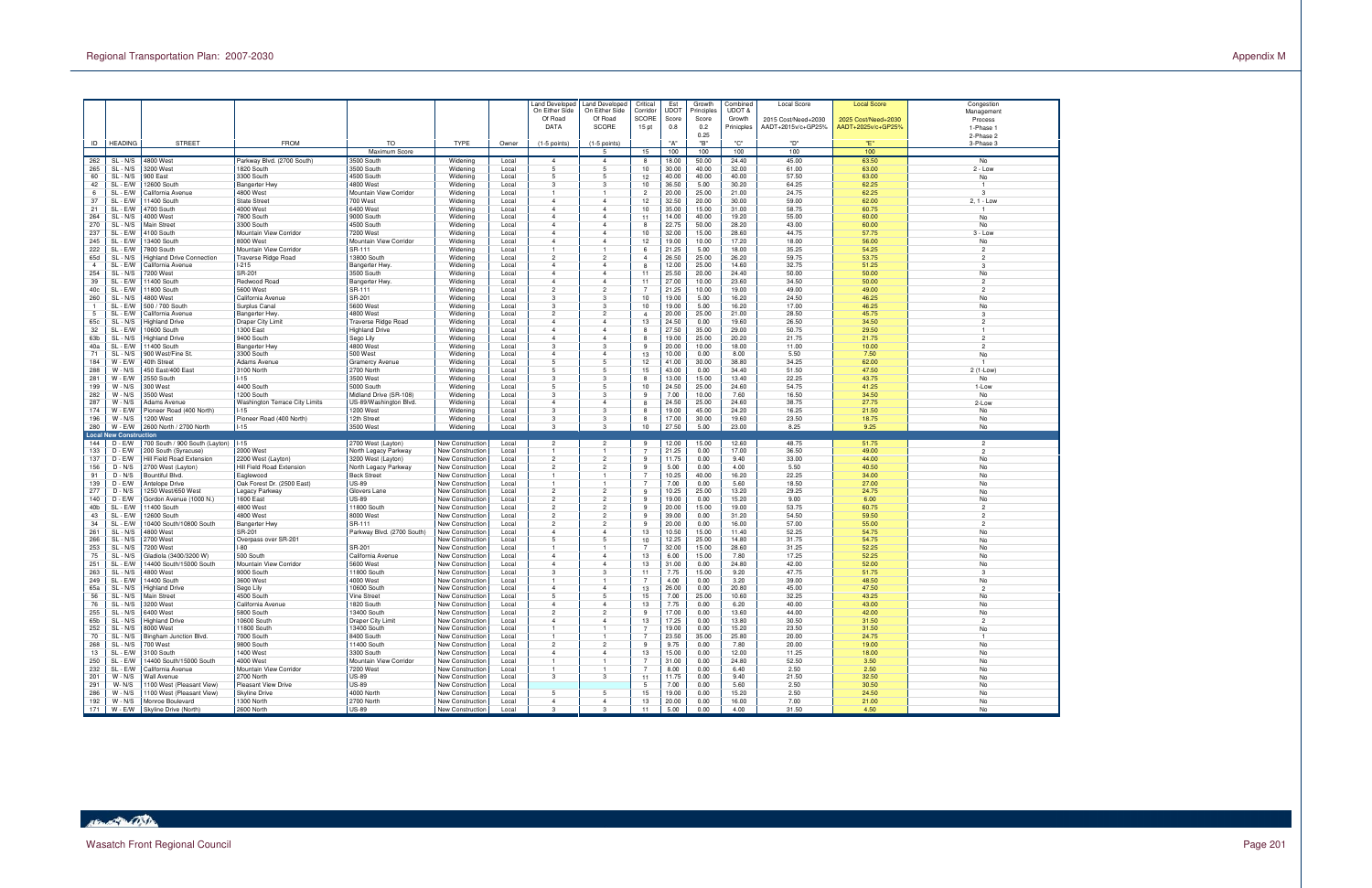$\overline{a}$ 

# **TRANSIT PROJECT SCORING**

#### **Need Scores and Findings**

The 'need' score for each of the assessed projects is found in the table below. With the exception of the 'core projects', proposed projects are sorted by ranking within each county or county subheading. Some projects were merged after the need scores were developed. The combined project need score would be the product of the per mile average of both project segments. Occasionally a lower performing line portion was placed with the higher ranking portion of a line.

The projects were ranked by dividing the annualized project capital and operating cost by the 2025 project need score. The smaller the number the better it ranked. The capital costs were annualized based upon UTA and Federal Transit Administration (FTA) guidelines. With the exception of lightrail and commuter rail, the annual operating costs were derived from the Ogden / Weber State Transit Corridor Study. Light-rail and commuter rail operating costs were received from UTA. Table M-2 shows, among other things, the project ranking scores. Corridor preservation was placed in the first phase regardless of ranking.

Unfunded elements of the recommended 2030 RTP are in gray. Mode Unfunded means that the project alignment is funded but the level of investment necessary for the recommended mode is not available. Project Unfunded means that no aspect of the project is expressly funded although the project is still recommended and should be considered for at least local bus service.

|                                         | <b>DRAFT WFRC RTP TRANSIT PROJECT</b><br><b>LIST WITH NEED SCORES</b>              |            | 2015 | 2025 | 2030 | <b>RANK</b><br><b>QUARTILE</b> | <b>2030 RTP</b><br><b>PHASE</b> |
|-----------------------------------------|------------------------------------------------------------------------------------|------------|------|------|------|--------------------------------|---------------------------------|
| Airport Line                            | (Energy Solutions Arena - SLIA)                                                    | <b>LRT</b> | 0.33 | 0.30 | 0.28 | 2 <sup>nd</sup>                | 1 <sub>ST</sub>                 |
| Draper Core Line                        | (10000 South TRAX Station -<br>12400 South)                                        | <b>LRT</b> | 0.13 | 0.11 | 0.11 | 1 <sup>st</sup>                | 1 <sup>ST</sup>                 |
| FrontRunner (South)<br>Line             | (Salt Lake CRT Station - Utah<br>County Line)                                      | <b>CRT</b> | 0.34 | 0.29 | 0.29 | 2 <sup>nd</sup>                | 1 <sub>ST</sub>                 |
| Mid-Jordan Line                         | (6400 South TRAX Station -<br>Bangerter Highway)                                   | <b>LRT</b> | 0.52 | 0.43 | 0.39 | 3 <sup>rd</sup>                | 1 <sub>5</sub>                  |
|                                         | (Bangerter Highway - Daybreak)                                                     |            |      |      |      |                                |                                 |
| <b>West Valley Line</b>                 | (2100 South TRAX Station - Valley<br>Fair Mall)                                    | LRT        | 0.43 | 0.39 | 0.37 | 3 <sup>rd</sup>                | 1 <sub>ST</sub>                 |
| 3500 South (Granger)<br>Line            | (Valley Fair Mall - Bangerter<br>Highway)                                          | <b>BRT</b> | N/A  | N/A  | N/A  | N/A                            | $1^{ST}$                        |
| 900 South <sup>3</sup>                  | (400 West / 800 South - I-215)                                                     | CP         | N/A  | N/A  | N/A  | N/A                            | $1^{ST}$                        |
| Northern West Bench <sup>3</sup>        | (Salt Lake International Airport -<br>International Center - 7200 West / I-<br>80) | CP         | N/A  | N/A  | N/A  | N/A                            | $1^{ST}$                        |
| 5600 West $3$                           | (International Center - Old<br>Bingham Highway) and (11400<br>South - 12600 South) | CP         | N/A  | N/A  | N/A  | N/A                            | 1 <sub>ST</sub>                 |
| 5400 South / West<br>Bench <sup>3</sup> | (Mountain View Corridor - West<br>Bench)                                           | CP         | N/A  | N/A  | N/A  | N/A                            | $1^{ST}$                        |
| South Temple<br><b>Streetcar Line</b>   | (Salt Lake CRT Station - U of U)                                                   | <b>SC</b>  | 0.21 | 0.20 | 0.19 | $1^{ST}$                       | Mode<br><b>Unfunded</b>         |
| South Temple - Foothill                 | (Salt Lake CRT Station - U of U)                                                   | <b>BRT</b> | N/A  | N/A  | N/A  | $1^{ST}$                       | <sub>2nd</sub>                  |
| <b>BRT</b> Line                         | (U of U - Parley's Way)                                                            |            | 0.24 | 0.23 | 0.22 | 1 <sup>ST</sup>                | <sub>2nd</sub>                  |

#### **TABLE M-2**

# **TRANSIT PROJECT LIST WITH ANNUALIZED COST PER NEED SCORE**

**ABLACTION ON THE**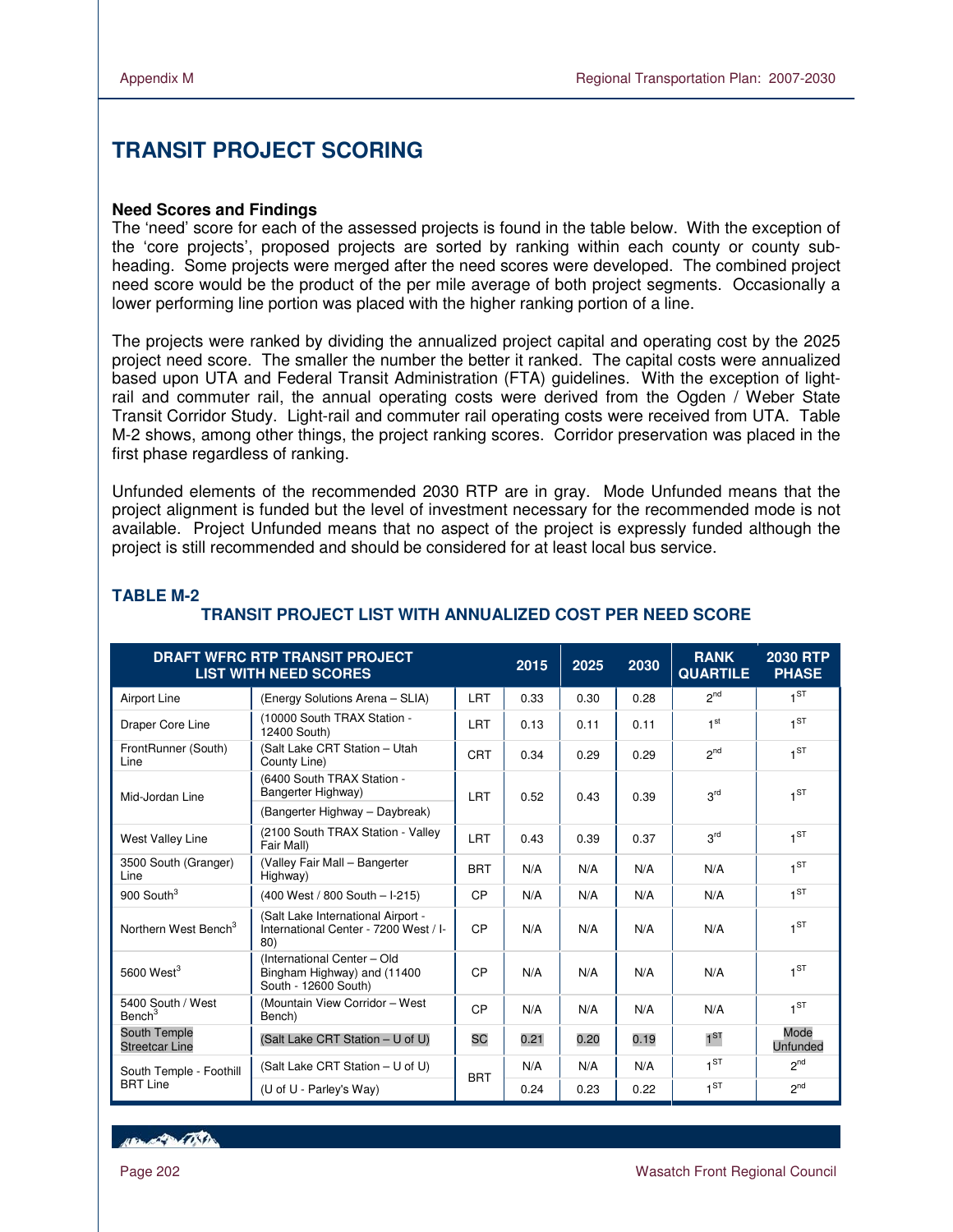$\overline{a}$ 

|                                                     | <b>DRAFT WFRC RTP TRANSIT PROJECT</b><br><b>LIST WITH NEED SCORES</b>                    |                  | 2015 | 2025 | 2030 | <b>RANK</b><br><b>QUARTILE</b> | 2030 RTP<br><b>PHASE</b>   |
|-----------------------------------------------------|------------------------------------------------------------------------------------------|------------------|------|------|------|--------------------------------|----------------------------|
| 5400 South (West)                                   | (Murray CRT Station - Bangerter<br>Hwy)                                                  | BRT <sup>4</sup> | 0.27 | 0.24 | 0.23 | $2^{ND}$                       | 3 <sup>rd</sup>            |
| Line                                                | (Bangerter Hwy - 5600 West)                                                              |                  | 0.23 | 0.22 | 0.22 | ጋ <sup>ND</sup>                | 3 <sup>rd</sup>            |
| Fort Union Line                                     | (Murray CRT Station - 6400 South<br><b>TRAX Station - Union Park)</b>                    | <b>BRT</b>       | 0.27 | 0.24 | 0.24 | $2^{ND}$                       | 2 <sup>nd</sup>            |
| 3500 South (Central)<br>Line <sup>3</sup>           | (3300 South TRAX Station - Valley<br>Fair Mall)                                          | EB               | N/A  | N/A  | N/A  | N/A                            | 2 <sup>nd</sup>            |
| 5600 South (East)                                   | (Murray CRT Station - 5600 South -<br>Union Park)                                        | EB               | 0.26 | 0.26 | 0.26 | $2^{nd}$                       | Project<br><b>Unfunded</b> |
| 3500 South (Hunter)<br>Line                         | (Bangerter Highway - 7200 South)                                                         | EВ               | N/A  | N/A  | N/A  | N/A                            | 2 <sup>nd</sup>            |
| 3900 South Line                                     | (3900 South TRAX Station -<br><b>Highland Drive)</b><br>(Highland Drive - Wasatch Drive) | BRT <sup>4</sup> | 0.36 | 0.30 | 0.28 | ጋ <sup>ND</sup>                | 2 <sup>nd</sup>            |
| <b>State Street Line</b>                            | (North Temple - 600 South)<br>(600 South - Murray CRT Station)                           | <b>BRT</b>       | 0.34 | 0.31 | 0.30 | 1 <sup>ST</sup>                | 2 <sup>nd</sup>            |
| 1300 East (South) Line                              | (Fort Union Blvd. - 12400 South)                                                         | <b>BRT</b>       | 0.33 | 0.31 | 0.30 | $2^{ND}$                       | 2 <sup>nd</sup>            |
|                                                     | (3900 South TRAX Station - SLCC)                                                         | BRT <sup>4</sup> | 0.43 | 0.37 | 0.35 | 3 <sup>RD</sup>                | 2 <sup>nd</sup>            |
| 4700 South Line <sup>3</sup>                        | (SLCC-Valley Fair Mall)                                                                  | EВ               | 0.21 | 0.20 | 0.19 | $1^{ST}$                       | 2 <sup>nd</sup>            |
| Redwood Road Line                                   | (North Temple - Mid-Jordan TRAX)<br>Line)                                                | BRT              | 0.43 | 0.39 | 0.37 | 3 <sup>RD</sup>                | 3 <sup>rd</sup>            |
| <b>Mountain View Park</b><br>and Rides <sup>3</sup> | (3500 South, 5400 South, 7800<br>South, Herriman City, Bangerter<br>Hwy / 3600 W.)       | P&R              | N/A  | N/A  | N/A  | N/A                            | 2 <sup>nd</sup>            |
| Fort Union Transit<br>Hub <sup>3</sup>              | (Union Park Avenue / Fort Union<br>Blvd.)                                                | Hub              | N/A  | N/A  | N/A  | N/A                            | 3 <sup>rd</sup>            |
| Bangerter Hwy/4000                                  | (Airport TRAX Line - 5400 South)                                                         |                  | 0.41 | 0.37 | 0.36 | 3 <sup>RD</sup>                | 3 <sup>rd</sup>            |
| West                                                | (5400 South - Mid-Jordan TRAX<br>Line)                                                   | EВ               | 0.33 | 0.31 | 0.30 | 2 <sup>ND</sup>                | 3 <sup>rd</sup>            |
| 1300 East (North) Line                              | (U of U - Fort Union)                                                                    | <b>BRT</b>       | 0.46 | 0.42 | 0.41 | 3 <sup>RD</sup>                | 3 <sup>rd</sup>            |
| Sugarhouse Line                                     | (2100 South TRAX Station -<br><b>Highland Drive)</b>                                     | SC               | 0.48 | 0.45 | 0.44 | 3 <sup>RD</sup>                | 3 <sup>rd</sup>            |
| Cottonwood Ski Park<br>and Rides <sup>3</sup>       | (Big Cottonwood, Little<br>Cottonwood, 9400 South / 1300<br>East)                        | P&R              | N/A  | N/A  | N/A  | N/A                            | 3 <sup>rd</sup>            |
| 3500 South Streetcar                                | (West Valley TRAX Line -<br>Bangerter Highway)<br>(Bangerter Highway - 7200 West)        | <b>SC</b>        | 0.52 | 0.48 | 0.47 | $3^{\sf RD}$                   | Mode<br>Unfunded           |
| Draper (South<br>Extension) Line <sup>3</sup>       | (12400 South -14600 South)                                                               | LRT              | 0.60 | 0.54 | 0.52 | 4 <sup>TH</sup>                | 3 <sup>rd</sup>            |
| 600 North Line                                      | (South Davis Line - 2200 West)                                                           | <b>BRT</b>       | 0.55 | 0.56 | 0.55 | $4^{\mathsf{TH}}$              | Project<br><b>Unfunded</b> |
| Redwood Road (South)<br>Line                        | (Mid-Jordan TRAX Line -<br>Riverton/Bluffdale/Draper CRT<br>Station)                     | EB               | 0.68 | 0.67 | 0.66 | $4^{\textsf{TH}}$              | Project<br><b>Unfunded</b> |
|                                                     | (Airport TRAX Line - 7800 South)                                                         |                  | 0.73 | 0.71 | 0.70 | $4^{\mathsf{TH}}$              | Project<br><b>Unfunded</b> |
| <b>Mountain View Line</b>                           | (7800 South -<br>Riverton/Bluffdale/Draper CRT<br>Station)                               | <b>XEB</b>       | 0.70 | 0.68 | 0.67 | $4^{\mathsf{TH}}$              | Project<br><b>Unfunded</b> |
| I-215 (East) Line                                   | (Parley's Way - Fort Union Blvd.)                                                        | <b>BRT</b>       | 0.93 | 0.87 | 0.83 | $4^{\mathsf{TH}}$              | Project<br><b>Unfunded</b> |
| 3500 South (Magna)<br>Line                          | 7200 West - U111 & SR 201                                                                | EB               | N/A  | N/A  | N/A  | N/A                            | Project<br><b>Unfunded</b> |
| Utah Line <sup>3</sup>                              | (14600 South - Utah County Line)                                                         | LRT              | 0.25 | 0.23 | 0.21 | N/A                            | 3 <sup>rd</sup>            |

Boundary Color